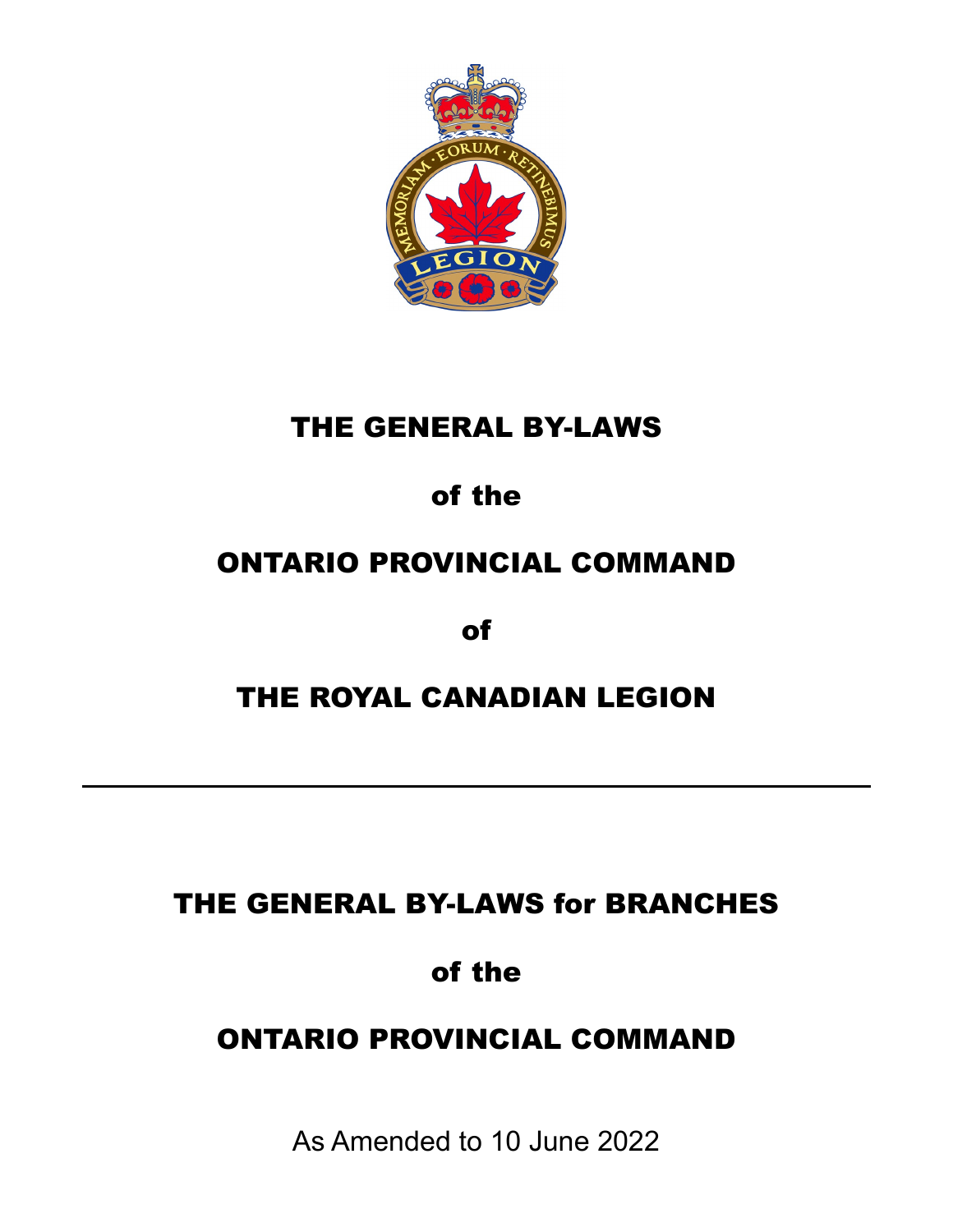# THE GENERAL BY-LAWS OF THE ONTARIO PROVINCIAL COMMAND

# **TABLE OF CONTENTS**

# **GENERAL BY-LAWS OF ONTARIO PROVINCIAL COMMAND**

## **ARTICLE I - INTERPRETATION**

| ּ~ |  |
|----|--|
|    |  |

#### **ARTICLE II - ORGANIZATION**

| 20 <sup>1</sup> | . Ferritor <sup>.</sup><br>Command ∶ |  |
|-----------------|--------------------------------------|--|
| 202             | RASI PIO                             |  |

## **ARTICLE III - CONVENTION**

| 301. |  |
|------|--|
| 302. |  |
| 303. |  |
| 305. |  |
| 310. |  |
| 311. |  |
| 312. |  |
| 314. |  |
| 316. |  |
| 323. |  |
| 325. |  |
| 326. |  |

#### **ARTICLE IV - PROVINCIAL EXECUTIVE COUNCIL**

## **ARTICLE V - COMMITTEES**

| 503. Provincial Committees and Standalone Positions / Complaint Application 8 |  |
|-------------------------------------------------------------------------------|--|
|                                                                               |  |

#### **ARTICLE VI - SENIOR ELECTED OFFICERS**

| 601 |  |
|-----|--|
|     |  |
|     |  |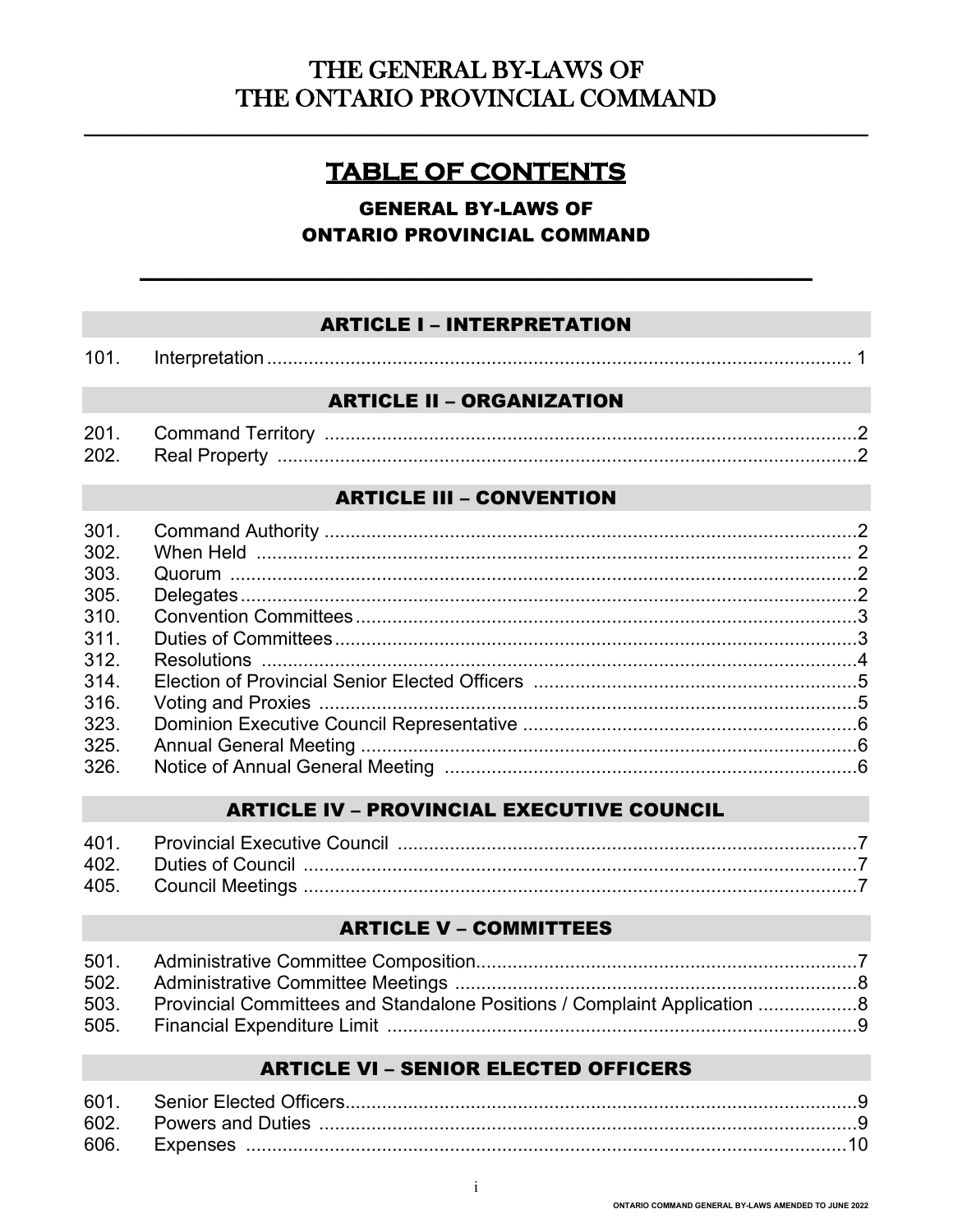| .60        |  |
|------------|--|
| <b>RUS</b> |  |

# **ARTICLE VII - DISTRICTS**

| <u>2007 - 2013 - Alexander Andrej Maria Andrej Maria Alexander (h. 1886).</u><br>12 - Continue Strategy, american provincia a control de la contradición de la contradición de la contradición<br>12 - Continue de la contradición de la |  |
|------------------------------------------------------------------------------------------------------------------------------------------------------------------------------------------------------------------------------------------|--|
|                                                                                                                                                                                                                                          |  |
|                                                                                                                                                                                                                                          |  |
|                                                                                                                                                                                                                                          |  |

# **ARTICLE VIII - ZONES**

# **ARTICLE IX - BRANCHES**

| 901. |  |
|------|--|
| 902. |  |
| 904. |  |
| 905. |  |
| 906. |  |
| 907. |  |
| 908. |  |
| 909. |  |
| 910. |  |
| 911. |  |
| 912. |  |
| 913. |  |
| 916. |  |
| 918. |  |
| 919. |  |
| 920. |  |
| 921. |  |
| 922. |  |
| 923. |  |
| 924. |  |
| 925. |  |
| 926. |  |
| 927. |  |
| 928. |  |

# **ARTICLE X - GENERAL PROVISIONS**

| 100. |                           |  |
|------|---------------------------|--|
|      | <b>Honours and Awards</b> |  |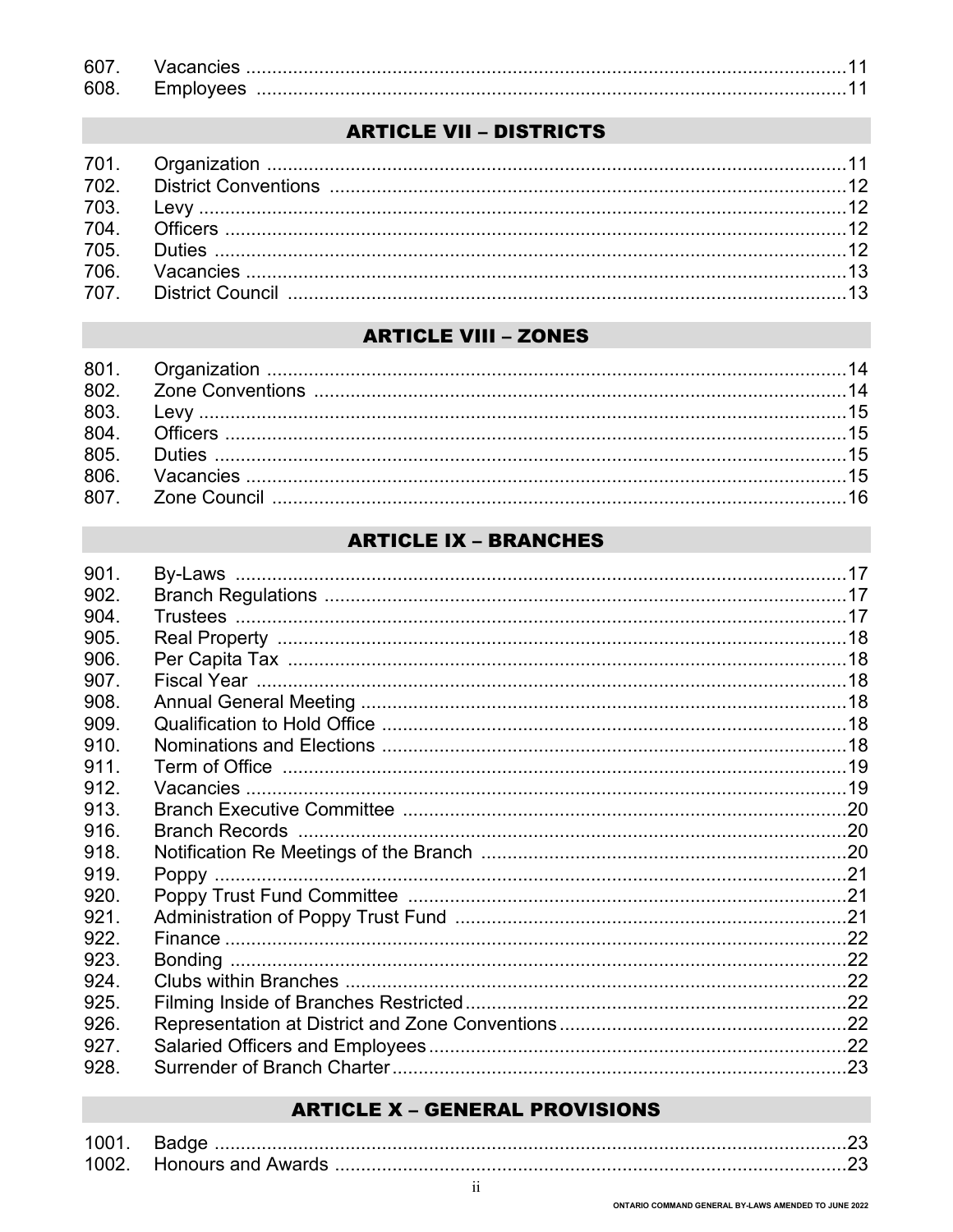# **ARTICLE XI - AFFILIATE NON-VOTING MEMBERS**

| 1101 |  |  |
|------|--|--|
|------|--|--|

# **ARTICLE XII - LADIES' AUXILIARIES**

| .28  |
|------|
| . 28 |
|      |
|      |
| .28  |
|      |

# **ARTICLE XIII - BY-LAWS**

# **THE GENERAL BY-LAWS for Branches**

# of the

# **ONTARIO PROVINCIAL COMMAND**

#### As Amended to June 2022

**Commences on Page 28**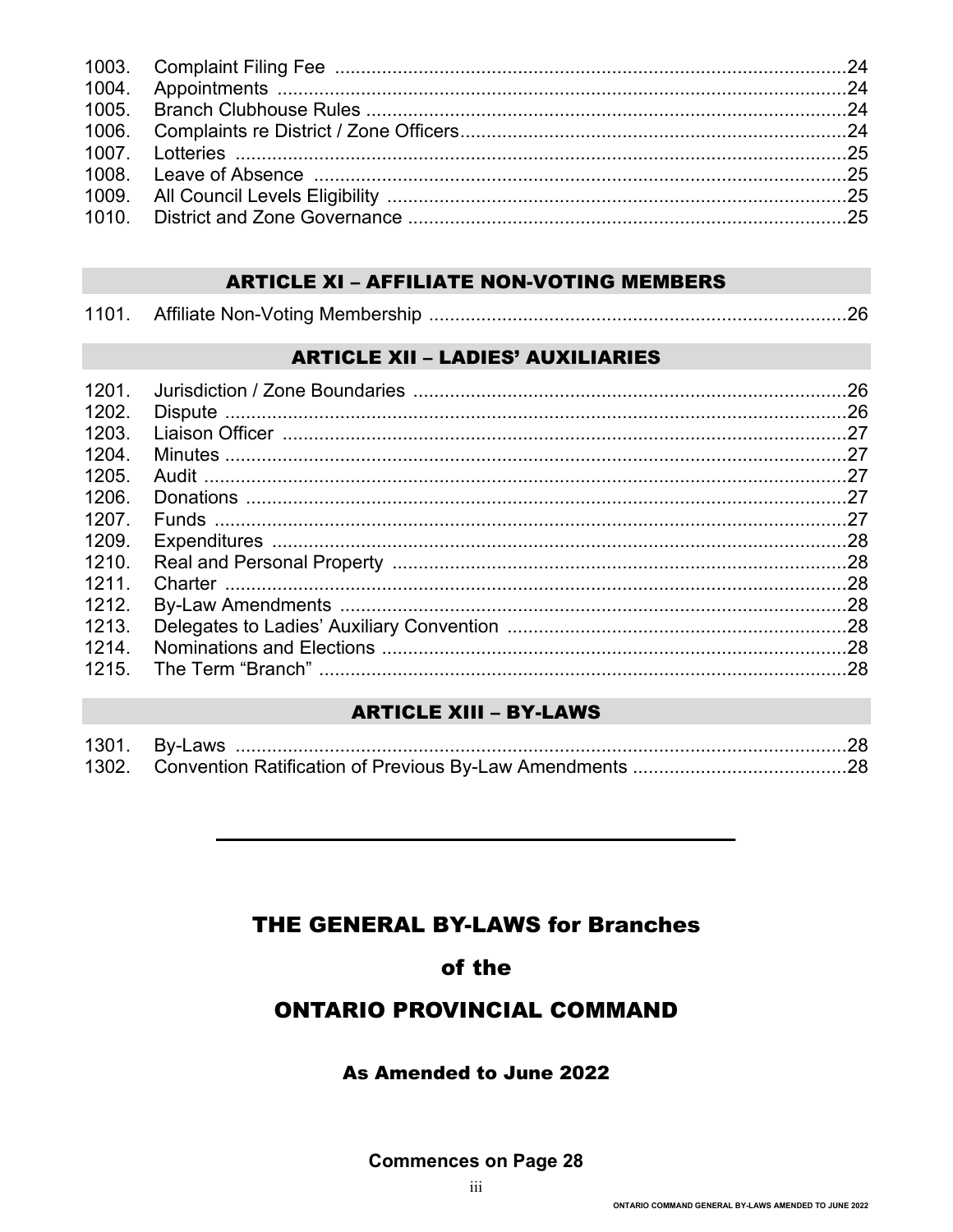#### **THE GENERAL BY-LAWS OF THE ONTARIO PROVINCIAL COMMAND**

# ARTICLE I - INTERPRETATION

Unless otherwise stated within these By-Laws.

- 101. (1) **ACT**. When referred to herein, the "Act" shall be the Act to Incorporate The Royal Canadian Legion, Statutes of Canada, 1948, and amendments thereto.
	- (2) **ADMINISTRATIVE COMMITTEE** shall be the Provincial Administrative Committee of the Ontario Provincial Command.
	- (3) **BRANCH** shall be a Branch of The Royal Canadian Legion within the jurisdiction of the Ontario Provincial Command.
	- (4) **COMMAND** shall be the Ontario Provincial Command of The Royal Canadian Legion.
	- (5) **CONVENTION** shall be the Convention of the Ontario Provincial Command of The Royal Canadian Legion.
	- (6) **COUNCIL** shall be the Provincial Executive Council of the Ontario Provincial Command.
	- (7) **DISTRICT COUNCIL** shall be a District Executive Council within the jurisdiction of the Ontario Provincial Command.
	- (8) **ELECTRONIC COMMUNICATION** shall mean the transfer of signs, signals, writing, images, sounds, data, or intelligence of any nature transmitted in a verbal or nonverbal manner in whole or in part by wire, radio, electromagnetic, photoelectronic, or photo-optical system and commonly known, but not restricted to emails, text messages, social media messages, or other acceptable means of communication.
	- (9) **LADIES' AUXILIARY** shall mean Provincial and local bodies of women who assist and promote the purposes and objects of The Royal Canadian Legion and shall encompass the Ladies' Auxiliary to the Ontario Provincial Command and all of the Auxiliaries to Branches within the Command.
	- (10) **LEGION** shall be The Royal Canadian Legion.
	- (11) **MEMBER** means a person who has been duly admitted to any of the categories of Membership provided for in The General By-Laws of the Legion, all of which confer equal privilege and standing at all levels without preference.
	- (12) **MEMBER IN GOOD STANDING** means a Member who is not under suspension or is not in arrears in payment of dues. However, a Member's rights and privileges may be limited or restricted in circumstances as described in The General By-Laws.
	- (13) **SINGULAR** words shall import the plural.
	- (14) **TERM OF OFFICE** for Command, District, and Zone Officers shall be from the conclusion of one Provincial Convention to the conclusion of the next Provincial Convention. This Term of Office shall also apply to all Standing Committee Chairs at the aforementioned levels with the exclusion of the Track and Field Chairs, whose term shall be from 1 August to 31 July of the second year.
	- (15) **ZONE COUNCIL** shall be a Zone Executive Council within the jurisdiction of the Ontario Provincial Command.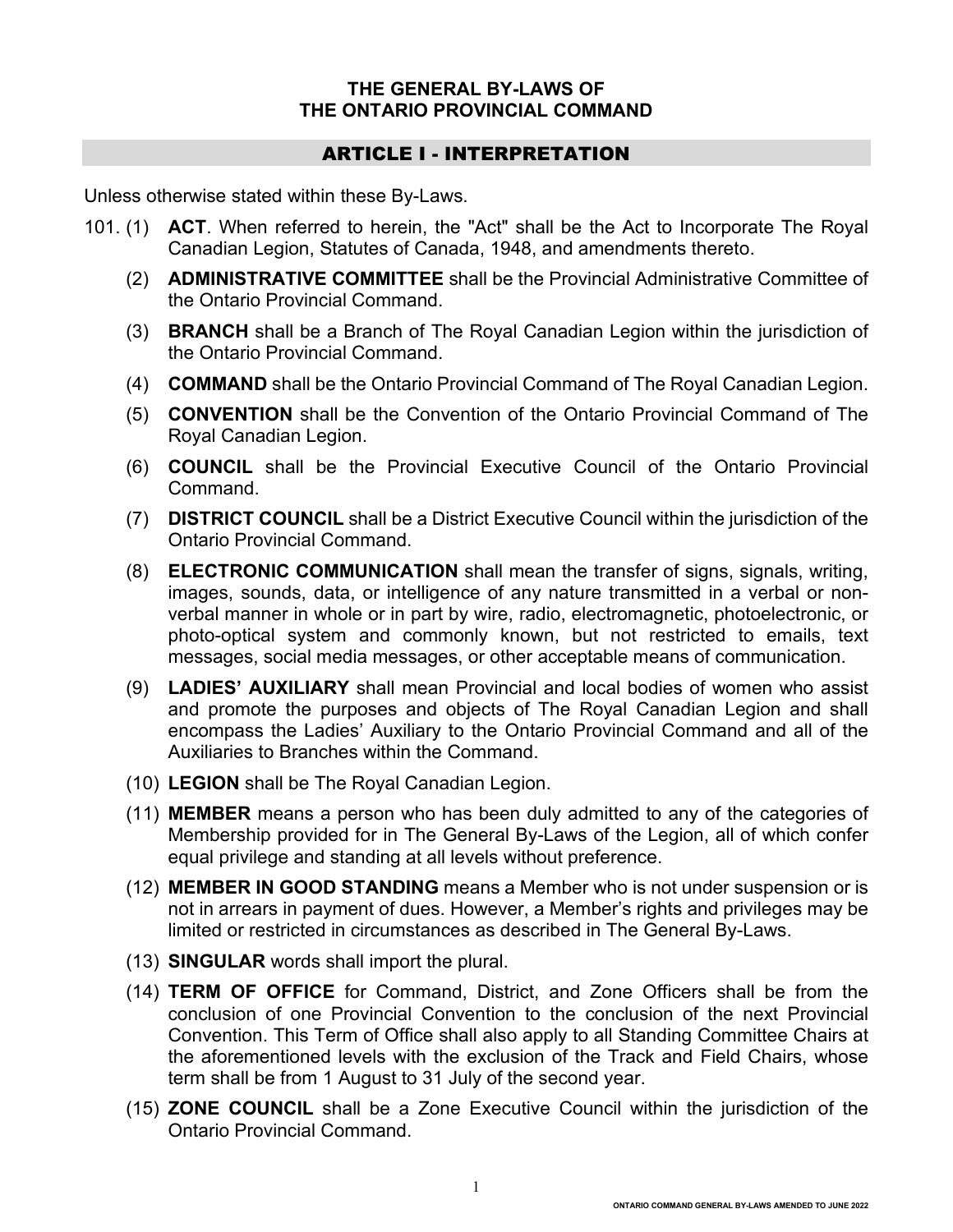## ARTICLE II – ORGANIZATION

- 201. Command Territory. The Command shall include all Branches within the Province of Ontario east of Longitude 85 degrees west.
- 202. Real Property. The real property that may be held or acquired by the Command shall be held in the name of the Command.

## ARTICLE III – CONVENTION

301. Command Authority. The Convention shall be the supreme authority within the Command.

#### **WHEN HELD**

302. The Convention shall be held biennially on a date not later than thirty (30) months after the adjournment of the preceding Convention. A three-year interval may be allowed between Conventions provided the approval of two-thirds of the Members present at a properly convened Meeting of the Council has been attained prior to the date of the next regularly scheduled Convention. In exceptional circumstances, with the consent of Dominion Command, the interval between Conventions may be extended as appropriate.

#### **QUORUM**

- 303. Before a Convention may be opened there shall be present thereat duly accredited representation, including proxies, of at least ten percent (10%) of the Branches in the Command in good standing at the time of such Convention.
- 304. A quorum for the transaction of business at any Convention shall be the presence on the floor of the Convention chamber of at least twenty-five percent (25%) of the accredited representatives registered for that Convention, provided that if it is shown at any time during the Convention there is not a quorum, the Provincial Chair will adjourn such Convention from time to time for the purpose of obtaining such a quorum.

#### **DELEGATES**

- 305. (1) The Convention shall consist of delegates from Branches within the Command and those other delegates who meet the applicable qualifications as found within these By-Laws.
	- (2) For the purpose of determining the number of Accredited Delegates which a Branch shall be entitled to send to the Convention, the Membership strength of a Branch shall be the number of fully paid up Ordinary, Life, Associate, and Affiliate Voting Members carried on the files of Command at the end of the preceding calendar year. Each Branch shall be entitled to certify one (1) Accredited delegate for the first fifty (50) Ordinary, Life, Associate and Affiliate Voting Members or fraction thereof and one (1) for each additional one hundred (100) or fraction thereof, provided that where a Branch has received its charter subsequent to the end of the last preceding calendar year, it shall be entitled to one (1) delegate.
	- (3) All current Members of Council, and any Past Provincial President, all of whom are Members in good standing of a Branch within the Command, shall have the standing of an Accredited Delegate at Convention.
	- (4) Accredited Delegates shall be entitled to full privileges, including entitlement to vote at Provincial, District, and Zone Conventions.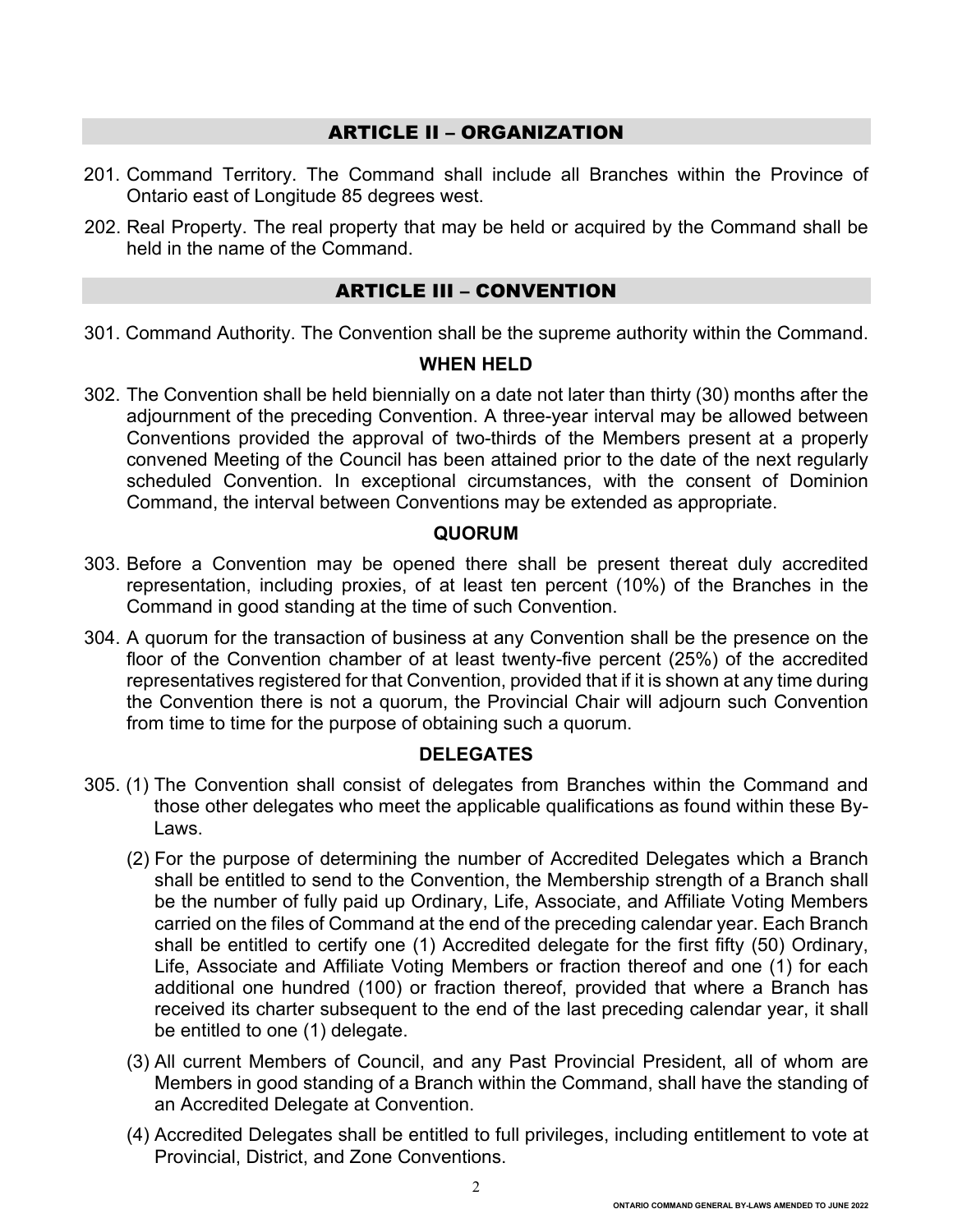- (5) Any Ordinary, Life, Associate, or Affiliate Voting Member in good standing shall be an Accredited Delegate, upon being appointed and certified by their Branch as well as Council Members of the level of the Legion at which the Convention is being held.
- (6) Any Ordinary, Life, Associate, or Affiliate Member in good standing may register as an observer delegate.
- 306. Every Accredited delegate who presents authorized credentials duly certified by, or on behalf of the Branch, shall be registered with the Committee on Credentials.
- 307. The Committee on Credentials may also register Guest Delegates.
- 308. The Command shall not be responsible for expenses of delegates to Conventions, except as stated in Section 606.
- 309. No delegate shall be registered except on the payment of a registration fee of which amount shall be fixed by the Committee on Arrangements, subject to approval of Council. A delegate may pay by cash or with a Branch cheque covering the single payment of the delegate fee.

## **CONVENTION COMMITTEES**

- 310. (1) The Provincial President shall appoint the following Convention Committees in sufficient time prior to the assembly of the Convention to enable them to adequately perform their duties:
	- (1) A Committee on Arrangements;
	- (2) A Committee on Constitution and Laws;
	- (3) A Committee on Credentials;
	- (4) A Committee on Resolutions;
	- (5) A Committee on Ways and Means.
	- (2) Other Convention Committees may be appointed in like manner as may be required.
	- (3) The majority of any Committee shall constitute a quorum for the transaction of business.
	- (4) All Committee reports shall be presented in writing and signed by the Committee Chair.
	- (5) Unless otherwise directed, all Convention Committees shall be deemed to be discharged upon the adjournment of the last session of the Convention.

# **DUTIES OF COMMITTEES**

- 311. (1) The Committee on Arrangements shall make the necessary arrangements for the holding of the Convention.
	- (2) The Committee on Constitution and Laws shall report all proposed amendments of the By-Laws to the Convention.
	- (3) (a) The Committee on Credentials shall examine and report upon the credentials filed by delegates.

**Note**: The Provincial Executive Director shall ensure that authorized credential forms are in the hands of all Branch Secretaries not less than three (3) weeks prior to the opening of the Convention.

- (b) Subject to an appeal, the Committee shall be the authority determining the status of every person attending the Convention.
- (4) The Committee on Resolutions shall receive all resolutions for amendment or consolidation and for report to the Convention.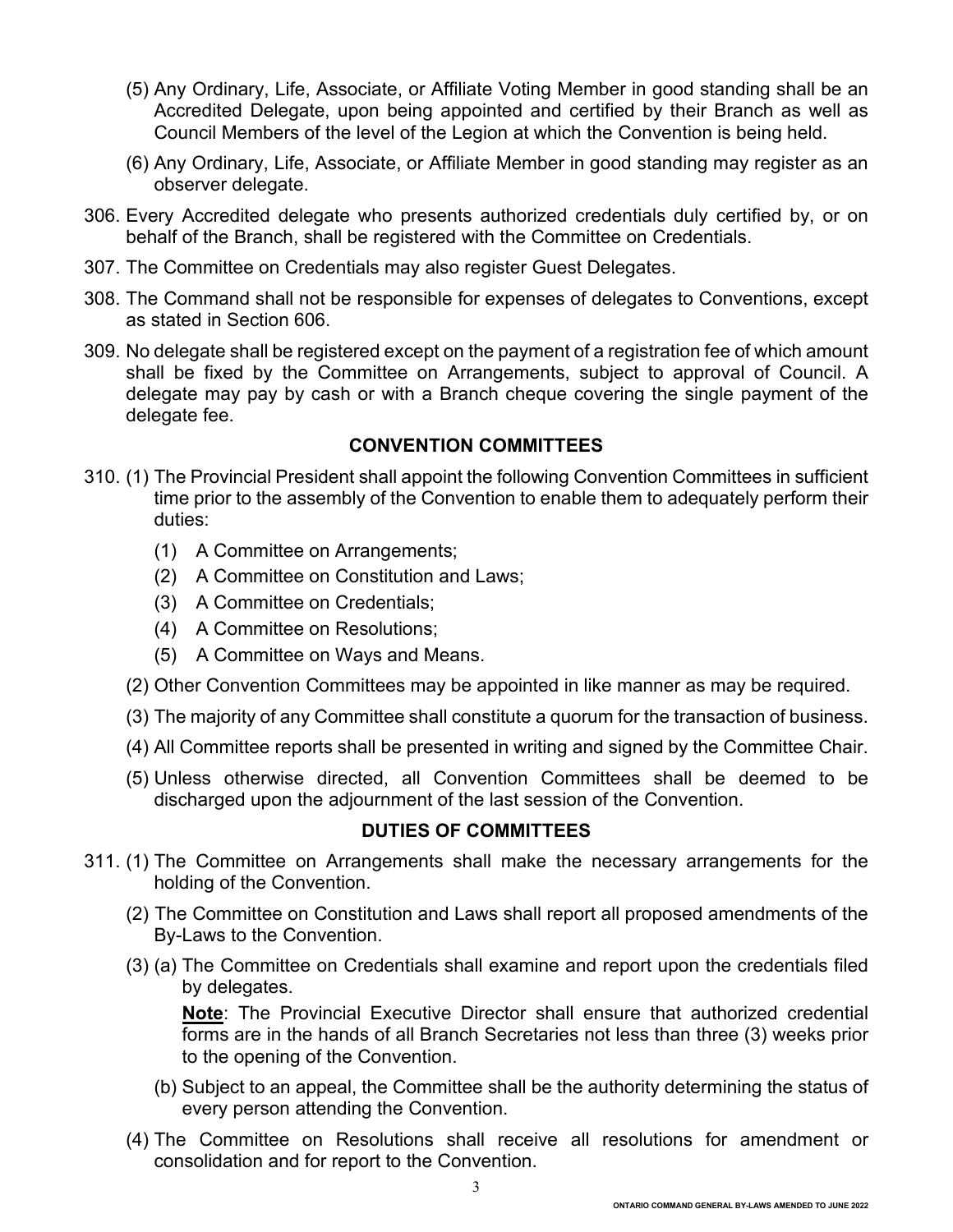- (5) The Committee on Ways and Means shall examine or cause to be examined the financial standing of the Command and recommend the per capita tax to be paid. The Provincial Treasurer shall be the Chair of this Committee.
- (6) (a) The Office of the Provincial Executive Director shall prepare the Agenda and Convention Procedure Report, subject to the approval of the Provincial President and Provincial Chair respectively, and it shall be contained in the Proceedings Booklet.
	- (b) The Agenda shall provide for the presentation of the report of the Constitution and Laws Committee prior to the Nomination of Officers, and for the presentation of the Report of the Ways and Means Committee, prior to the Election of Officers.
	- (c) The rules of procedure adopted by the latest Convention shall form an integral part of this By-Law, and when applicable, shall govern at all Meetings of the Command, Council, District, or Zone.

#### **RESOLUTIONS**

- 312. (1) Every Branch, Command, and Standing Committee of Command may submit resolutions.
	- (2) The Committee on Resolutions shall not be required to consider any resolution received by Command less than one hundred and twelve (112) days prior to the Convention.
	- (3) Resolutions received less than one hundred and twelve (112) days prior to the opening date of the Convention shall be referred to the respective Provincial Committee for its comment prior to review and consideration by Council.
	- (4) (a) The foregoing sub-section does not preclude the presentation of an emergency resolution, approved by a Branch, and placed before the Convention by an Accredited Delegate, subject to the approval of a two-thirds majority of those in attendance and present on the Convention floor.
		- (b) Only those resolutions dealing with matters that require immediate action and which cannot be dealt with by Committee, as noted in Section 312. (3) shall be considered.
	- (5) A copy of the proceedings booklet containing all resolutions for the Convention shall be forwarded to each Branch for receipt at least thirty (30) days prior to the Convention.
	- (6) Only resolutions that are national in nature and concurred by the Command shall be forwarded to Dominion Command for their consideration and action.
- 313. (1) In the event that any Committee reporting to the Convention does not concur in or does not report on any resolution duly submitted for its consideration, any Accredited Delegate may, subject to the following conditions, request that such resolution emanating from within their own District be presented to the Convention:
	- (a) The request has the support of a majority vote of the caucus from that delegate's District as confirmed by a written certificate to that effect signed by the appropriate District Commander or Chair of the Caucus.
	- (b) The request to introduce such resolution has been submitted in writing on a form provided by Command.
	- (c) The request shall be submitted to the Provincial Chair not later than 12:00 noon on the second business day of the Convention.
	- (2) These conditions having been completed; such delegate may present the resolution while resolutions dealing with the general topic with which the resolution is concerned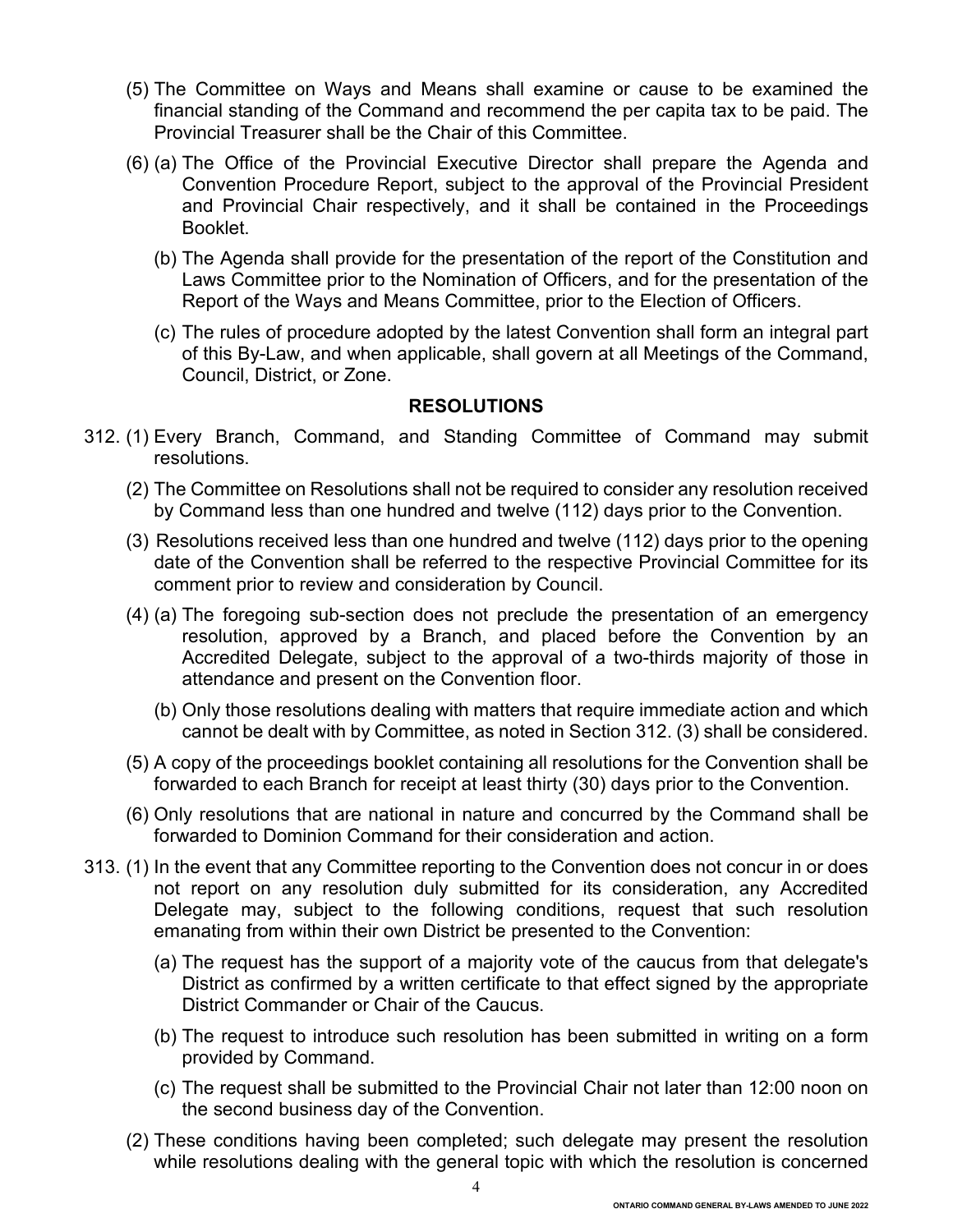are before the Convention.

#### **ELECTION OF PROVINCIAL SENIOR ELECTED OFFICERS**

- 314. (1) The Senior Elected Officers, excluding the Immediate Past Provincial President, shall be elected at the Convention.
	- (2) An Election Chair shall be appointed by the Provincial President. Chairing of the Convention shall be periodically turned over to the Election Chair, when necessary, to conduct Nominations for and Elections of the Officers of the Command.
- 315. The procedure of election as referred to in Subsection 314. (1) shall be as follows:
	- (1) Oral nominations shall be made by Accredited Delegates from the floor of the Convention for each elective Office in the Order of Precedence as found in Subsection 601. (1) of these By-Laws.
	- (2) The Election Chair shall canvas each Nominee prior to the Election respecting their intent to stand for the subject Office.
	- (3) The qualifications of each Nominee may be presented, at the will of the Convention, to a maximum time as set by the Election Chair.
	- (4) All Nominees defeated for a superior Office to that for which they are running shall be automatically nominated for the next subordinate Office. This provision shall not apply to the Offices of Provincial Chair and Provincial Treasurer.

#### **VOTING AND PROXIES**

- 316. Other than on a ballot vote, delegates to the Convention shall have one (1) vote each.
- 317. (1) Any delegate, accredited by the Branch of which they are a Member, may carry, in addition to their own credentials, up to four (4) credentials from the Branch of which they are a Member, or any other Branch or Branches within the Command.
	- (2) A Member may be a delegate of another Branch within the Command but may not carry proxies.
- 318. Proxies must be registered at the opening of the Convention and may only be used when an election ballot vote is required.
- 319. Every proxy, to be valid, shall include a credential certificate naming the delegate entitled to register such proxy.
- 320. Except for election of Officers, voting at the Convention shall be by a voice or standing vote (unless a vote by ballot is directed by the Provincial Chair, or if demanded by at least twenty percent (20%) of the delegates on the floor of the Convention), and such vote shall not include proxy votes.
- 321. (1) When balloting is for the election of a single Office, the Candidate receiving the majority of the votes cast shall be elected.
	- (2) If no candidate receives a majority of the total votes cast on the first ballot, a second ballot shall be held, deleting the name of the candidate receiving the least number of votes on the first ballot.
- 322. (1) When balloting is for the election of three (3) Provincial Vice-Presidents, delegates may vote for up to three (3) names on a single ballot form.
	- (2) A person may not vote more than once on the ballot for any candidate.
	- (3) The ballots shall be in a form approved by the Command.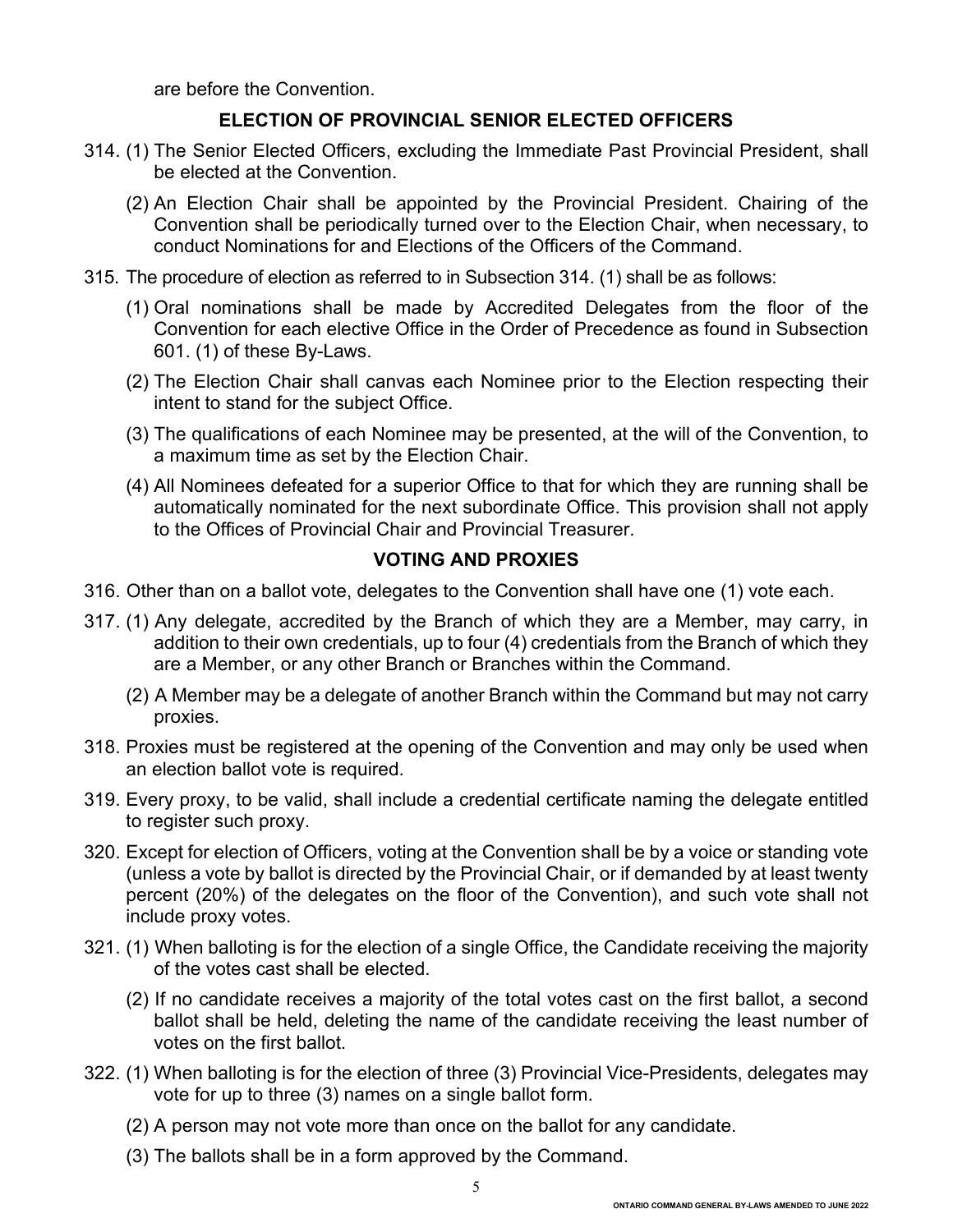- (4) Ballots not marked in conformity to this section shall not be counted.
- (5) The candidates receiving a majority of the ballots cast shall be elected.
- (6) If one or more but not all candidates receive a majority on the first ballot, a second ballot shall be held for the Offices remaining unfilled.
- (7) Whenever on any ballot no candidate is elected, the name of the candidate who received the lowest number of votes shall be deleted from subsequent ballots provided that:
	- (a) If the total of the votes received by the two (2) with the lowest number of votes is less than the votes received by the candidate with the next lowest number of votes, the names of the two (2) with the lowest number of votes shall be deleted from subsequent ballots; and
	- (b) Similarly, if the three (3) candidates having the lowest number of votes do not have a total vote equal to that of the candidate having the next lowest number of votes, their names shall be deleted from subsequent ballots.

# **DOMINION EXECUTIVE COUNCIL REPRESENTATIVES**

- 323. The Provincial President shall be the representative on the Dominion Executive Council. If the Command shall become entitled to additional representatives on the Dominion Executive Council, such additional representatives shall be appointed by the Administrative Committee.
- 324. In the absence or disability of the Provincial President, the Provincial First Vice-President shall, for the time being, be the representative on the Dominion Executive Council.

# **ANNUAL GENERAL MEETING**

- 325. (1) An Annual General Meeting shall be held on the date of and during the Council Meeting in each off-Convention year and it shall assume a separate and distinct entity during the course of the primary Meeting.
	- (2) The minimum agenda of the Meeting shall be as follows:
		- (a) Presentation of the Audited Financial Statements.
		- (b) Approval of the Auditors.
	- (3) Members wishing to make comment or raise questions on any Agenda Item may do so by written submission to Command for consideration at the Meeting, if received no later than thirty (30) days prior to the Meeting.
	- (4) A quorum for the Meeting shall be fifteen (15) Members of The Royal Canadian Legion who must be Members in good standing of a Branch within the jurisdiction of the Command.

# **NOTICE OF ANNUAL GENERAL MEETING**

- 326. (1) Notice shall be distributed to all Branches within the Command not more than ninety (90) days and not less than thirty (30) days before the Annual General Meeting via an All-Branch Mailing.
	- (2) The Notice shall contain the following information respecting the Annual General Meeting:
		- (a) A compliance statement re the Canada Not-for-Profit Corporations Act requiring the call of the Meeting.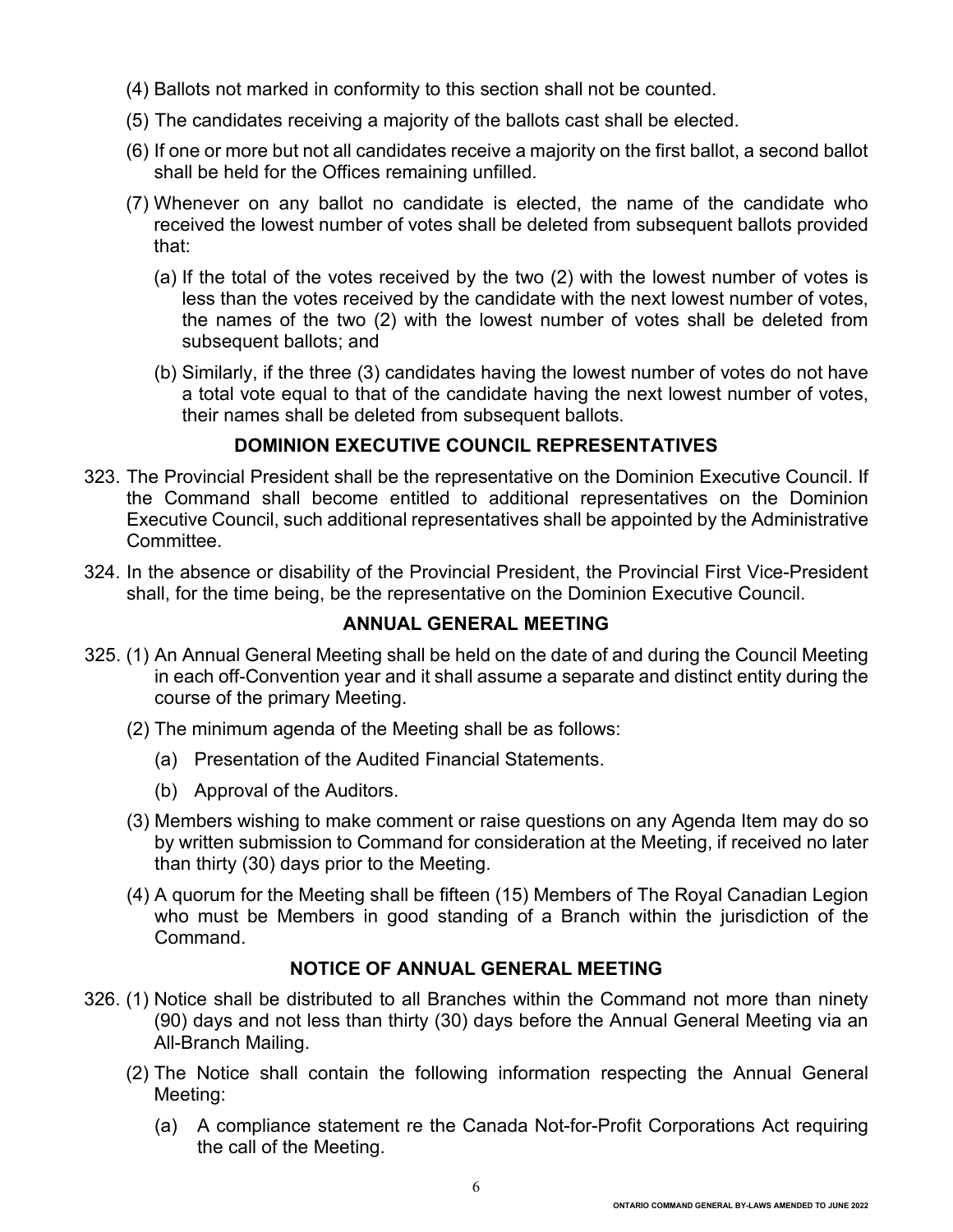- (b) The date, time, and location.
- (c) The Meeting Agenda.
- (d) The Command address for receipt of written submissions from Members.
- (e) The Command Website address for the reference of Annual General Meeting documentation.
- (3) Documentation pertaining to the Annual General Meeting shall be available on the Command website **[\(www.on.legion.ca\)](http://www.on.legion.ca/)** at least twenty-one (21) days prior to the Meeting or upon written request received at Command at least fourteen (14) days prior to the Meeting from a Member who has enclosed a self-addressed stamped envelope.

## ARTICLE IV - PROVINCIAL EXECUTIVE COUNCIL

401. (1) The composition of the Council is noted hereunder:

Senior Elected Officers; District Commanders; Deputy District Commanders; Zone Commanders; Appointed representatives to the Dominion Executive Council; All Standing Committee Chairs of the Command.

(2) The Council may by resolution, certify Branches of such additional Special Sections, as may be established by Dominion Command from time to time and when a Branch or Branches of such Special Section have been certified within the Command, that Special Section shall be represented by an additional Member on the Council.

#### **DUTIES OF COUNCIL**

- 402. The Council shall have the power to perform and carry to completion work entrusted to it by the last Convention or this By-Law, to fill all elective vacancies between Conventions, to supply any omissions of the Convention and generally to carry on the business of the Command in any manner not inconsistent with the expressed will of the Convention.
- 403. The Provincial Treasurer, or such other Officers as authorized by the Council, shall countersign all cheques issued and all promissory notes, bills of exchange and other instruments involving any liability of the Command.
- 404. Any Officer or employee handling funds of the Command shall be adequately bonded.

#### **COUNCIL MEETINGS**

- 405. (1) At least one Meeting of the Council shall be held each year.
	- (2) A majority of the Members of the Council shall form a quorum.
	- (3) Only Members of the Council shall have the right to make or second motions, make nominations, or vote at Meetings.
	- (4) The Council shall not be obliged to admit any person other than its Members to its deliberations.
	- (5) The Minutes of all Council Meetings shall be mailed forthwith to the Members of Council.

#### ARTICLE V - COMMITTEES

#### **ADMINISTRATIVE COMMITTEE**

501. The Administrative Committee shall consist of the Senior Elected Officers, District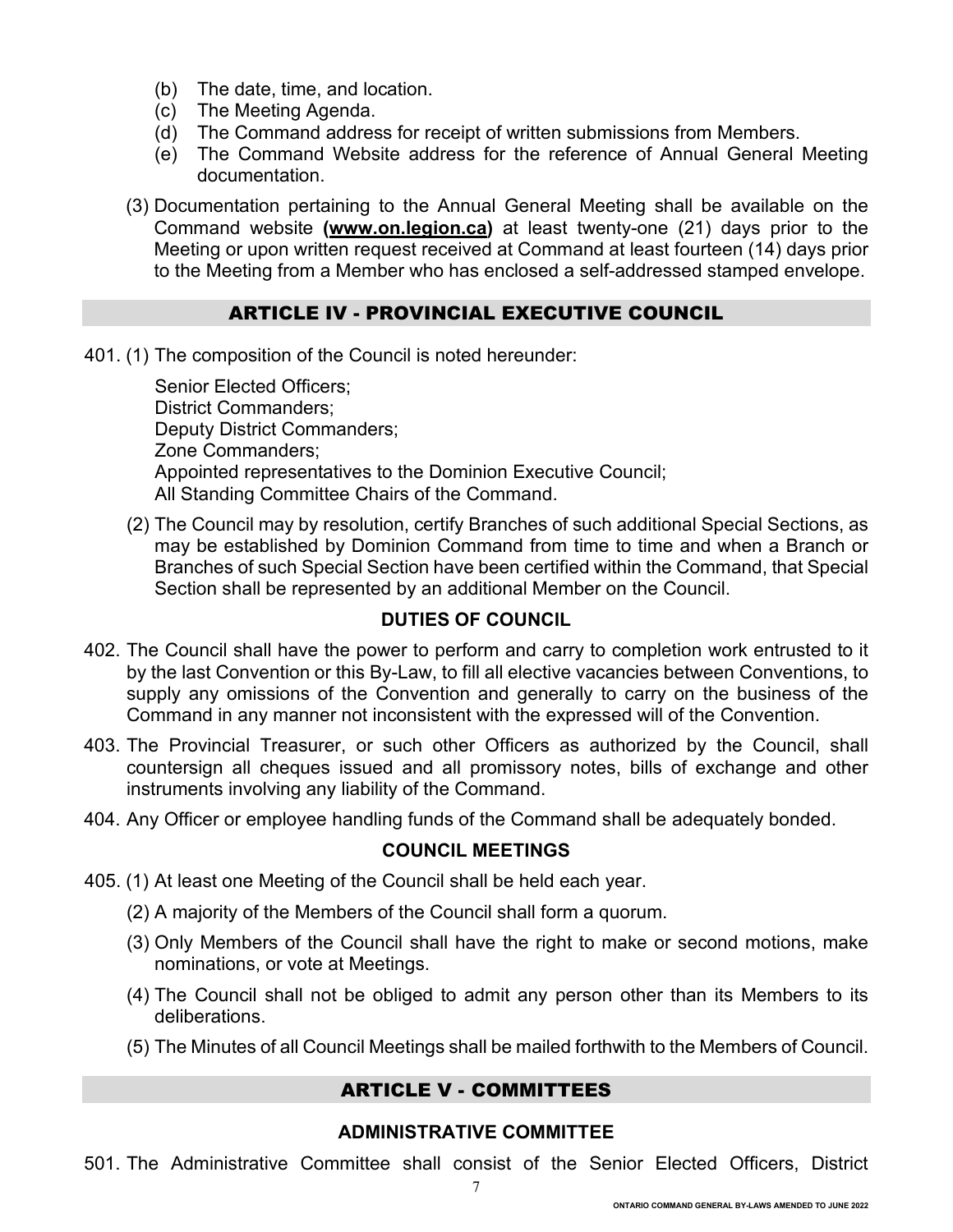Commanders, and the Dominion Council Representative(s).

- 502. (1) The Administrative Committee shall have the power to hold Meetings, transact business and carry out the duties between Meetings of the Council.
	- (2) The minutes of all Meetings of the Administrative Committee shall be forwarded, as soon as practicable, to the Members of Council for their knowledge and consideration at their next Meeting.

# **PROVINCIAL COMMITTEES AND STANDALONE POSITIONS**

- 503. (1) The Provincial President shall appoint the following, as required, for ratification by the Administrative Committee at its first Meeting after the Convention:
	- (a) Standing Committee Chairs:
		- (i) Bursary;
		- (ii) Constitution and Laws;
		- (iii) Finance;
		- (iv) Homeless Veterans Program;
		- (v) Honours and Awards;
		- (vi) Leadership Development;
		- (vii) Membership;
		- (viii) Military Service Recognition Book
		- (ix) Poppy;
		- (x) Property;
		- (xi) Public Relations;
		- (xii) Resolutions;
		- (xiii) Sports;
		- (xiv) Track and Field;
		- (xv) Veterans Services / Legion Seniors;
		- (xvi) Youth Education.
	- (b) Standalone Positions:
		- (i) Cadet Corps Liaison Officer;
		- (ii) Charitable Foundation President;
		- (iii) Information Bulletin Editor;
		- (iv) Ontario Correspondent;
		- (v) Veterans Services / Legion Seniors Vice-Chair.
	- (2) Any recommendation and/or motion arising from the Meeting Minutes and/or Reports of the above Standing Committees and Standalone Positions requiring the approval of the Administrative Committee, Council, or Convention shall be presented to the appropriate forum for such approval.
	- (3) A Branch Advisory Committee shall:
		- (a) Be activated under the authority of the Provincial President if the receipt of an appeal for counsel regarding a Branch's financial and/or administrative matters provides sufficient merit to justify such action.
		- (b) Have its activities coordinated under the oversight of the Provincial President who shall be the recipient of all reports requested and required respecting the activities and recommendations arising from any such Committee.
		- (c) Be composed of the District Commander, Deputy District Commander(s), Zone Commander, and Deputy Zone Commander(s) of the respective District and Zone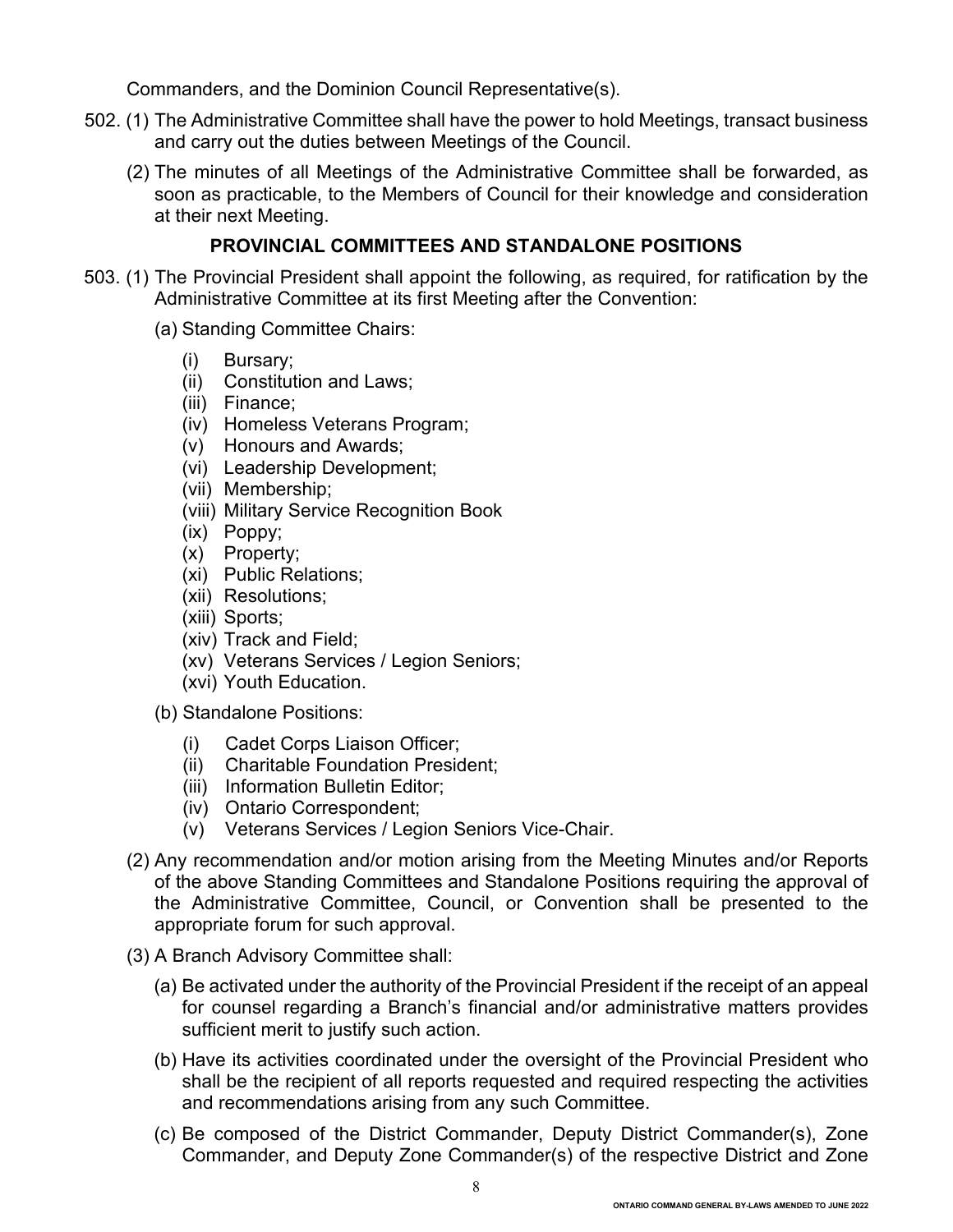in which the subject Branch is located. Further, the District Commander shall appoint a minimum of two (2) additional Members who possess special expertise in Branch Operations and financial matters to provide advisory assistance when extra assistance is required in a particular Branch.

- (4) The Finance Committee shall be comprised of the Senior Elected Officers.
- (5) Where a Complaint is lodged against a current or former Provincial Standing Committee Chair, or a current or former Provincial Chair of any other Provincial Committee, or a Member currently or formerly holding a Provincial Standalone Position, and where it relates to an alleged offence arising out of their duties while serving or having served in that capacity, the Member shall be considered an Officer for the purposes of the application of the provisions of Article III of The General By-Laws of the Legion.
- 504. (1) Other Committees and Standalone Positions may be appointed by the Provincial President, as required, and they shall only become effective upon the ratification by the Administrative Committee.
	- (2) The mandate of any such Committee or Standalone Position will cease upon the conclusion of the current Term of Office in which the appointment was made unless such Committee or Standalone Position is converted to standing status through its inclusion as an amendment to the appropriate Section of these By-Laws.

#### **FINANCIAL EXPENDITURE LIMIT**

505. Any expenditure in excess of twenty thousand dollars (\$20,000.00) approved by the Convention floor shall be referred to the incoming Finance Committee and the Administrative Committee for their consideration, prior to any such expenditure being made by the Command.

## ARTICLE VI – SENIOR ELECTED OFFICERS

#### **SENIOR ELECTED OFFICERS**

601. The Senior Elected Officers of the Command and their order of precedence shall be:

Provincial President; Immediate Past Provincial President; Provincial First Vice-President; Provincial Vice-Presidents (3); Provincial Treasurer; Provincial Chair; Provincial Vice-Chair.

#### **POWERS AND DUTIES**

- 602. (1) Every Officer of the Command shall hold Office until their successor is elected or appointed or until lawfully deprived of their Office or until the Office is abolished.
	- (2) The Provincial President shall be a Member ex-officio of all Committees under the direct authority of the Council and may delegate such representation to any Senior Elected Officer.
	- (3) The Provincial President shall preside at the opening and closing of all Conventions and Meetings of Council, and shall exercise a general supervision and control over the Officers, Members, and business of the Command.
	- (4) The Provincial President shall call all Conventions and Meetings of Council as provided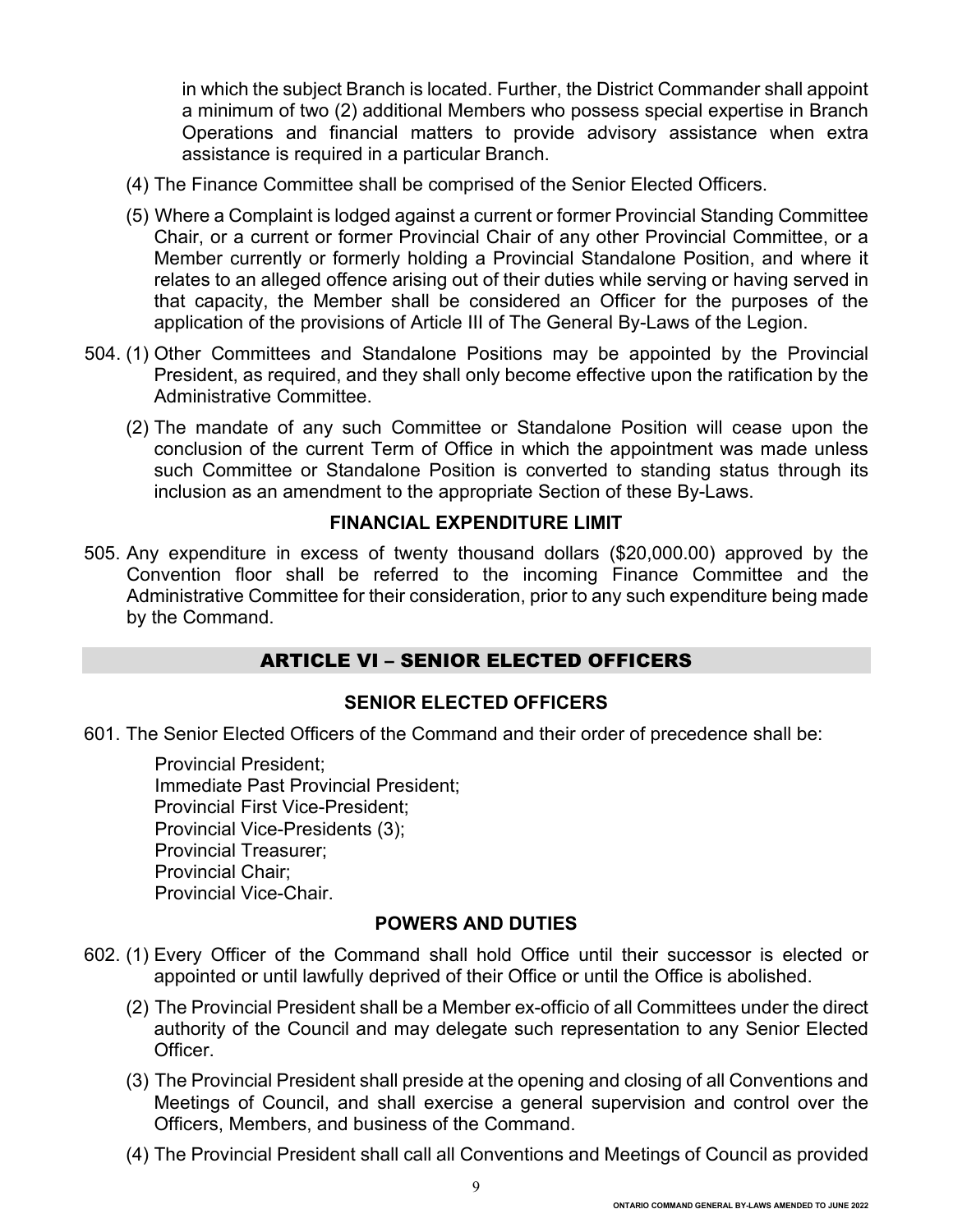herein, or in The General By-Laws of the Legion, and shall transact such other business as may pertain to their Office.

- (5) In the absence or disability of the Provincial President, all vested rights and powers shall, for the time being, be vested in the Provincial First Vice-President. In the absence or disability of the Provincial President and Provincial First Vice-President, all of the aforesaid rights and powers shall for the time being, be vested in a Provincial Vice-President appointed by the Administrative Committee for that purpose.
- (6) The Provincial Chair shall preside over the debate and transaction of business of the Convention, Administrative Committee Meetings, and Council Meetings. The Provincial Vice-Chair shall assume these duties in the absence of, or at the request of the Provincial Chair.
- 603. The Provincial Treasurer shall:
	- (1) Ensure that all funds received by the Command are deposited in the appropriate account.
	- (2) Ensure that an accurate and true account is maintained of all monies received or paid out by the Command, and that a complete record is kept of all financial transactions of each department of the Command and produced whenever required by an appropriate authority.
	- (3) Scrutinize all Command expenditures and initiate enquiries, where necessary, to ensure that at all times the complete information respecting all financial matters pertaining to the Command is available.
	- (4) Properly supervise all financial matters at all times and together with the Finance Committee; with input from the Provincial Executive Director, Provincial Assistant Executive Director, and Command Accountant; prepare an annual budget covering all financial activities of the Command.
	- (5) Present quarterly, to the Members of the Administrative Committee, a statement of the actual expenditures in relation to the budget and draw attention to any actual or anticipated expenditure in excess of the amount included in the budget for that specific purpose.
	- (6) Report to the Administrative Committee all financial matters which are felt necessary to be brought to their attention, and present further reports as directed by the said Committee.
	- (7) Ensure that an audited financial statement of the Command shall be furnished to all Branches annually.
- 604. Meetings of the Council and the Administrative Committee shall be called by the Provincial Executive Director at the direction of the Provincial President or a majority of the Senior Elected Officers.
- 605. In addition to the duties prescribed by the Act, The General By-Laws of the Legion and as provided by this By-Law, the Officers of the Command shall perform such services as may pertain to their several Offices and as may be determined by the Council.

#### **EXPENSES**

606. Members of the Council, employees of the Command and other persons when duly authorized, shall be entitled to reimbursement of expenses incurred when attending Conventions, Meetings of the Council or when otherwise engaged upon the business of the Legion within their jurisdiction and as may be approved by the Administrative Committee.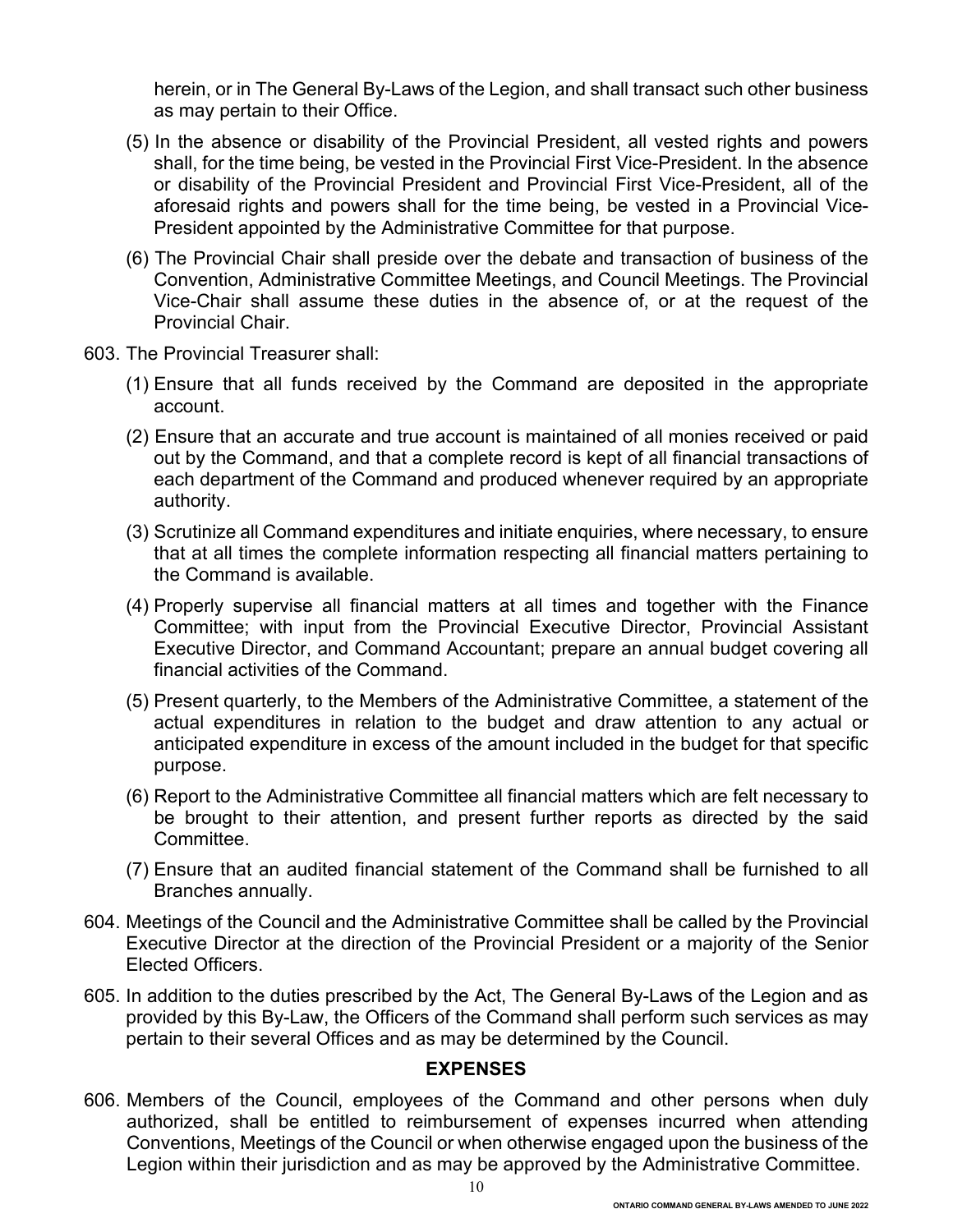#### **VACANCIES**

- 607. (1) In the event of the resignation, death, or incapacity of the Provincial President, the office shall be succeeded by the Provincial First Vice-President.
	- (2) In the event of the resignation, succession to the Provincial Presidency, death, or permanent incapacity of the Provincial First Vice-President, the succession to this Office will be open to the three (3) Provincial Vice-Presidents.
	- (3) The Provincial Chair shall ascertain which of the three (3) Provincial Vice-Presidents aspire to be a candidate for the vacant Office of Provincial First Vice-President, and shall conduct a vote, if necessary, of the Council, to determine which Provincial Vice-President shall succeed to this Office.
	- (4) The Provincial Vice-President receiving the greatest number of votes shall be elected as the Provincial First Vice-President. In the event of a tie, the Provincial Vice-President receiving the least number of votes shall be eliminated and another vote shall be taken.
	- (5) Whenever a vacancy occurs among the three (3) Provincial Vice-Presidents for any reason, including election to higher Office, the Council shall fill the vacancy by electing, from its Members, a new Provincial Vice-President.
	- (6) In the event of a vacancy occurring in the Office of Provincial Chair, the Provincial Vice-Chair shall succeed to the Office of Provincial Chair.
	- (7) If a vacancy occurs in the Office of the Provincial Treasurer or Provincial Vice-Chair, the Provincial President shall recommend a successor to fill the Office, for the remainder of the term, to the Administrative Committee for approval, and such appointment shall be subject to confirmation by the Council at its next Meeting, if appropriate.
	- (8) Notwithstanding the foregoing, if a vacancy should occur in the Office of a Provincial Vice-President, or the Provincial Vice-Chair within nine (9) months of the next Convention, such Office may be left vacant upon the recommendation of the Provincial President to the Administrative Committee for approval, and subject to confirmation by the Council at its next Meeting, if appropriate.
	- (9) In the event of the death, resignation, or inability to act of the Immediate Past Provincial President, the Provincial President shall recommend a Past Provincial President to fill the vacancy, for the remainder of the term, to the Administrative Committee for approval, and such appointment shall be subject to confirmation by the Council at its next Meeting, if appropriate.

# **EMPLOYEES**

608. The Provincial Executive Director and the Provincial Assistant Executive Director shall be appointed by and be under the control of the Administrative Committee.

# ARTICLE VII – DISTRICTS

#### **ORGANIZATION**

- 701. (1) The Command shall be organized into such Districts as the Command may from time to time determine.
	- (2) The District is subject to the jurisdiction of the Command.
	- (3) The District shall embrace all Branches within its territorial limits as set forth by the Command.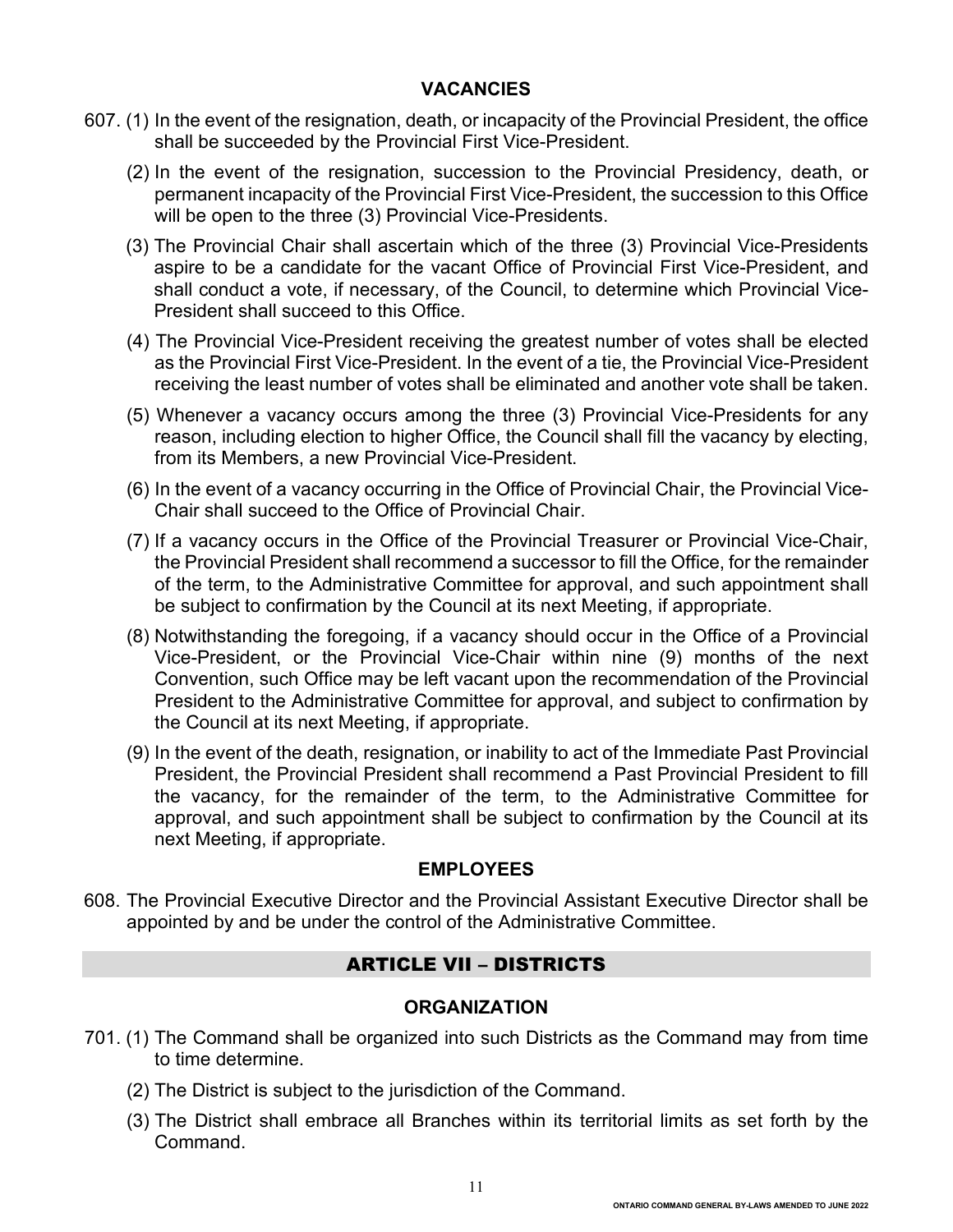#### **DISTRICT CONVENTIONS**

- 702. (1) The District Convention shall consist of delegates from Branches within the District and in addition, the Members of the District Council.
	- (2) For the purpose of determining the number of Accredited Delegates which a Branch shall be entitled to send to the Convention, the Membership strength of a Branch shall be the number of fully paid-up voting Members carried on the files of the Command at the end of the preceding calendar year. Each Branch shall be entitled to certify one (1) Accredited Delegate for the first fifty (50) voting Members or fraction thereof and one (1) for each additional one hundred (100) voting Members or fraction thereof.
	- (3) Each District shall hold a District Convention prior to the next Provincial Convention for the purpose of electing District Officers for the ensuing term, provided that such District Convention may also deal with other business.
	- (4) A maximum of two (2) District Conventions shall be held annually at the request of the District Commander or District Council, at Command expense, provided at least one (1) District Convention is held each year.

#### **LEVY**

703. The Command may authorize a District Convention to raise a per capita levy on each Branch within the said District jurisdiction to meet such expenditures as may be authorized by the District Council.

#### **OFFICERS**

- 704. The following District Officers shall be elected by ballot and the procedure outlined for District Conventions shall apply:
	- (1) District Commander; Deputy District Commander(s).
	- (2) A District Sports Officer may be elected by ballot or appointed by the District Commander.
	- (3) District Officers shall be installed prior to the next Provincial Convention, and they shall assume their official duties immediately upon the conclusion of the next Provincial **Convention**
	- (4) To be eligible to be elected District Commander or Deputy District Commander, a Member must be a voting Member in good standing in a Branch within the District. They must either be in attendance at the District Convention or have signified in writing their willingness to stand for such Office. In addition, they must be a Branch President or Past President or have served not less than one (1) year on a Zone, District, or Provincial Council.

#### **DUTIES**

- 705. (1) The District Commander may be the Chair of the District Council and shall exercise general supervision over Zones and Branches within the District so that harmonious relations may be maintained.
	- (2) The District Commander shall appoint a District Secretary and a District Treasurer, or a District Secretary-Treasurer, whose duties shall be to keep accurate records of all activities and proceedings associated with their Office and perform such other duties as may be directed by the District Commander and/or the District Convention.
	- (3) The District Commander shall be authorized to make any necessary adjustment in the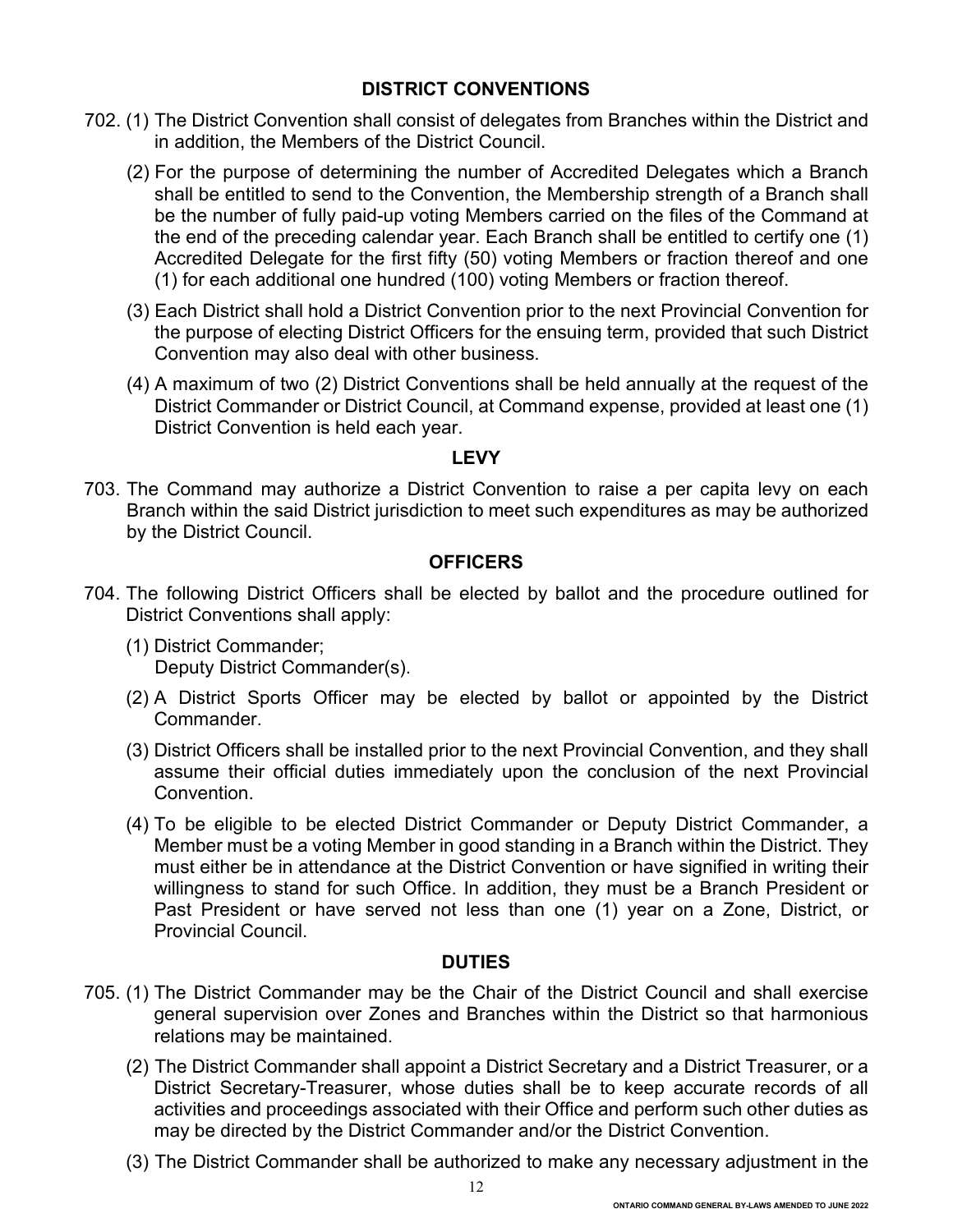Zone boundaries subject to the approval of the Command and only after receiving the consensus of the District through a Meeting and vote of the District Council, Zone Commanders, Deputy Zone Commanders, and Branch Presidents.

(4) The Deputy District Commander(s) shall assist in the performance of the duties associated with the District Commander, and in the absence or disability of the District Commander, all the rights and powers pertaining to the administration of the District and vested in the District Commander, shall for the time being, be vested in the appropriate Deputy District Commander, as ratified by the District Council, if necessary.

#### **VACANCIES**

- 706. (1) In the event of a vacancy occurring in the Office of District Commander, the appropriate Deputy District Commander shall succeed to the vacant Office, and a successor for the vacant Office of Deputy District Commander, for the remainder of the term, shall be recommended by the District Commander to the District Council for approval, provided that no other provision is applicable as found herein. Any such appointment shall be subject to confirmation at the next District Convention, if appropriate.
	- (2) (a) In the case of a District which has two (2) Deputy District Commanders elected simultaneously, the District Council shall appoint one (1) of them to succeed to the vacant Office of District Commander for the remainder of the term, and such appointment shall be subject to confirmation at the next District Convention, if appropriate; or
		- (b) In the case of a District which has two (2) Deputy District Commanders elected on separate ballots, the Deputy District Commander designated as First shall succeed to the Office of District Commander for the remainder of the term, and the Deputy District Commander designated as Second shall succeed to the Office of First Deputy District Commander for the remainder of the term.
		- (c) The District Commander shall recommend a successor, for the remainder of the term, to the District Council for approval respecting a vacancy created by the application of either of the above provisions, and such appointment shall be subject to confirmation at the next District Convention, if appropriate.
	- (3) In the event of the death, resignation, or inability to act of the Immediate Past District Commander, the District Commander shall appoint, for approval by District Council, a Past District Commander to fill the vacancy for the remainder of the term.

# **DISTRICT COUNCIL**

707. (1) The District Council shall consist of the following:

District Commander; Immediate Past District Commander; Deputy District Commander(s); All Zone Commanders in the District or their deputies; District Chair; (*if appointed*) District Secretary; (*if unpaid*) District Treasurer; (*if unpaid*) District Secretary-Treasurer. (*if applicable and unpaid*)

Chairs of the following Committees who shall be appointed by the District Commander:

(1) Honours and Awards;

(2) Leadership Development;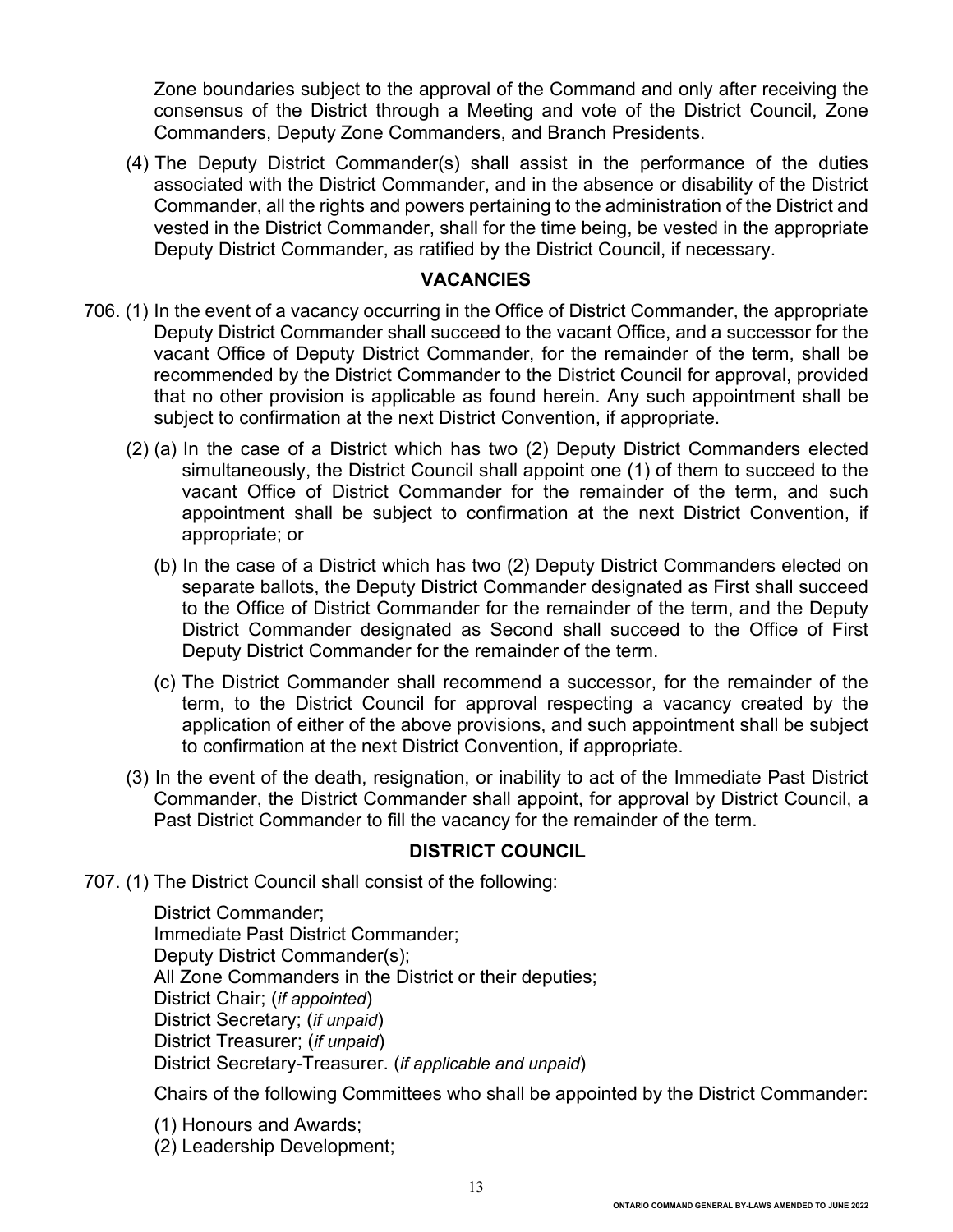- (3) Membership;
- (4) Poppy;
- (5) Public Relations;
- (6) Sports; (*may be elected*)
- (7) Track and Field;
- (8) Veterans Services / Seniors;
- (9) Youth Education.

All Senior Elected Officers, Provincial Standing Committee Chairs, and the Special Section Representative who are Members of a Branch within the District.

Officers and voting Members as the District Convention may determine.

- (2) It shall be the duty of the District Council to assist and advise the District Commander in the administration of the District.
- (3) (a) A maximum of two (2) District Council Meetings shall be held annually in conjunction with, or prior to, the District Convention(s), at Command expense. (A District Council Meeting shall be permitted immediately following the Provincial Convention).
	- (b) The Meeting shall be held at the call of the District Commander or by the District Secretary, on receipt of a written request, signed by a majority of the District Council. A majority of the District Council shall form a quorum.
- (4) The District Officers and Members of the District Council shall serve without remuneration.
- (5) The District Council may set any remuneration for the District Secretary, District Treasurer, or District Secretary-Treasurer and such District Officer(s), if paid, shall not be a Member of the District Council.

# ARTICLE VIII - ZONES

#### **ORGANIZATION**

- 801. (1) The District shall be organized into such Zones as the District Council may determine subject to the approval of the Command.
	- (2) The Zone is subject to the jurisdiction of the District.
	- (3) The Zone is composed of all Branches within its territorial limits as set forth by the District.

#### **ZONE CONVENTIONS**

- 802. (1) The Zone Convention shall consist of delegates from Branches within the Zone and the Members of the Zone Council.
	- (2) For the purpose of determining the number of Accredited Delegates which a Branch shall be entitled to send to the Zone Convention, the Membership strength of a Branch shall be the number of fully paid-up voting Members carried on the files of the Command at the end of the preceding calendar year. Each Branch shall be entitled to certify one (1) Accredited Delegate for the first fifty (50) voting Members or fraction thereof and one (1) for each additional one hundred (100) voting Members or fraction thereof.
	- (3) Each Zone shall hold a Zone Convention at least fifteen (15) days prior to the next District Convention for the purpose of electing Zone Officers for the ensuing term, provided that such Zone Convention may also deal with other business.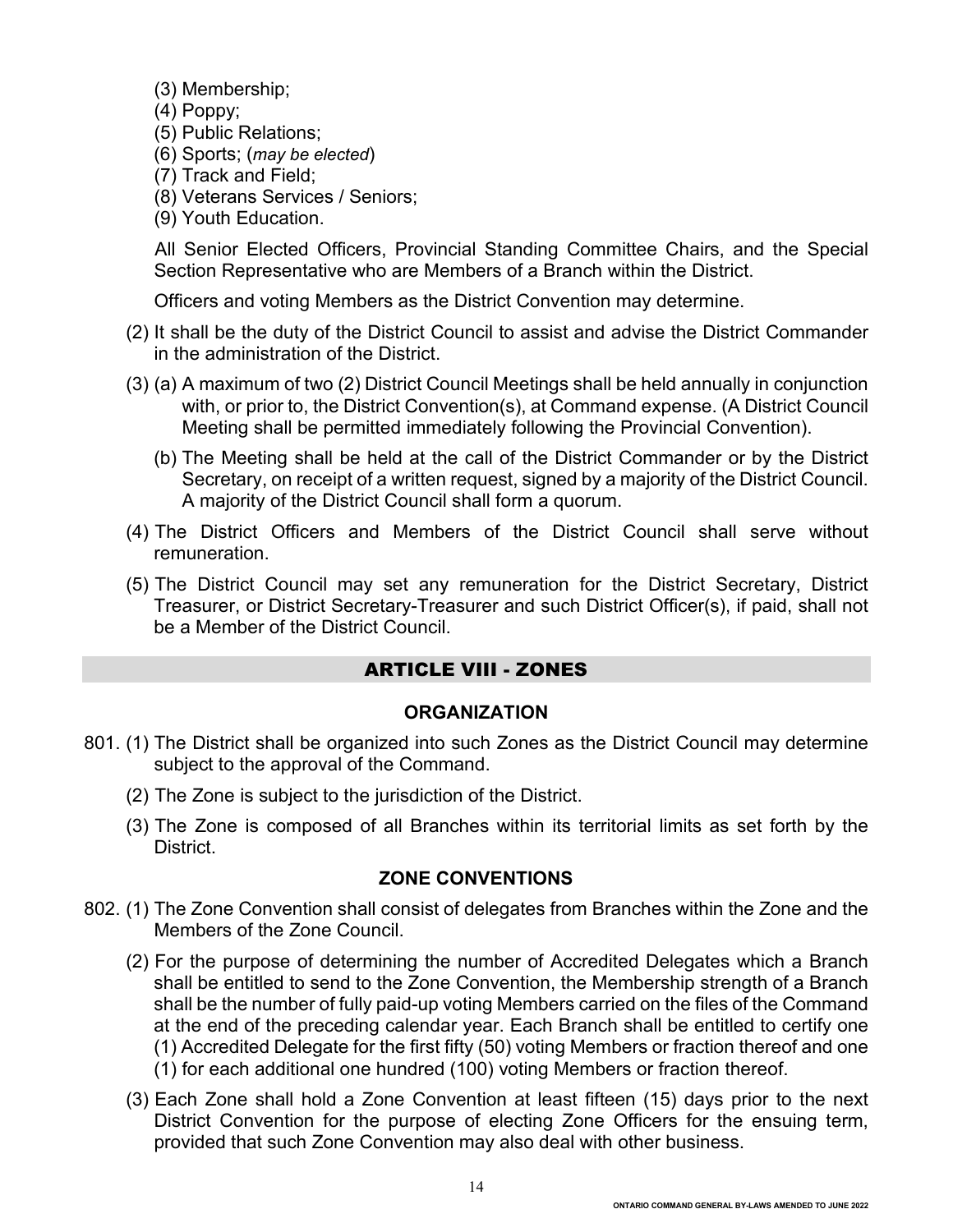(4) A maximum of two (2) Zone Conventions shall be held annually at the request of the Zone Commander or Zone Council at Command expense, provided at least one (1) Zone Convention is held each year.

#### **LEVY**

803. The Command may authorize a Zone Convention to raise a per capita levy on each Branch within the said Zone jurisdiction to meet such expenditures as may be authorized by the Zone Council.

#### **OFFICERS**

804. (1) The following Zone Officers shall be elected by ballot and the procedure outlined for Conventions shall apply:

Zone Commander; Deputy Zone Commander(s).

- (2) A Zone Sports Officer may be elected by ballot or appointed by the Zone Commander.
- (3) Zone Officers shall be installed prior to the next Provincial Convention and shall assume their official duties immediately upon the conclusion of the next Provincial Convention.
- (4) To be eligible to be elected Zone or Deputy Zone Commander, a Member must be a voting Member in good standing in a Branch within the Zone. They must be either in attendance at the Zone Convention or have signified in writing their willingness to stand for such Office. In addition, they must be a Branch President or Past President, or a Branch Executive Committee Member, or have served not less than one (1) year on a Zone, District, or Provincial Council.

#### **DUTIES**

- 805. (1) The Zone Commander may be the Chair of the Zone Council. The Zone Commander shall exercise general supervision over Branches within the Zone so that the Branches may maintain harmonious relations within their communities. They shall advise Branches in matters relating to finance and ensure that all appeals for financial support directed to the general public by Branches in their Zone are conducted so as to further the best interests of the Legion. They shall visit each Branch annually.
	- (2) The Zone Commander shall appoint a Zone Secretary and a Zone Treasurer or a Zone Secretary-Treasurer whose duties shall be to keep accurate records of all activities and proceedings associated with their Office and perform such other duties as may be directed by the Zone Commander and/or the Zone Convention.
	- (3) The Deputy Zone Commander(s) shall assist in the performance of the duties associated with the Zone Commander, and in the absence or disability of the Zone Commander, all the rights and powers pertaining to the administration of the Zone and vested in the Zone Commander shall, for the time being, be vested in the appropriate Deputy Zone Commander, as ratified by the Zone Council, if necessary.

# **VACANCIES**

806. (1) In the event of a vacancy occurring in the Office of Zone Commander, the appropriate Deputy Zone Commander shall succeed to the vacant Office, and a successor for the vacant Office of Deputy Zone Commander, for the remainder of the term, shall be recommended by the Zone Commander to the Zone Council for approval provided that no other provision is applicable as found herein. Any such appointment shall be subject to confirmation at the next Zone Convention, if appropriate.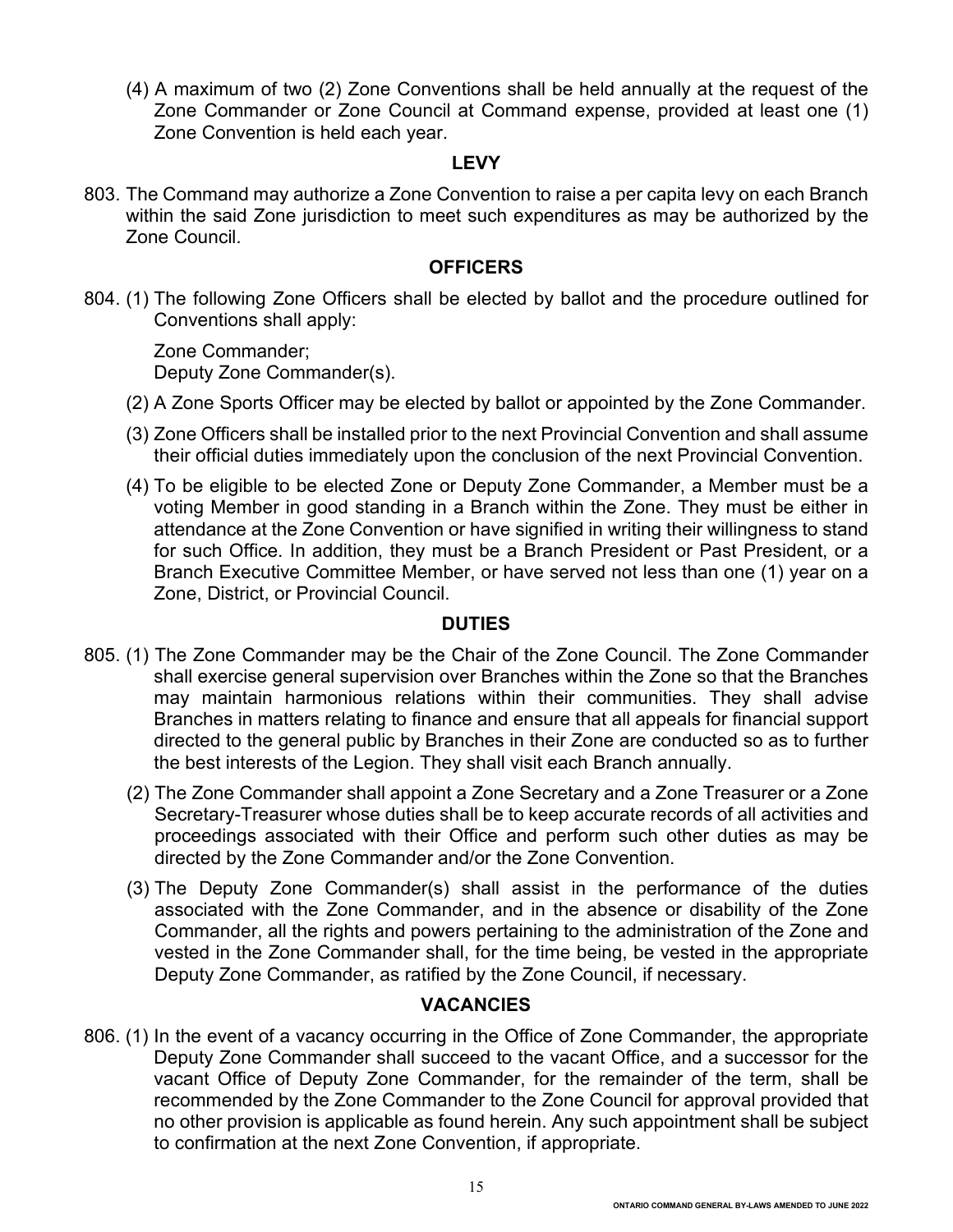- (2) (a) In the case of a Zone which has two (2) Deputy Zone Commanders elected simultaneously, the Zone Council shall appoint one (1) of them to succeed to the vacant Office of Zone Commander for the remainder of the term, and such appointment shall be subject to confirmation at the next Zone Convention, if appropriate; or
	- (b) In the case of a Zone which has two (2) Deputy Zone Commanders elected on separate ballots, the Deputy Zone Commander designated as First shall succeed to the Office of Zone Commander for the remainder of the term, and the Deputy Zone Commander designated as Second shall succeed to the Office of First Deputy Zone Commander for the remainder of the term.
	- (c) The Zone Commander shall recommend a successor, for the remainder of the term, to the Zone Council for approval respecting a vacancy created by the application of either of the above provisions, and such appointment shall be subject to confirmation at the next Zone Convention, if appropriate.
- (3) In the event of the death, resignation, or inability to act of the Immediate Past Zone Commander, the Zone Commander shall appoint, for approval by Zone Council, a Past Zone Commander to fill the vacancy for the remainder of the term.

# **ZONE COUNCIL**

807. (1) The Zone Council shall consist of:

Zone Commander; Immediate Past Zone Commander; Deputy Zone Commander(s); Presidents of all Branches in the Zone or such alternate representation as the Zone Convention may determine; Zone Chair; (*if appointed*) Zone Secretary; (*if unpaid*) Zone Treasurer; (*if unpaid*) Zone Secretary-Treasurer. (*if applicable and unpaid*)

- Chairs of the following Zone Committees who shall be appointed by the Zone Commander:
- (1) Leadership Development;
- (2) Legion Seniors Program;
- (3) Membership;
- (4) Poppy;
- (5) Public Relations;
- (6) Sports; (*may be elected*)
- (7) Track and Field;
- (8) Veterans Services;
- (9) Youth Education.

All District Officers and District Standing Committee Chairs who are Members of a Branch within the Zone.

Officers and voting Members as the Zone Convention may determine.

- (2) It shall be the duty of the Zone Council to assist and advise the Zone Commander in the administration of the Zone.
- (3) (a) A maximum of two (2) Zone Council Meetings shall be held annually, in conjunction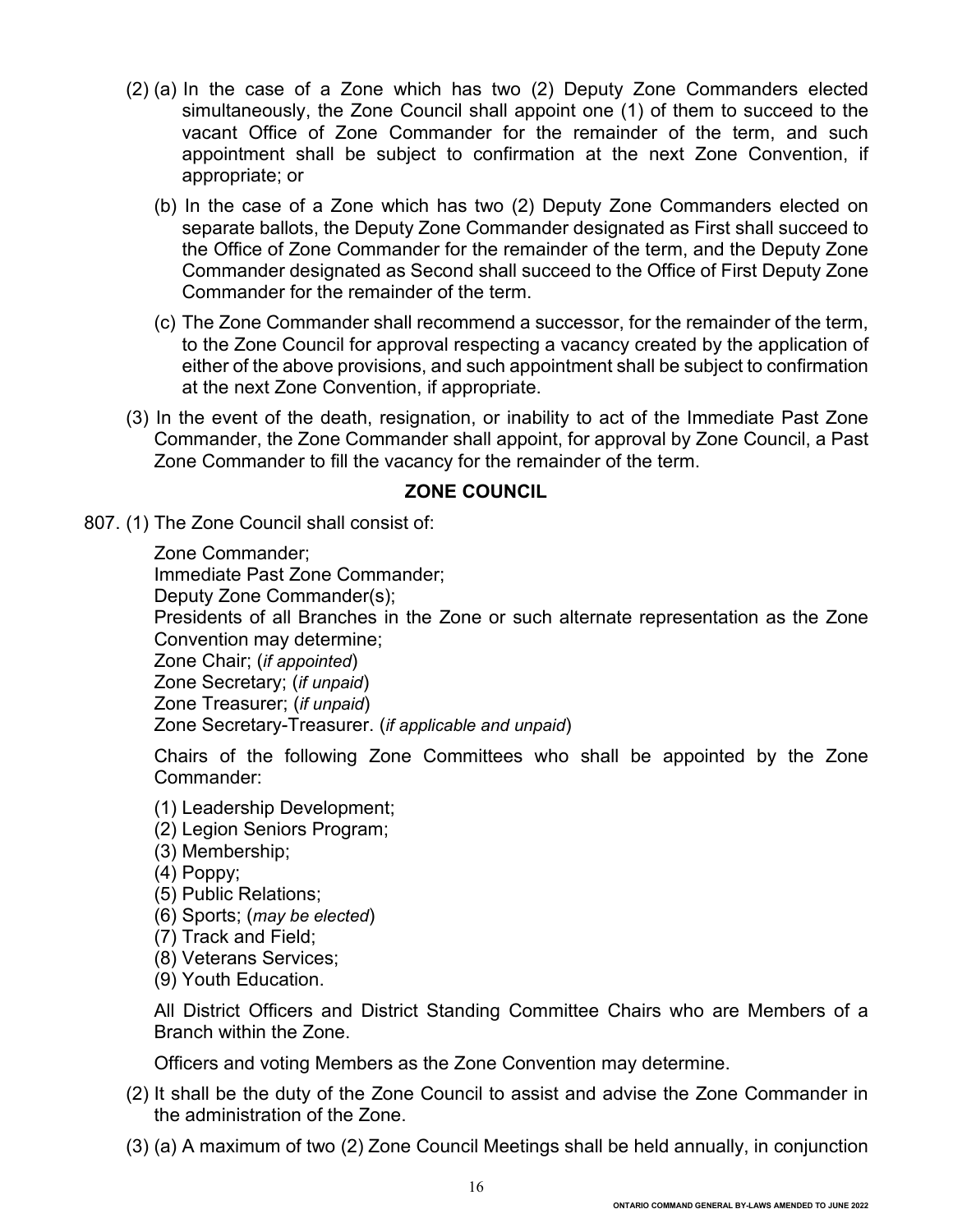with, or prior to the Zone Convention(s), at Command expense.

- (b) The Meeting shall be held at the call of the Zone Commander or by the Secretary on receipt of a written request signed by a majority of the Zone Council. A majority of Zone Council shall form a quorum.
- (4) A maximum of two (2) visits by a Zone Commander to a Branch will be allowed annually within the Zone, at Command expense, unless otherwise directed through the Office of the Provincial President, other than the annual visit.
- (5) In the event of a dispute relating to Branch territory between Branches in a Zone, the matter shall be decided by the Zone Council.
- (6) The Zone Officers and Members of the Zone Council shall serve without remuneration.
- (7) The Zone Council may set any remuneration for the Zone Secretary, Zone Treasurer, or Zone Secretary-Treasurer and such Zone Officer(s) if paid, shall not be a Member of the Zone Council.

# ARTICLE IX – BRANCHES

901. The standard Branch By-Laws referred to in Section 513 of The General By-Laws of the Legion appear herein as an appendix titled 'The General By-Laws for Branches', and shall form an integral part of The General By-Laws of Command.

#### **BRANCH REGULATIONS**

- 902. (1) A Branch shall prepare and maintain its own Branch Regulations in reference to those permitted circumstances as noted in The General By-Laws for Branches.
	- (2) (a) The creation or amendment of any Branch Regulation shall be the subject of a motion of which notice shall have been given at the previous Meeting of the Branch. Such Notice of Motion shall state the wording of the proposed addition or amendment and shall be dated and signed by the voting Member presenting same.
		- (b) The President, or their designate, shall act on behalf of the Executive Committee respecting any proposal originating from the said Committee which falls under the provisions of this section.
		- (c) A motion to create or amend the Branch Regulations must receive the approval of at least two-thirds of the voting Members present at the Meeting of the Branch to become effective.
		- (d) Any Branch Regulation may only be amended once during any Term of Office.
- 903. (1) All Branches shall submit the required copies of their Amended Branch Regulations to Command for review and certification at the end of the calendar year in which additions or amendments have been made to the document. Should a Branch not make any additions or amendments during the specified time, they will not be required to submit copies of their Branch Regulations to Command for certification.
	- (2) Any Branch making an addition or amendment to their Branch Regulations shall within one (1) month of the approval by the Branch forward the required copies of each document used in the said process to Command for review and certification.

#### **TRUSTEES**

904. Branches cannot elect or appoint a Board of Trustees to manage the affairs of the Branch or to hold in trust any real property that may be held or acquired by a Branch.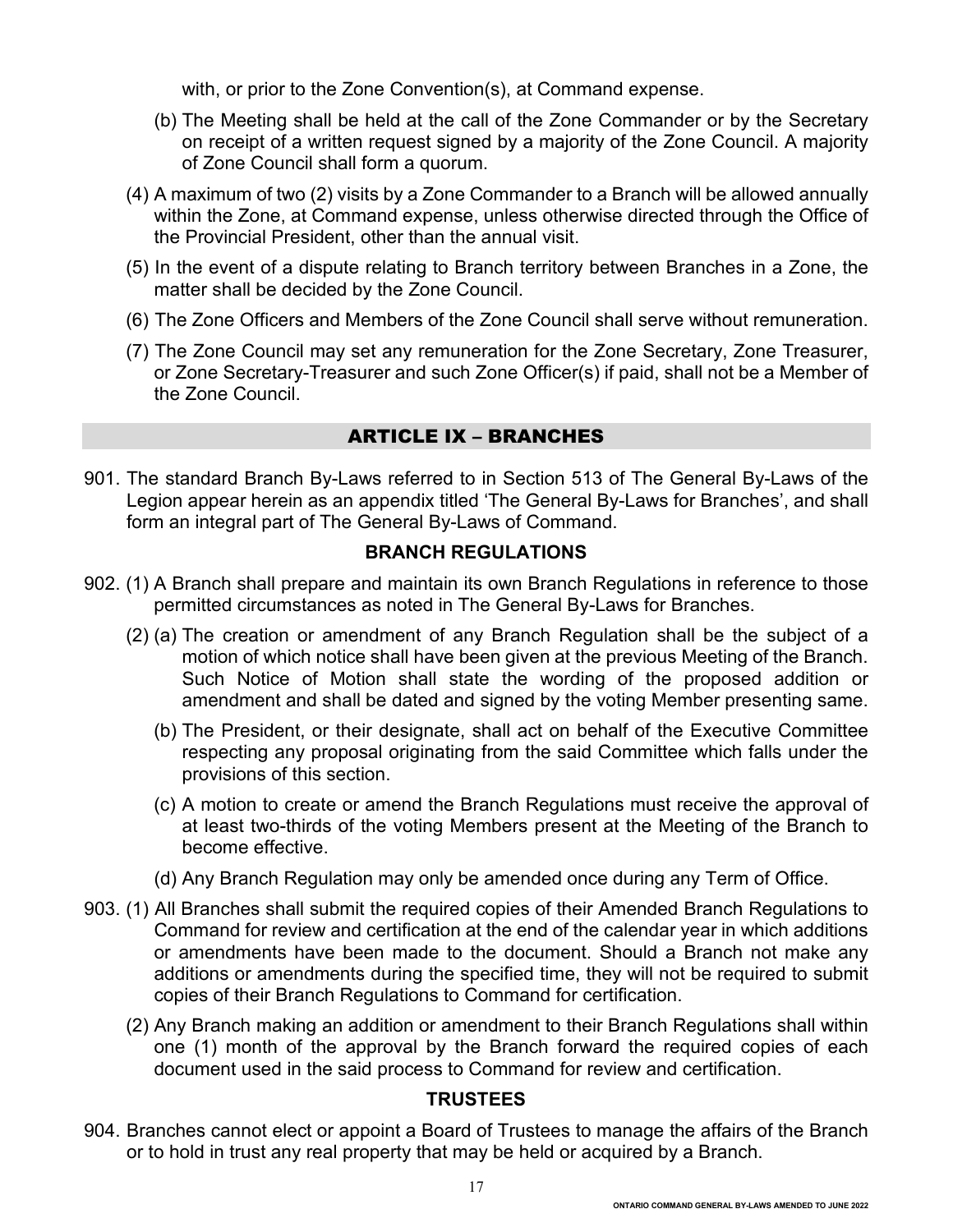## **REAL PROPERTY**

905. The real property that may be held or acquired by any Branch shall be held in the name of such Branch.

#### **PER CAPITA TAX**

906. Each Branch shall remit per capita tax as levied from time to time by either a Dominion or Provincial Convention to Dominion or Provincial Command, respectively.

#### **FISCAL YEAR**

907. The fiscal year for Branches and the Command shall be the 1<sup>st</sup> day of June to the 31<sup>st</sup> day of May of the following year except for Poppy Trust Funds which shall commence on the 1<sup>st</sup> day of January and terminate on the 31<sup>st</sup> day of December in each calendar year.

## **ANNUAL GENERAL MEETING**

- 908. Every Branch shall declare in its Branch Regulations:
	- (a) When the Annual General Meeting for the presentation of reports from the Senior Elected Officers and Committees will take place.
	- (b) When the Annual or Biennial Election of Offices and Executive Committee Members will take place.

## **QUALIFICATION TO HOLD OFFICE**

- 909. (1) Only Ordinary, Life, Associate, and Affiliate Voting Members in good standing shall have the right to vote or hold Office at any level of the Legion.
	- (2) No Member who is a full-time, regular part-time or elect-to-work employee of any Branch, or Command, or any organization thereof, who receives directly or indirectly any salary or wages for or on account of any service rendered to the Branch or Command or organization thereof, shall hold any Executive position in the Legion.
	- (3) If an employee is successful in their bid for Office, they must resign their paid position before their Term of Office can commence.
	- (4) No Member shall hold more than one (1) elected Office at the same level. Further, if a Secretary, Treasurer or Secretary-Treasurer is appointed, a senior elected Officer (President or Vice-President) shall not hold that Office.
	- (5) The Executive position of Ladies' Auxiliary Liaison Officer shall not be held by the Branch President, and where possible, should not be held by a Member of the Ladies' Auxiliary.
	- (6) No Member shall simultaneously hold the positions of Branch President and President of the Ladies' Auxiliary to the Branch.

#### **NOMINATIONS AND ELECTIONS**

- 910. (1) (a) A Branch may, by Branch Regulation, hold an advance poll on the date of the election and set the desired start time at any hour between the hours of 9:00 a.m. and the commencement of the Election Meeting.
	- (b) If an advance poll is held, nominations shall not be re-opened at the Election Meeting. The candidate receiving the highest number of votes shall be declared elected.
	- (2) At elections where no advance poll has been held, nominations for Branch Offices may be re-opened at the Election Meeting.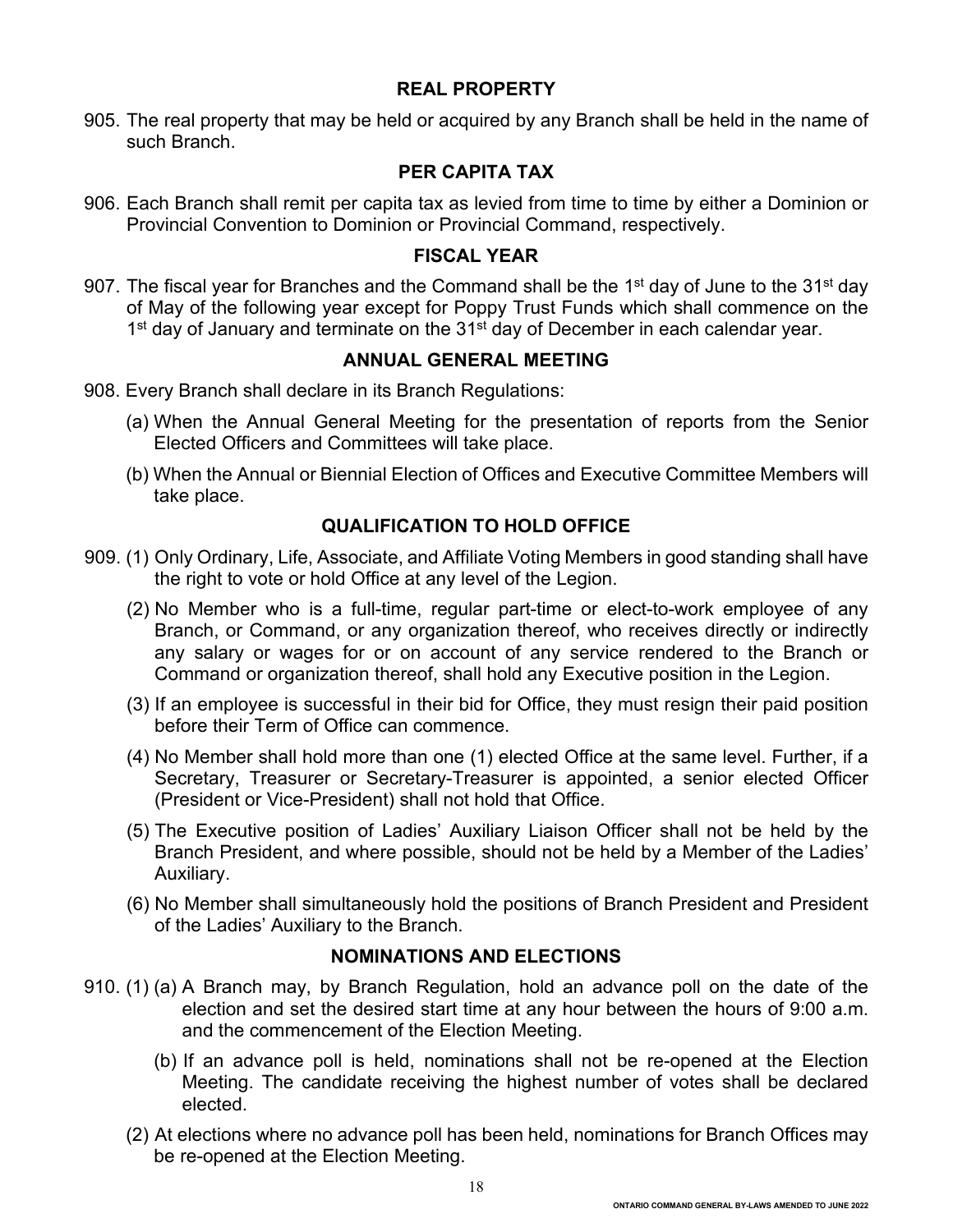- (3) The voting for election of Branch President and Branch Vice-Presidents shall be by ballot except in cases of acclamation. In order to be elected to Office, a candidate must receive a majority of the total ballots cast and if there are more than two (2) candidates and none receives the required majority, the candidate receiving the least number of votes shall be withdrawn from the election and the voting shall continue until one (1) candidate receives the required majority.
- (4) The Election Chair, upon the report of the Chief Scrutineer for such elections, shall report to the Meeting after each vote, the total ballots cast, the number of spoiled ballots, if any, the name of the successful candidate or, if no candidate has received the required majority, the name of the candidate who received the least number of votes.
- (5) All polling at an Election Meeting must be continuous and completed on the date of the election. An Election Meeting shall not be adjourned to the next or subsequent days to permit further balloting.

## **TERM OF OFFICE**

- 911. (1) Elected Members shall assume Office on June 1st and the Term of Office shall be from June 1st of the election year to May 31st of the following year for a one (1) year term or to May 31st of the second following year if the Term of Office is for two (2) years by an approved Branch Regulation. This Term of Office shall also apply to all Standing Committee Chairs, with the exclusion of the Track and Field Chair, whose term shall commence on 1 August and end 31 July of the year in which the applicable Branch term ends.
	- (2) All Members elected or appointed to an Office shall be installed in accordance with the Ritual found in the current edition of the Ritual, Awards and Protocol Manual before the date they assume Office.
	- (3) Any duly approved change by a Branch to its Term of Office will only take effect upon the expiration of the present Term of Office of that Branch.

#### **VACANCIES**

- 912. (1) Where a Branch has three (3) Vice-Presidents and a vacancy occurs in the Office of President or First Vice-President or Second Vice-President, the next ranking Vice-President shall succeed to the vacant Office and where a vacancy is created by such elevation, the next ranking Vice-President shall succeed to that Office. A Vice-President who succeeds to a higher Office in accordance with this provision shall hold their new Office until the next election of Branch Officers.
	- (2) In the event of a vacancy occurring in the Office of Third Vice-President or Executive Member, the Branch President shall fill such vacancy by appointment, such appointment to be subject to confirmation by the Membership of the Branch at its next General Meeting.
	- (3) Where a Branch has two (2) Vice-Presidents, then the procedure outlined in the aforementioned paragraph, shall apply to a vacancy in the Office of Second Vice-President.
	- (4) In the event of the death, resignation, or inability to act of the Immediate Past Branch President, the Branch President shall appoint, for approval by the Executive Committee, a former Branch President to fill the vacancy for the remainder of the term.
	- (5) Any request by a Member of the Executive Committee for a Leave of Absence in excess of one (1) month must be approved by the Executive Committee and ratified at the next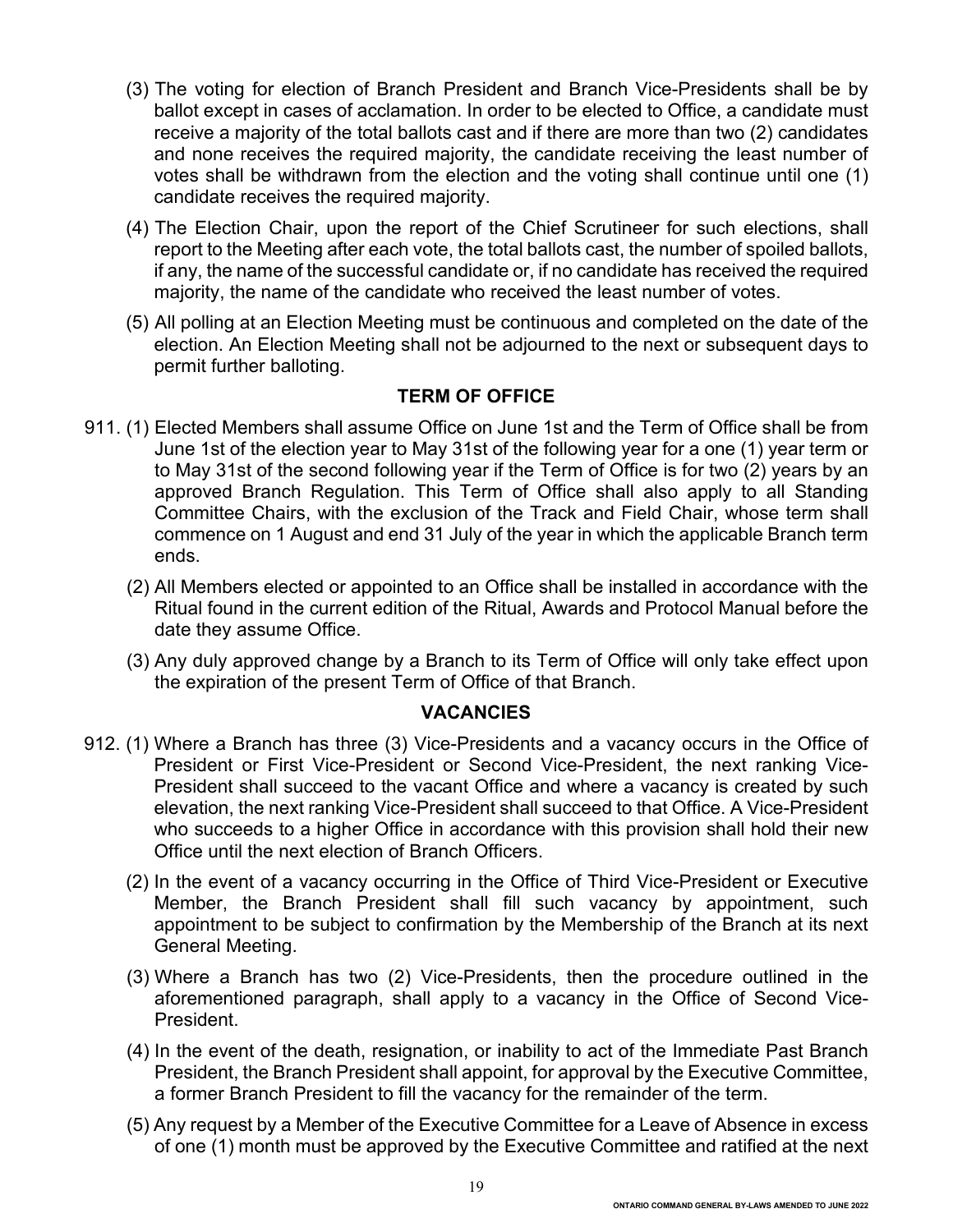General Meeting. Such Leave of Absence shall not be for a period longer than three (3) months unless a supplemental request has been received and approved as noted above prior to the expiry date of the initial request.

(6) Any Member of the Executive Committee, who fails to attend a set number of Meetings, as prescribed in The General By-Laws for Branches, shall be considered to have abandoned their position.

# **BRANCH EXECUTIVE COMMITTEE**

913. (1) Each Branch shall appoint the following Chairs who shall be Members of the Executive Committee of the Branch and shall be the official recipients of all correspondence relating to their respective Committees:

Leadership Development; Legion Seniors; Membership; Poppy; Public Relations; Sports; Track and Field; Veterans Services; Youth Education.

- 914. Branch Executive Committees shall exercise complete autonomy over the business operation of licensed premises insofar as the regulations of the Alcohol and Gaming Commission of Ontario may permit.
- 915. Insofar as it may relate to the operations of the functions of the Branch and subject to the control of the General, Special General, or Annual General Meetings, the Executive Committee shall have all of the power of the Branch except the appointment of the Parties completing the Financial Review; the amendment of the Branch Regulations; or the amendment of the Branch Clubhouse Rules.

#### **BRANCH RECORDS**

- 916. The Executive Committee shall meet at least monthly, on a day to be fixed by the Committee or at the call of the Branch President for the passing of accounts, the transaction of current business, the examination and discussion of any suggestions made to it, for the general welfare of the Branch or Legion and such other business as may be introduced.
- 917. Each Branch shall conduct its business and keep its records in one (1) of the two (2) official languages.

# **NOTIFICATIONS RE MEETINGS OF THE BRANCH**

- 918. (1) A Meeting Notification shall be communicated to every Member of the Branch in good standing for receipt at least seven (7) days in advance of each General Meeting and Annual General Meeting, if scheduled for a day and time other than that specified in their Branch Regulations.
	- (2) A Meeting Notification shall be communicated to every Member of the Branch in good standing for receipt at least fourteen (14) days in advance of any General Meeting held or Special General Meeting called to discuss mortgaging, leasing, or conveying of Branch real property.
	- (3) A Meeting Notification shall be communicated to every Member of the Branch in good standing for receipt at least seven (7) days in advance of any Special General Meeting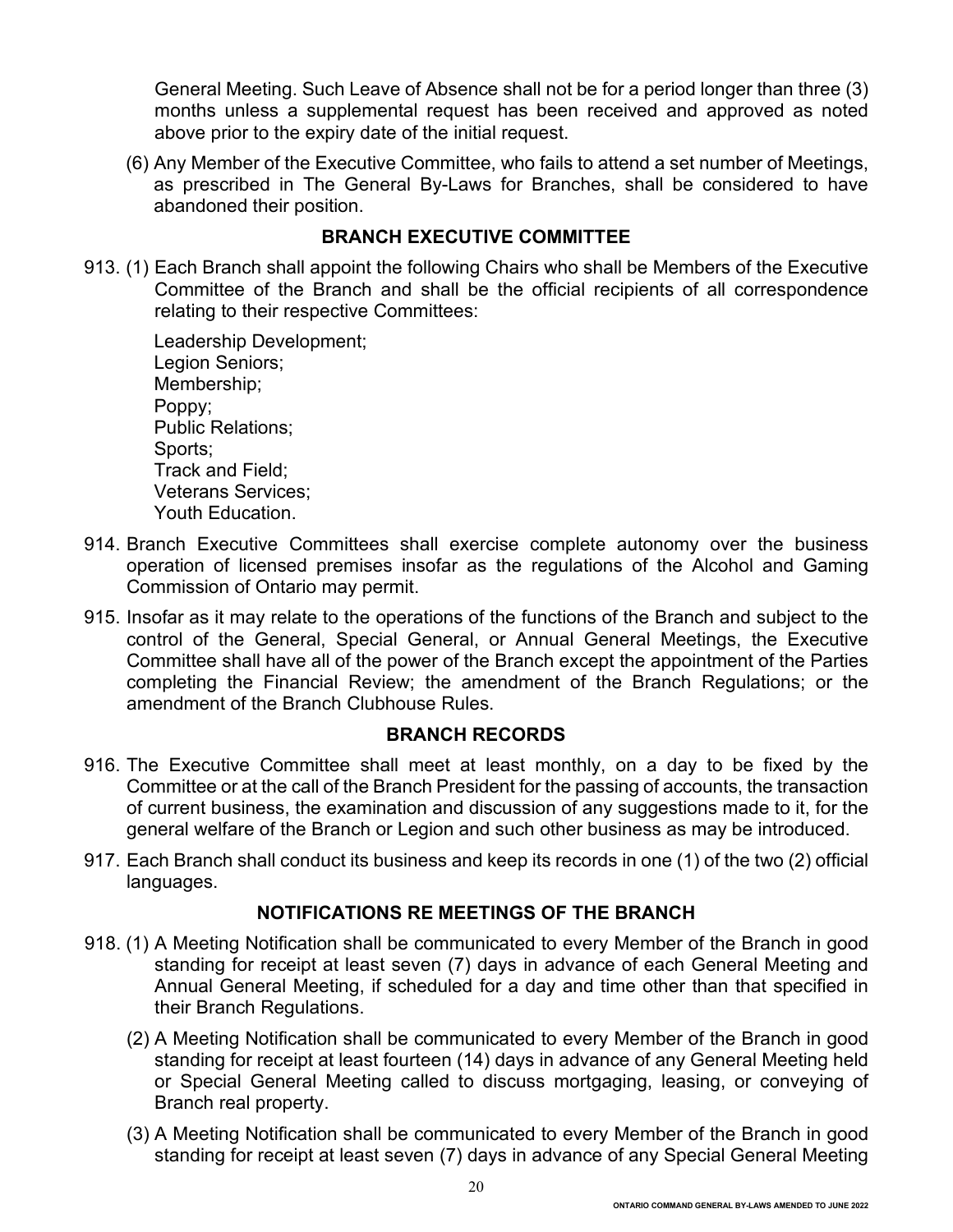called to discuss matters other than mortgaging, leasing, or conveying of Branch real property.

- (4) A Meeting Notification required under these, or any other provision of The General By-Laws, shall be communicated to all Members entitled to attend the subject Meeting via one (1) of the following methods.
	- (a) By personal hand delivery; or
	- (b) By Canada Post, or another courier service; or
	- (c) Personal delivery to the Member's last known address; or
	- (d) By electronic communication.
- (5) Each Meeting Notification shall include the following items:
	- (a) The date, time, and location of the Meeting.
	- (b) The purpose of the Meeting.
	- (c) The Section(s) of The General By-Laws applicable to the call and distribution of same.
- (6) The Branch shall maintain a copy of each Meeting Notification and a record of the method by which each Member was duly notified respecting same.
- (7) Each Branch Member shall:
	- (a) Notify their Branch in writing of the method(s) by which they wish to receive Meeting Notifications.
	- (b) Provide their personal postal mailing address to their Branch and ensure that the information is kept current.
	- (c) Provide their current electronic contact information to their Branch, should they wish to receive any or all Meeting Notifications via this means.
	- (d) Activate 'to follow' or subscribe to any social media facility provided by their Branch, should they wish to receive any or all Meeting Notifications via this means.
- (8) All reasonable means and efforts must be made by the Branch to notify all Members when any scheduled Meeting of the Branch is cancelled and/or rescheduled due to exigent circumstances and the required Meeting Notification cannot be completed by the prescribed means and within the time periods contained herein.

# **POPPY**

- 919. (1) If a Branch fails to submit a Branch Status Report Poppy Trust Fund to Command by the 31<sup>st</sup> day of January each year covering its activities and disbursements in the preceding calendar year, it shall forfeit the right to hold future Poppy Campaigns.
	- (2) If a Branch uses any products in its Poppy Campaign that have not been manufactured by an approved supplier, it shall, at the discretion of the Provincial President, forfeit the right to hold future Poppy Campaigns.
	- (3) A Branch which has forfeited the right to hold a Poppy Campaign in accordance with the foregoing, may appeal such action to the Administrative Committee.

# **POPPY TRUST FUND COMMITTEE**

920. Each Branch, or group of Branches, if conducting a joint Poppy Campaign, shall establish a Poppy Trust Fund Committee which shall be responsible for the accounting, disbursement, and reporting the status of their Poppy Trust Fund.

# **ADMINISTRATION OF POPPY TRUST FUND**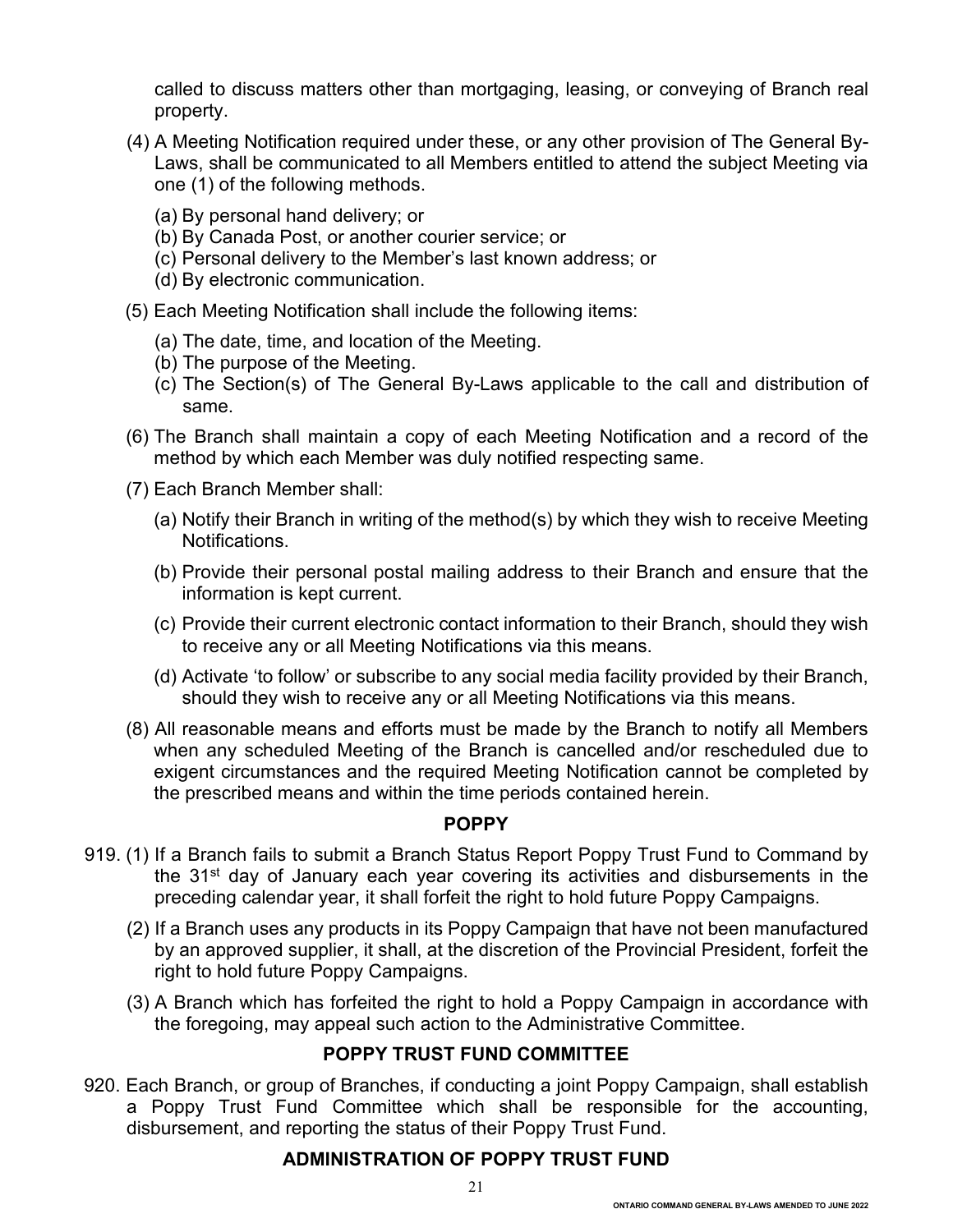- 921. (1) All monies received from a Poppy Campaign shall be deposited in a separate Poppy Trust Fund Account held in a financial institution approved by the Branch or group of Branches, if conducting a joint Poppy Campaign.
	- (2) The Branch Poppy Committee Chair shall be one (1) of three (3) persons, with the other two (2) identified in the Branch Regulations, designated, and authorized to initiate and complete financial transactions involving the Branch Poppy Trust Fund Account.
	- (3) To ensure veterans' needs remain as confidential as possible, one (1) of the persons designated and authorized to initiate and complete financial transactions involving the Poppy Trust Fund Account held as a result of a joint Poppy Campaign, shall be an Officer or past Officer of any of the participating Branches.

## **FINANCE**

- 922. (1) All accounts payable shall be designated by the Branch Executive Committee for payment via cheque, electronic funds transfer, or a petty cash fund.
	- (2) The use of cheques and electronic funds transfers shall only be initiated and completed by those persons holding an Office or Position that has been designated and authorized for this purpose in the appropriate Branch Regulations.
	- (3) Provisions found in The General By-Laws for Branches of the Ontario Provincial Command shall prescribe the limitations respecting the applicable monetary values appropriate to the method of payment and the eligibility requirements related to the persons involved in the process.
	- (4) Each Branch shall be required to provide to its Zone Commander at the time of the annual visit a copy of its Financial Review Report on a standardized form.
	- (5) Any Branch, at the direction of Command, shall conduct an external audit or an External Review Engagement of its financial records and/or Poppy Trust Fund. Any or all costs incurred by Command may be assessed against the subject Branch.

#### **BONDING**

923. The Executive Committee of each Branch in the Command shall be responsible to ensure that all Officers, Members, and employees handling funds of the Branch be properly bonded.

# **CLUBS WITHIN BRANCHES**

924. Branch Regulations may provide for the formation of organized groups within the Branch, providing they are administered by the Branch Officers and the funds are administered by the Branch Treasurer.

#### **FILMING INSIDE OF BRANCHES RESTRICTED**

925. No motion picture or video tape recording for public viewing in any theatre or cinema or on television, or media photography, which includes evidence of alcoholic beverage, shall be made by any person inside any Legion's licensed premises.

# **REPRESENTATION AT DISTRICT AND ZONE CONVENTIONS**

926. Branch Presidents shall be responsible to ensure that their Branch is represented at their respective District and Zone Conventions.

# **SALARIED OFFICERS AND EMPLOYEES**

927. (1) All salaried Officers and employees of a Branch shall be appointed by, and be under the control of the Branch Executive Committee. Notice of termination shall be in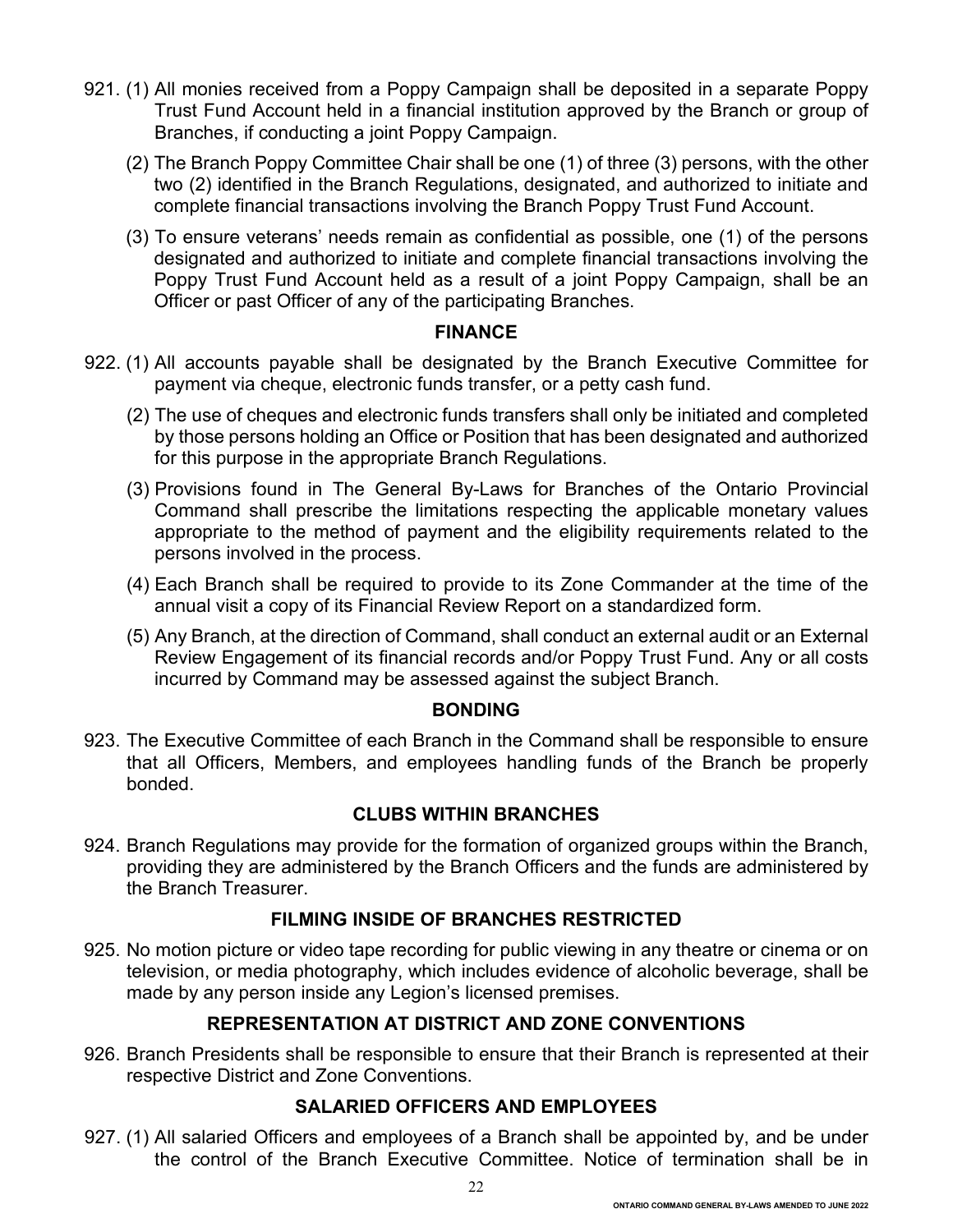compliance with the latest edition of the Employment Standards Act and any other relevant legislation in Ontario.

(2) All hiring, terminations of employment and conditions of employment must be in accordance with Federal and Provincial laws, including any Act or Code respecting Human Rights. This includes notice on termination and pay in lieu of notice.

#### **SURRENDER OF BRANCH CHARTER**

- 928. (1) The real or personal property of any Branch upon the surrender or revocation of its charter shall be vested to the Command and shall be used to pay or otherwise satisfy the liabilities of the Branch.
	- (2) (a) A Branch may apply to the Administrative Committee for any or all of the surplus remaining, after all Branch debts and liabilities have been satisfied, to be used to the benefit of the community in which the Branch is located.
		- (b) The Administrative Committee may consent to such exemption respecting the disposition of such property only when it is satisfied:
			- (i) That a responsible continuing community organization exists to which the property can be transferred or otherwise disposed of to or for the benefit of the community; and
			- (ii) Such community organization has agreed, in writing, to maintain and use the property for the benefit of the community subject to the terms and conditions as deemed advisable by the Administrative Committee.
	- (3) Any surplus remaining shall be deposited into the General Reserve Fund to be administered and controlled by the Command. The purpose of the fund will be to generate revenue in the form of income from investments which will be used to offset the General Expenses of the Command.
	- (4) The disposition of any or all of the income from investments accrued from the aforementioned General Reserve Fund shall be as follows:
		- (a) Annually, a percentage of the net income from investments will be used to offset the General Expenses of the Command, with the remaining amount used to build the General Reserve. The maximum amount used to offset expenses will be seventy percent (70%) of the annual investment return.
		- (b) Should the fund continue to build in the future to a point that the total annual income from investments is greater than the annual General Expenses of the Command, then the annual per capita rate charged by the Command to its Members will be reduced.
	- (5) No property shall be distributed to or for the benefit of any Member of a Branch during or after its dissolution.

# ARTICLE X – GENERAL PROVISIONS

#### **BADGE**

1001. All Membership badges and Legion insignia remain the property of the Legion and may be worn only by Members in good standing or as authorized by Dominion Command.

#### **HONOURS AND AWARDS**

1002. Branches, Zones, and Districts may select recipients and submit recommendations to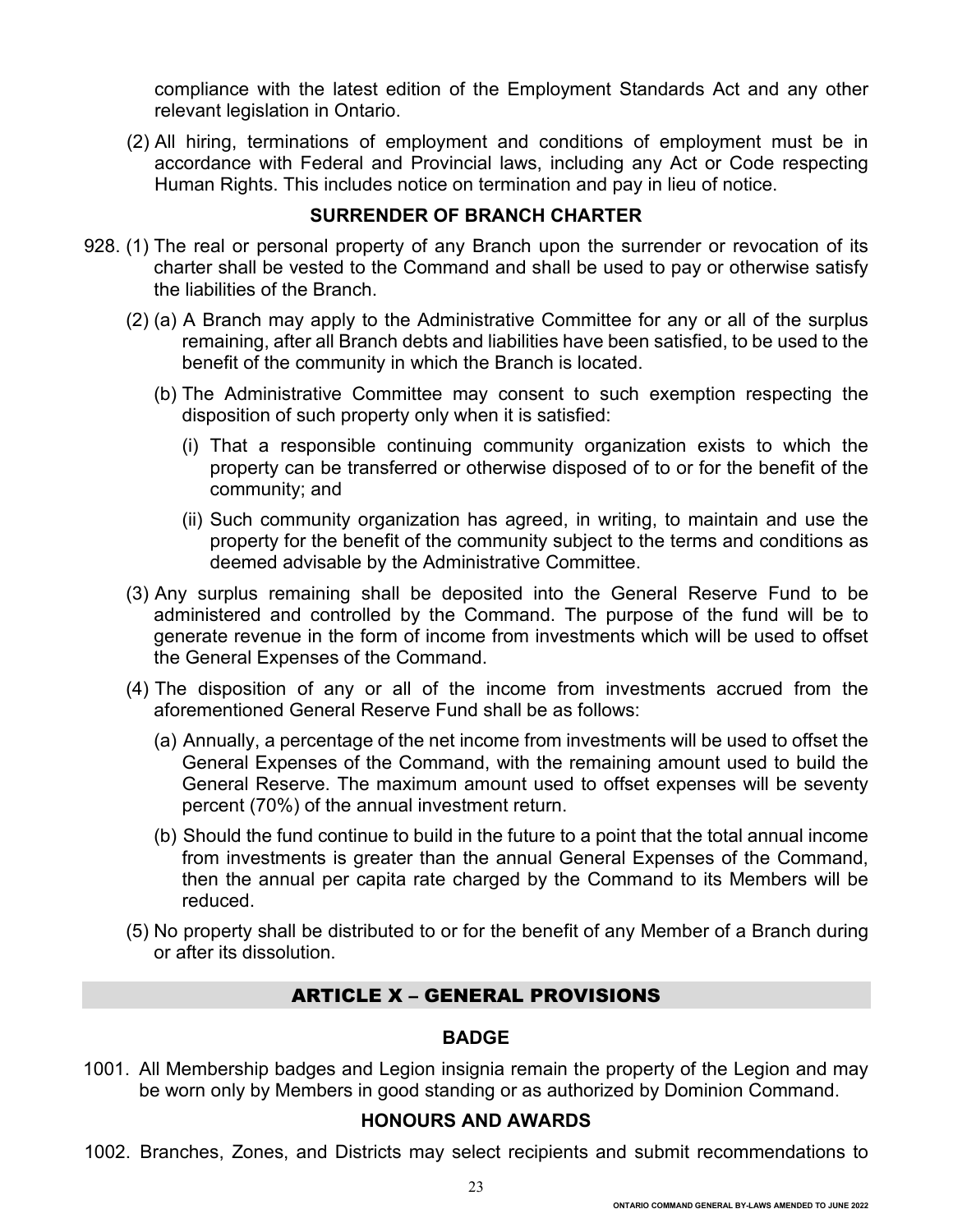Command for Legion Awards. All such recommendations, prior to Command approval, where appropriate, shall be referred to the Provincial Honours and Awards Committee to ensure that the submission has complied with all processes and procedures outlined in the most current edition of the Ritual, Awards and Protocol Manual.

## **COMPLAINT FILING FEE**

- 1003. The following shall apply in all instances respecting a mandatory Complaint Filing Fee received by a Branch or Command as required under the provisions of Article III of The General By-Laws.
	- (1) The Complaint Filing Fee shall be returned forthwith to the submitting Party if the subject Complaint is declared to be improperly lodged.
	- (2) (a) If the subject Complaint is found to be properly lodged, the Complaint Filing Fee shall be held in abeyance until the expiration of all available avenues under The General By-Laws have been exhausted.
		- (b) Once the final disposition, after all appeals, if any, are heard, the Complaint Filing Fee shall then be dealt with in accordance with the provisions of The General By-Laws.

#### **APPOINTMENTS**

- 1004. (1) (a) An Appointee to any Position created at any level of the Command shall serve at the pleasure of the appointing authority.
	- (b) The Term of any appointment shall expire at the end of the applicable Term of Office unless otherwise specified within the enacting provision or by the appointing authority.
	- (c) Termination of any appointment prior to the end of the applicable Term may be done only for cause and only by the appointing authority.
	- (d) Any Appointee may appeal their removal for cause in accordance with the Administrative Instructions developed by Dominion Command specifically for such an appeal.
	- (e) The Appeal Committee of the Command may either confirm the removal or direct reinstatement.
	- (2) The person on whose authority any individual is appointed to any position within the Command is deemed to be the appointing authority for the purposes of this Section, regardless of whether such appointment required ratification or confirmation before becoming finalized.
	- (3) For the purpose of Honours and Awards, any appointment by an appointing authority shall not be deemed to be in effect until the date that such appointment receives the appropriate initial approval or ratification.

#### **BRANCH CLUBHOUSE RULES**

- 1005. (1) All Branches that maintain Branch Clubhouse Rules shall forward the required copies of the current document to Command for retention on file and future reference, if necessary.
	- (2) Any Branch making an addition or amendment to their Branch Clubhouse Rules shall, within one (1) month of the approval by the Branch, forward the required copies of the amended document to Command.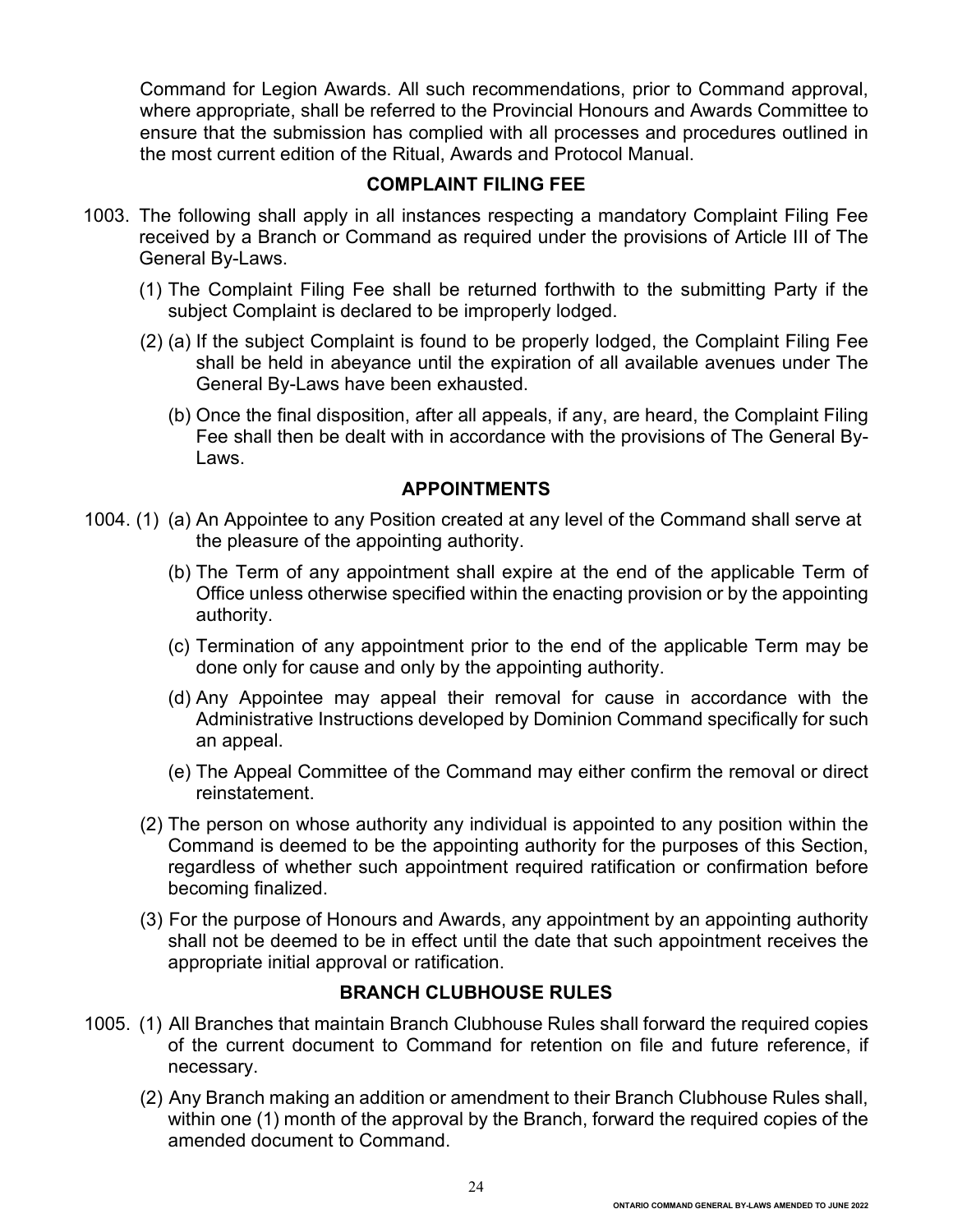## **COMPLAINTS AGAINST DISTRICT / ZONE COUNCIL MEMBERS**

1006. Where a Complaint is lodged against a current or former Member of a District or Zone Council, and where it relates to an alleged offence arising out of their duties while serving or having served in this capacity, the Member shall be considered an Officer for the purposes of the application of the provisions of Article III of The General By-Laws of the Legion.

# **LOTTERIES**

- 1007. (1) All components under the jurisdiction of Command shall secure the proper licence from the appropriate agency of the Government of Ontario prior to the holding of any lottery type event including, but not limited to, raffles, bingos, break open tickets, catch the ace, or any other lottery scheme defined in the Criminal Code of Canada and under the regulatory control of the Government of Ontario.'
	- (2) (a) All proceeds from any lottery event shall be deposited into an account designated as a trust account by the financial institution in which it is held.
		- (b) Lottery Licensees have the option of opening a trust account for each type of lottery event or consolidating trust accounts as follows:
			- i. An account for proceeds derived from all lottery events other than break open tickets; and
			- ii. An account for proceeds derived from break open ticket lottery events.

# **LEAVE OF ABSENCE**

- 1008. (1) Any request for a leave of absence, in excess of one (1) month, by a Member of the Provincial Executive Council, or any District Council, or any Zone Council, shall be in writing and shall be submitted for approval consideration as follows:
	- (a) Any Senior Elected Officer of Command shall be submitted to the Administrative Committee.
	- (b) Any elected District or Zone Officer shall be submitted to the appropriate District or Zone Council.
	- (c) Any appointed Member of the Provincial Executive Council, District Council, or Zone Council shall be submitted to the Appointing Authority.
	- (2) Such leave of absence shall not be for a period longer than three (3) months unless a supplemental written request has been received and approved as noted above prior to the expiry date of the initial request.
	- (3) When a leave of absence is approved, the appropriate Council may, at its discretion, appoint and approve an eligible Member to fill any such temporary vacancy.

# **ALL COUNCIL LEVELS ELIGIBILITY**

1009. To be eligible to be elected or appointed to any Office or Position on Council, District Council, or Zone Council, a Member must be a Member in good standing of a Branch within the jurisdiction of the level to which the subject Office or Position applies.

#### **DISTRICT AND ZONE GOVERNANCE**

- 1010. (1) All Districts and Zones within the Command shall maintain a governance document(s) in the form of By-Laws, or a Policy and Procedure Manual, or both.
	- (2) The governance document in By-Law format shall contain elaboration on the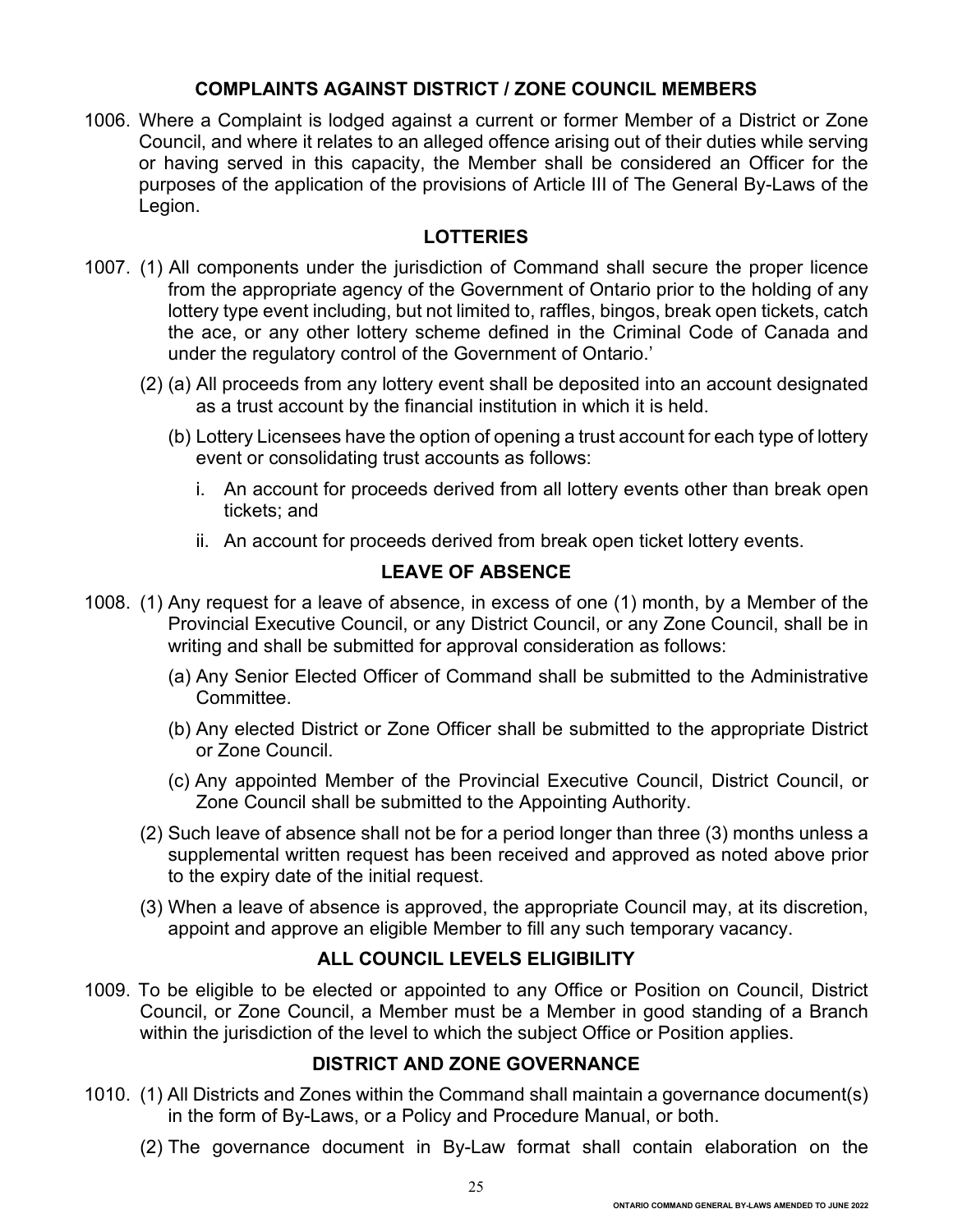applicable general matters cited in The General By-Laws of Ontario Provincial Command and shall include, although not limited to, matters respecting Subordinate Officer(s) numbers, Finance, the holding and planning of Council Meetings and Conventions, and any other matter of reference applicable to the level at which it shall apply.

- (3) The governance document in a Policy and Procedure Manual format shall contain the above cited matters included in By-Laws and shall further include, although not limited to, all relevant operational policies and procedures applicable to each entity and employed during the course of doing business in the particular District or Zone.
- (4) The creation or amendment of any governance document shall comply with all current By-Laws and the Guidelines and Procedures available on the Command Website respecting such matters.
- (5) All required documents involved in the creation or amendment of any governance document shall be submitted to Command for review and certification within one (1) month of the approval by the particular District or Zone.

## ARTICLE XI – AFFILIATE NON-VOTING MEMBERS

- 1101. (1) Affiliate non-voting Membership is open to any citizen from an Allied country, excluding Canada and the Commonwealth, who is of federal voting age and is not eligible for ordinary, associate or affiliate voting Membership, and who supports the aims and objects of The Royal Canadian Legion. Affiliate non-voting Members shall have the same rights as all other Members except the rights to vote and hold Office.
	- (2) A Member admitted under subsection (1) is not permitted to apply for voting status, unless otherwise qualified.
		- **Note:** Affiliate non-voting Members are allowed to attend Branch Meetings and participate in debates but cannot enter into the voting process, including motions.

# ARTICLE XII – LADIES' AUXILIAIRES

#### **JURISDICTION / ZONE BOUNDARIES**

- 1201. (1) Each Auxiliary shall be under the jurisdiction of the Legion Branch, provided the By-Laws or Branch Regulations of said Legion Branch are in accordance with The General By-Laws of The Royal Canadian Legion. Such jurisdiction, including requests in writing for financial assistance made to Auxiliaries shall be exercised by a General Meeting of the Legion Branch.
	- (2) (a) The Provincial Command of the Ladies' Auxiliary shall be responsible for the development, maintenance, and review of their Zone structure to ensure that the boundary alignments are appropriate and meet the current Administrative needs of their Command.
		- (b) Any modification to Zone boundaries shall only take effect upon the approval of Command.

#### **DISPUTE**

1202. (1) Where a dispute arises between a Branch and its Ladies' Auxiliary and such dispute cannot be resolved by agreement between the President of the Branch and the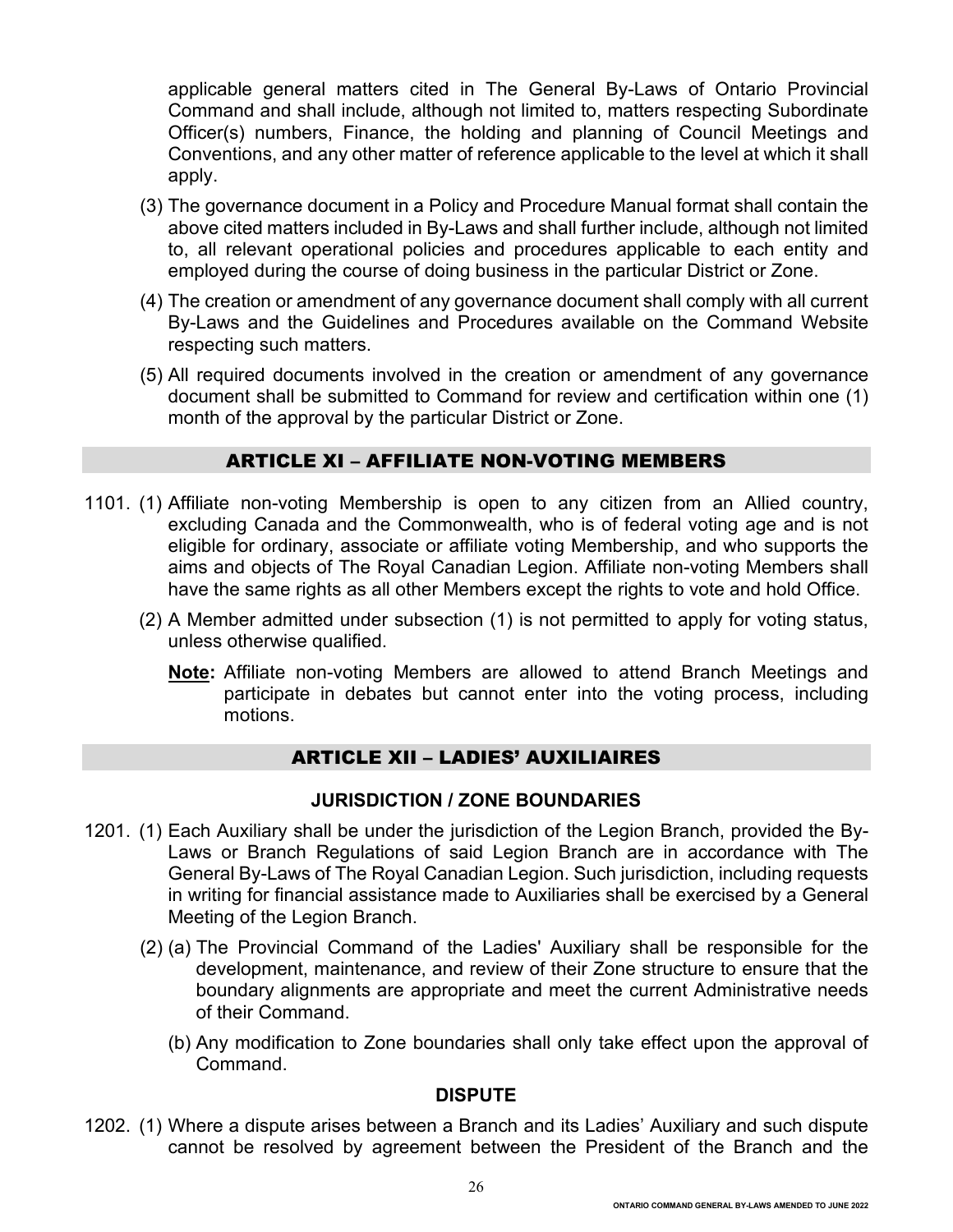President of the Ladies' Auxiliary, then the President of the Branch shall appoint a Committee of three (3) Members of the Branch, one (1) of whom shall be appointed as the Chair, and the President of the Branch shall request the President of the Ladies' Auxiliary to appoint two (2) further Members from the Ladies' Auxiliary to this Committee. The Committee shall meet at a time and place designated by the Chair and shall investigate the dispute and shall report its findings, conclusions, and recommendations to the Branch Executive Committee.

- (2) Any decision rendered by the Branch Executive Committee after receipt of the report of the Committee shall be subject to the approval of Members of the Branch at the next General Meeting of the Branch.
- (3) The Ladies' Auxiliary may appeal to Command from a decision of the General Meeting of the Branch.

# **LIAISON OFFICER**

- 1203. (1) Every Branch which has a Ladies' Auxiliary shall appoint a Liaison Officer who shall be a Member of the Branch Executive Committee and such Liaison Officer may attend all Executive Committee, General and Special General Meetings of the Ladies' Auxiliary at the discretion of the Branch. This position shall not be held by the Branch President and where possible should not be held by a Member of the Ladies' Auxiliary. The Executive Committee of a Branch and Executive Committee of its Ladies' Auxiliary shall hold a joint Meeting at least twice each year.
	- (2) It shall be the duty of the Liaison Officer to attend General Meetings of the Auxiliary, when required. The Liaison Officer shall update the Ladies' Auxiliary on Branch initiatives and will report any issues of concern and information items arising from attending these Meetings to the Branch President and the Executive Committee of the Branch. The Liaison Officer exerts no authority or jurisdiction over the Ladies' Auxiliary and is not to become engaged in debate at these Meetings.

#### **MINUTES**

1204. Minutes of all Meetings held by a Ladies' Auxiliary shall be provided to its Branch for their information.

#### **AUDIT**

- 1205. (1) A Branch Executive Committee may appoint two (2) auditors from Branch Members to conduct the annual audit of its Auxiliary.
	- (2) A copy of the audited financial statement of the Ladies' Auxiliary shall be provided to the Branch within thirty (30) days of its approval by the Auxiliary.

#### **DONATIONS**

1206. A Ladies' Auxiliary to a Branch shall not make any donations or grants to any other organization or institution without the prior approval of a General Meeting of the Branch.

## **FUNDS**

- 1207. A Branch may, by an approved Branch Regulation, limit the total amount of funds that its Ladies' Auxiliary may retain at the end of each fiscal year.
- 1208. A Branch may make funds available to its Ladies' Auxiliary upon receipt of a written request outlining the purpose for which such funds are required.

# **EXPENDITURES**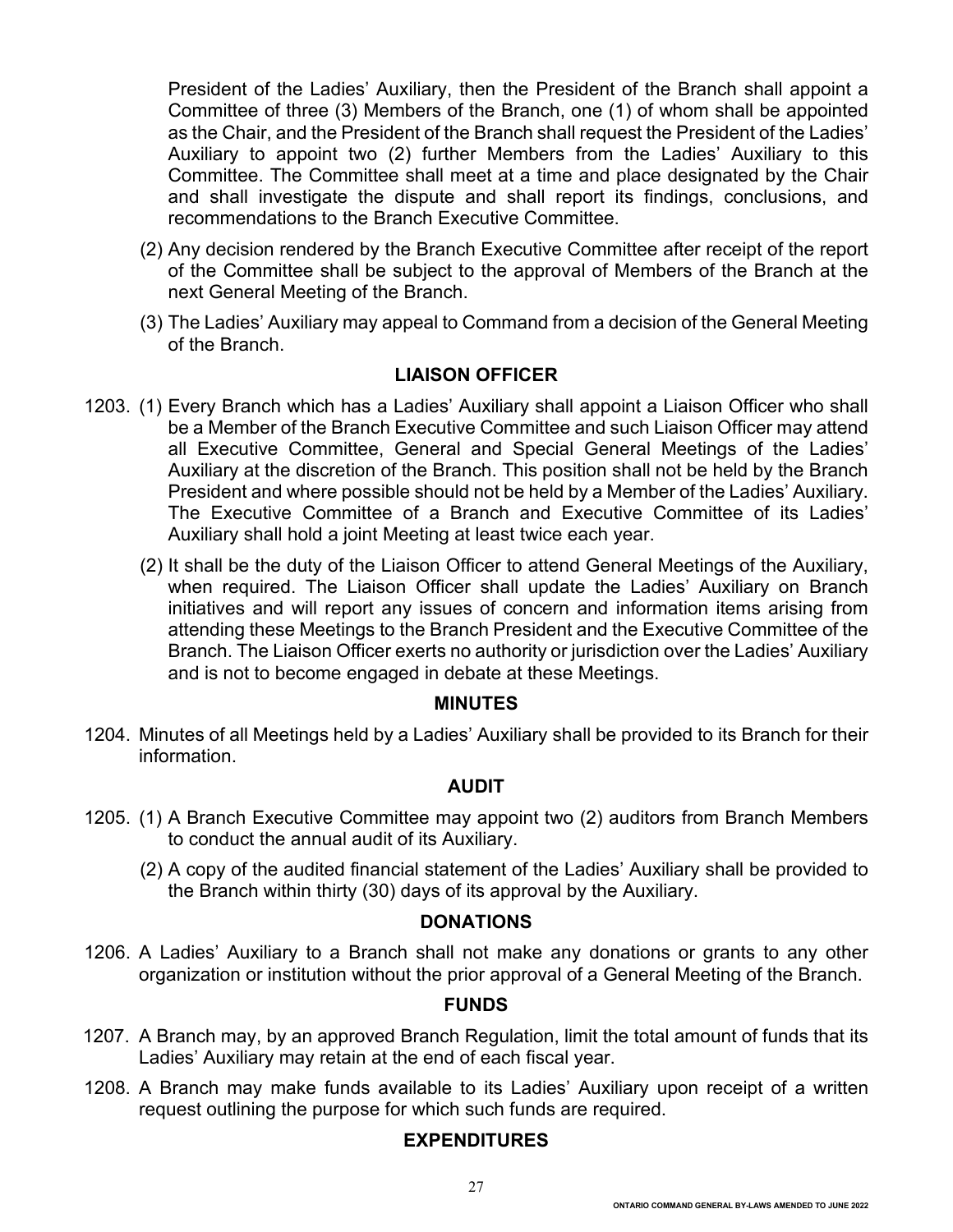1209. All expenditures, other than normal operating expenditures, in excess of five hundred dollars (\$500.00), or the same amount as allowed to the Branch Executive Committee, made by a Ladies' Auxiliary, must be approved by the Branch at a General, Special General or Annual General Meeting prior to such expenditure being made; but notwithstanding the foregoing, the Ladies' Auxiliary shall make contributions to the Legion and the Ladies' Auxiliary Bursary Program.

## **REAL AND PERSONAL PROPERTY**

1210. All real and personal property acquired by a Ladies' Auxiliary to a Branch, including all monies raised, shall be the property of the Branch to which it is an Auxiliary.

#### **CHARTER**

1211. When a Branch surrenders its charter, or such charter is suspended, cancelled, or revoked, the charter of its Ladies' Auxiliary shall be simultaneously surrendered or suspended, cancelled, or revoked.

#### **BY-LAW AMENDMENTS**

1212. Amendments to The General By-Laws of the Ladies' Auxiliary to the Ontario Provincial Command, approved at a Convention of such Ladies' Auxiliary, shall be submitted for consideration to the next Meeting of the Provincial Constitution and Laws Committee, and shall receive Provincial Command approval when all recommendations are agreed.

## **DELEGATES TO LADIES' AUXILIARY CONVENTION**

1213. The Ladies' Auxiliary of each Branch shall be entitled to send its delegates to Zone and Provincial Conventions of the Ladies' Auxiliary to the Ontario Provincial Command.

#### **NOMINATIONS AND ELECTIONS**

1214. Nomination and election of Officers and Executive Committee of the Ladies' Auxiliary shall be held at the same Meeting.

#### **THE TERM "BRANCH"**

1215. The term "Branch" when used in this section shall import "Command" when the context requires.

#### ARTICLE XIII - BY-LAWS

- 1301. (1) This By-Law became effective upon the conclusion of the Convention held in Ottawa, August 14th to 17th, 1949 and may be amended, repealed, or re-enacted at any Convention by a majority vote provided that one month's notice has been given to the Command of such proposed amendment, unless such notice is waived by a two-thirds vote of the Convention.
	- (2) These By-Laws and The General By-Laws for Branches may require amendments from time to time as a result of amendments approved by Dominion Convention or the Dominion Executive Council. Such amendments will automatically supersede the corresponding Section in the above By-Laws and must be incorporated therein.
	- (3) Upon the adoption of this By-Law, all previous By-Laws of the Command are repealed but this repeal shall not affect the validity of any appointment made or thing done under the authority thereof.
	- (4) Any Amendment to these By-Laws and/or The General By-Laws for Branches passed by Convention shall, unless otherwise specified, take effect on the first day of October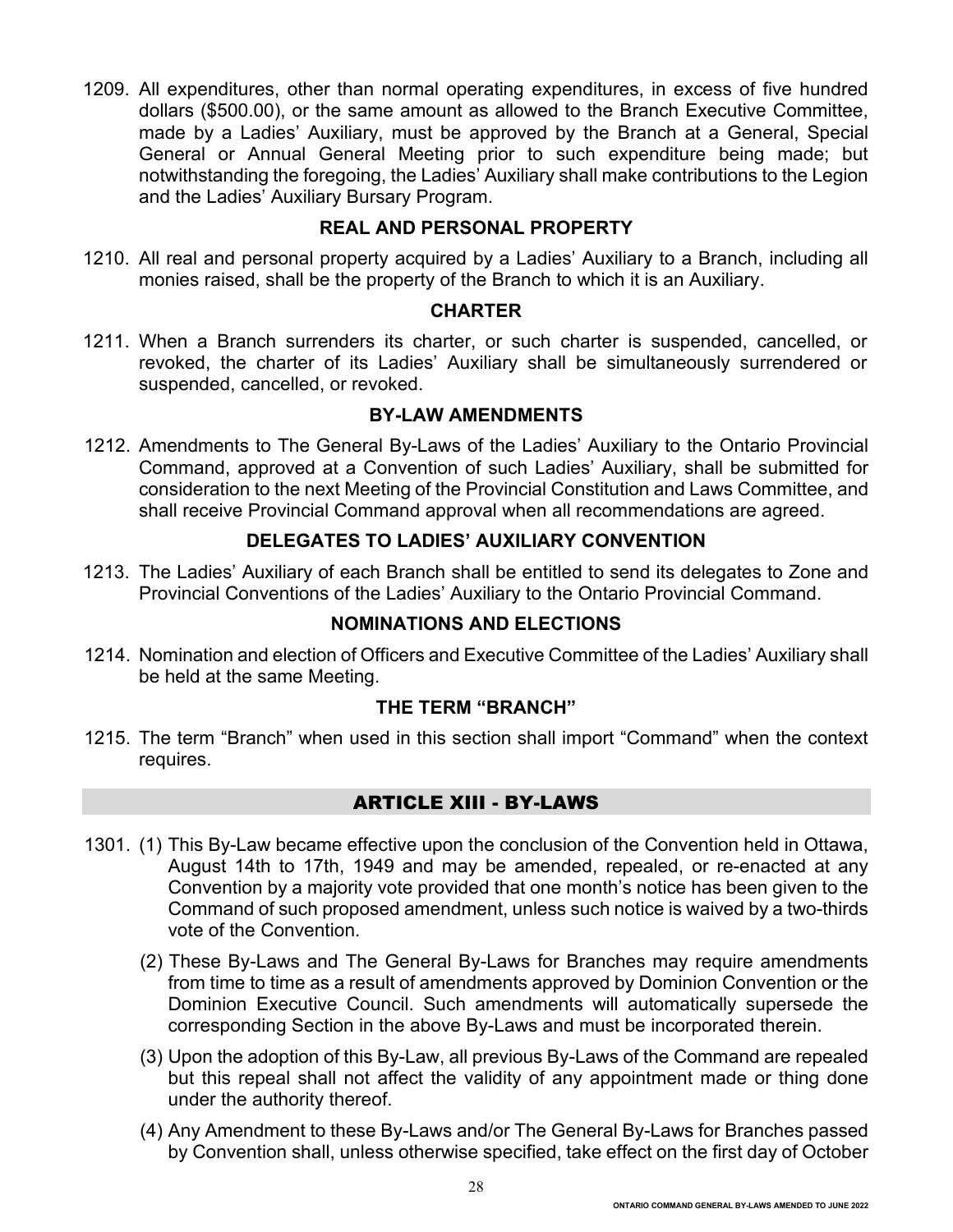following the approval date of such Amendment(s) by the Dominion Command Constitution and Laws Committee.

1302. All Amendments passed by the Provincial Executive Council between Conventions, and approved by Dominion Command, shall be presented for ratification with the report of the Constitution and Laws Committee at the next Convention. Any such Amendment not ratified, will cease to have effect at the end of the subject Convention.

# **As amended at the 51st Biennial Convention held at North Bay, Ontario,**

**May 14th to 17th, 2022 and as amended from time to time.**

Garry Pond, Provincial President **Pamela Sweeny**, Executive Director

**APPROVED BY DOMINION COMMAND AND HEREBY AMENDED TO 10 JUNE 2022**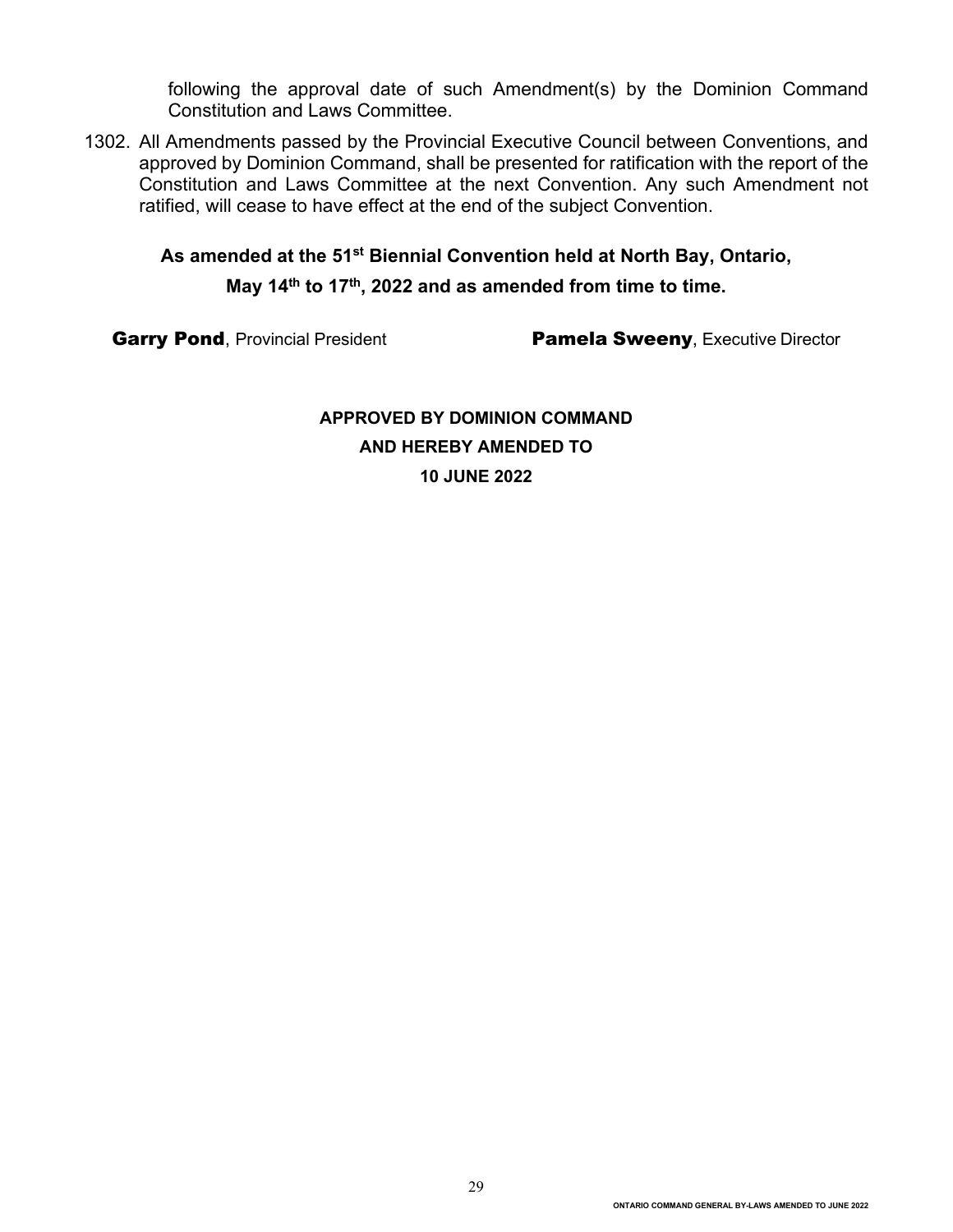

# THE GENERAL BY-LAWS for Branches

# of the

# ONTARIO PROVINCIAL COMMAND

As Amended to 25 FEBRUARY 2022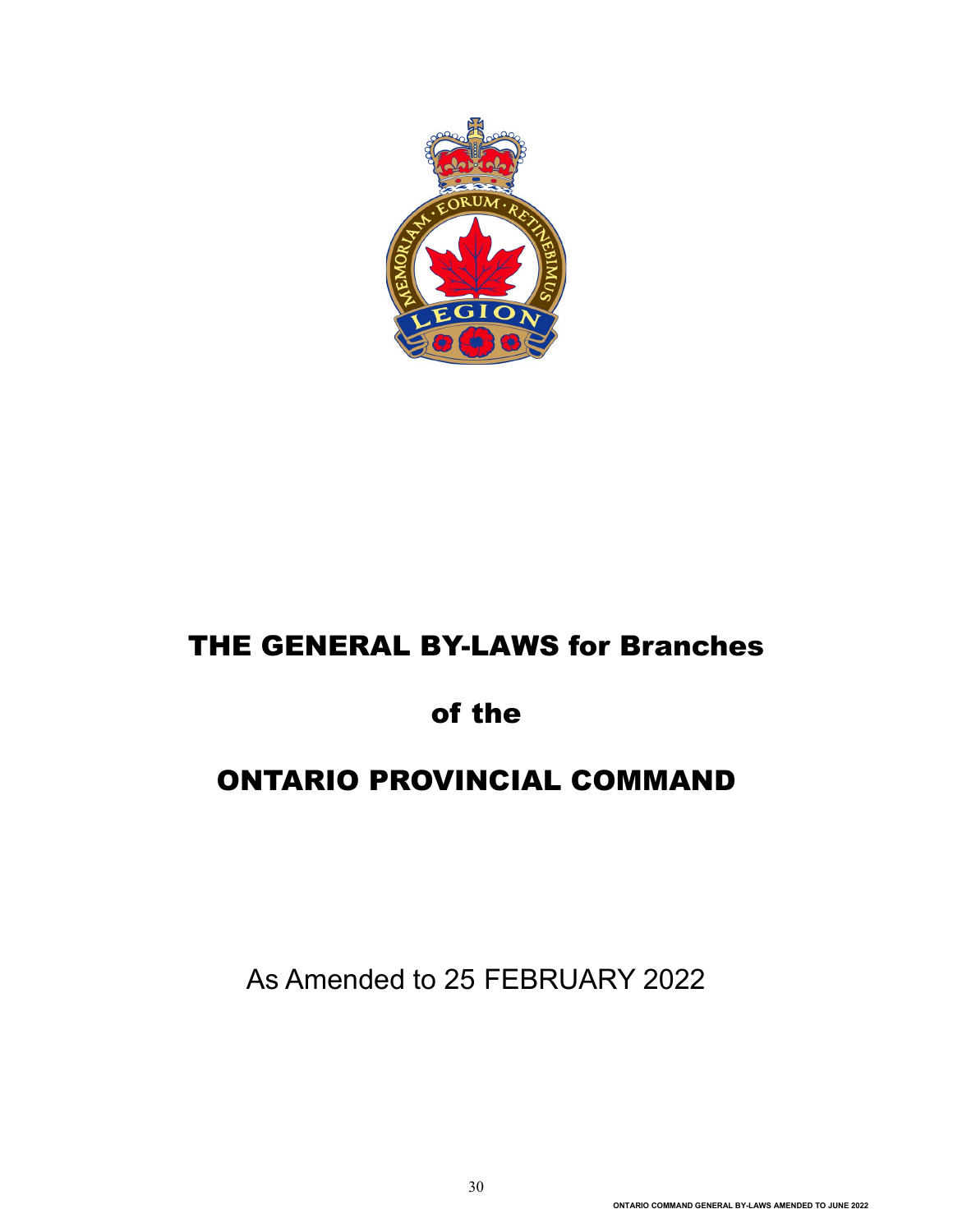# **TABLE OF CONTENTS**

# **GENERAL BY-LAWS FOR BRANCHES OF THE ONTARIO PROVINCIAL COMMAND**

#### **ARTICLE I - INTERPRETATION**

| 101 |  |  |  |
|-----|--|--|--|
|-----|--|--|--|

## **ARTICLE II - NAME AND OBJECTS**

| 201  | Name |  |
|------|------|--|
| 202. |      |  |

#### **ARTICLE III - MEMBERSHIP**

| 301  |  |
|------|--|
| 302. |  |

# **ARTICLE IV - QUALIFICATION TO VOTE AND HOLD OFFICE**

# **ARTICLE V - OFFICERS AND EXECUTIVE COMMITTEE**

| 501. |                                                                           |  |
|------|---------------------------------------------------------------------------|--|
| 502. |                                                                           |  |
| 503. |                                                                           |  |
| 504. |                                                                           |  |
| 505. |                                                                           |  |
| 506. |                                                                           |  |
| 507. |                                                                           |  |
| 508. |                                                                           |  |
| 509. |                                                                           |  |
| 510. |                                                                           |  |
| 511. |                                                                           |  |
| 512. |                                                                           |  |
| 513. | Ladies' Auxiliary - Liaison Officer - Joint Meetings - Funds Retention 38 |  |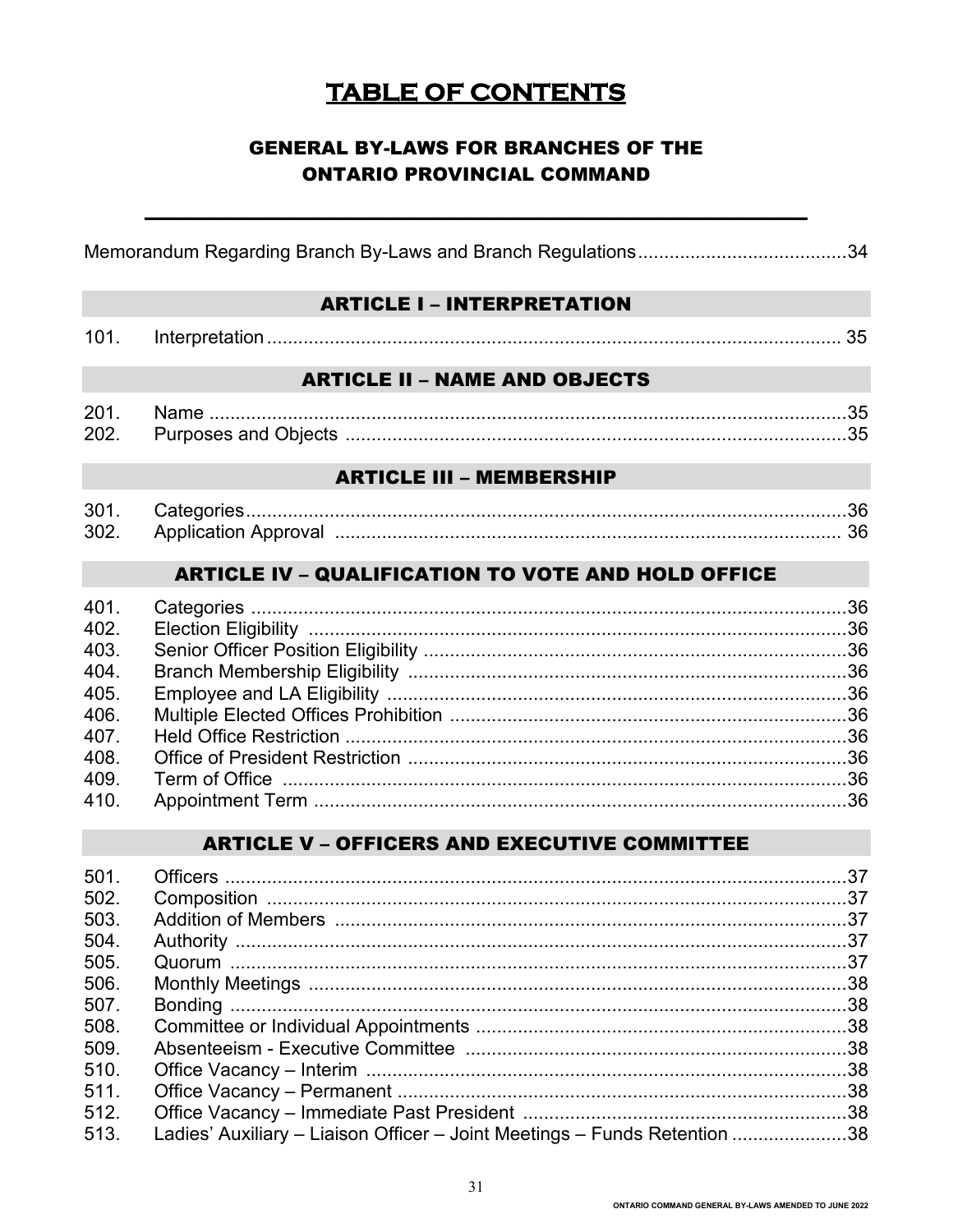# **ARTICLE VI - COMMITTEES**

| 601. |  |
|------|--|
| 602. |  |
| 603. |  |
| 604. |  |
| 605. |  |
| 606. |  |
| 607. |  |
| 608. |  |

# **ARTICLE VII - DUTIES OF OFFICERS AND EXECUTIVE COMMITTEE**

| 702. |  |
|------|--|
| 703. |  |
| 704. |  |
| 705. |  |
| 706. |  |
| 707. |  |
| 708. |  |
| 709. |  |
| 710. |  |
|      |  |

# **ARTICLE VIII - MEETINGS**

| 801. |  |
|------|--|
| 802. |  |
| 803. |  |
| 804. |  |
| 805. |  |
| 806. |  |
| 807. |  |
| 808. |  |
| 809. |  |
| 810. |  |
|      |  |

# **ARTICLE IX - PROCEDURES**

| 901. |  |
|------|--|
| 902. |  |
| 903. |  |
| 904. |  |
| 905. |  |
| 906. |  |
| 907. |  |
| 908. |  |
| 909. |  |

# **ARTICLE X - NOMINATIONS AND ELECTIONS**

| 1002. Nomination Meeting |  |
|--------------------------|--|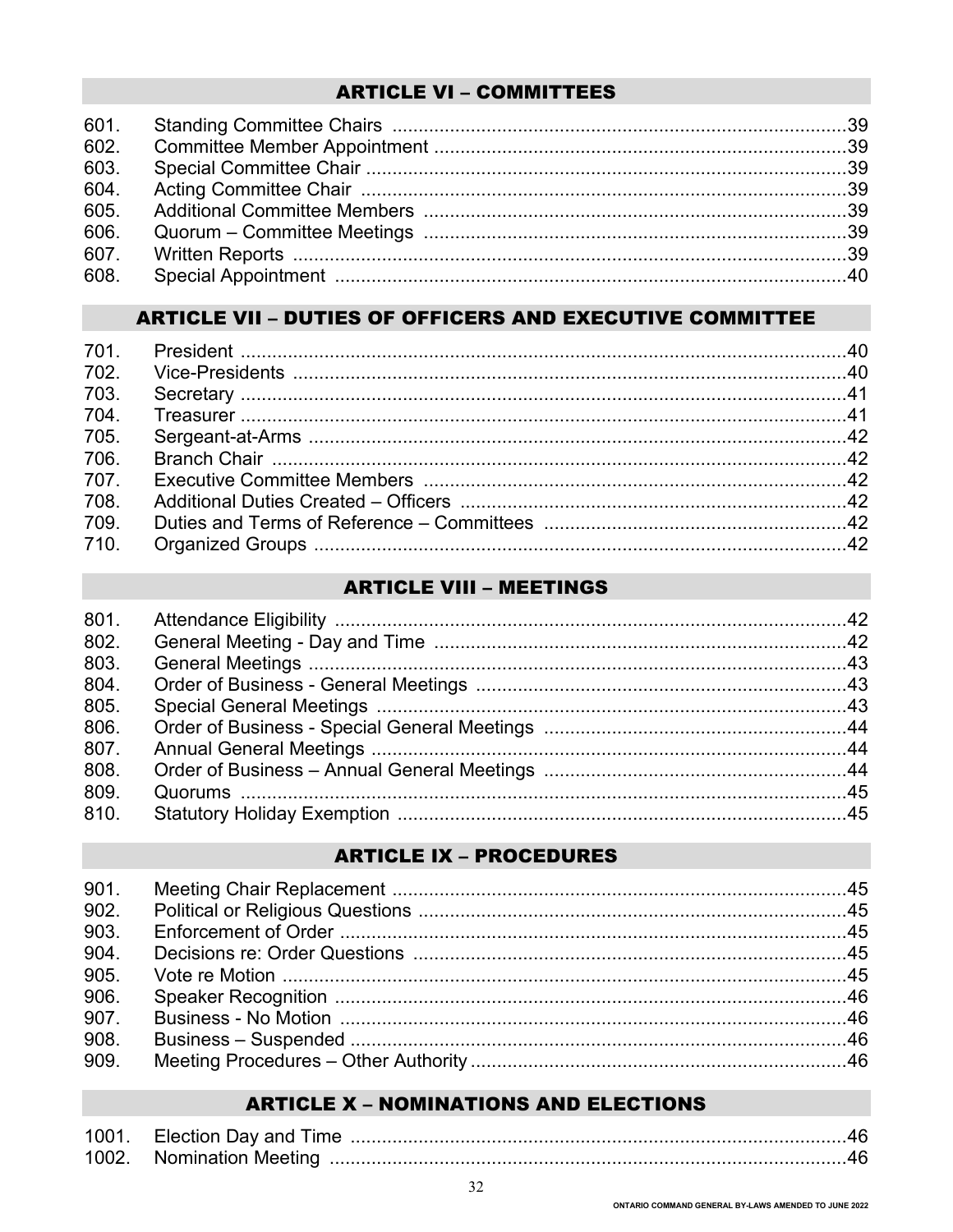| 1003. |  |
|-------|--|
| 1004. |  |
| 1005. |  |
| 1006. |  |
|       |  |
| 1008. |  |
| 1009. |  |
|       |  |
| 1011. |  |
|       |  |
|       |  |

# **ARTICLE XI - MEMBERSHIP DUES, FEES, AND LEVIES**

# **ARTICLE XII - FINANCE**

| 1205. |                                                                           |  |
|-------|---------------------------------------------------------------------------|--|
|       | 1206. Executive Committee & Administrator (Financial Security Measures)48 |  |
|       |                                                                           |  |
|       |                                                                           |  |

# **ARTICLE XIII - AFFILIATE MEMBERS**

| 1301. |                                    |  |
|-------|------------------------------------|--|
| 1302. | 4. Affiliate Non-Voting Membership |  |

# **ARTICLE XIV - SALARIED OFFICERS AND EMPLOYEES**

# **ARTICLE XV - REAL PROPERTY AND TRUSTEES**

| 150า | Real Pi |  |
|------|---------|--|
| 1501 |         |  |

# **ARTICLE XVI - BRANCH REGULATIONS**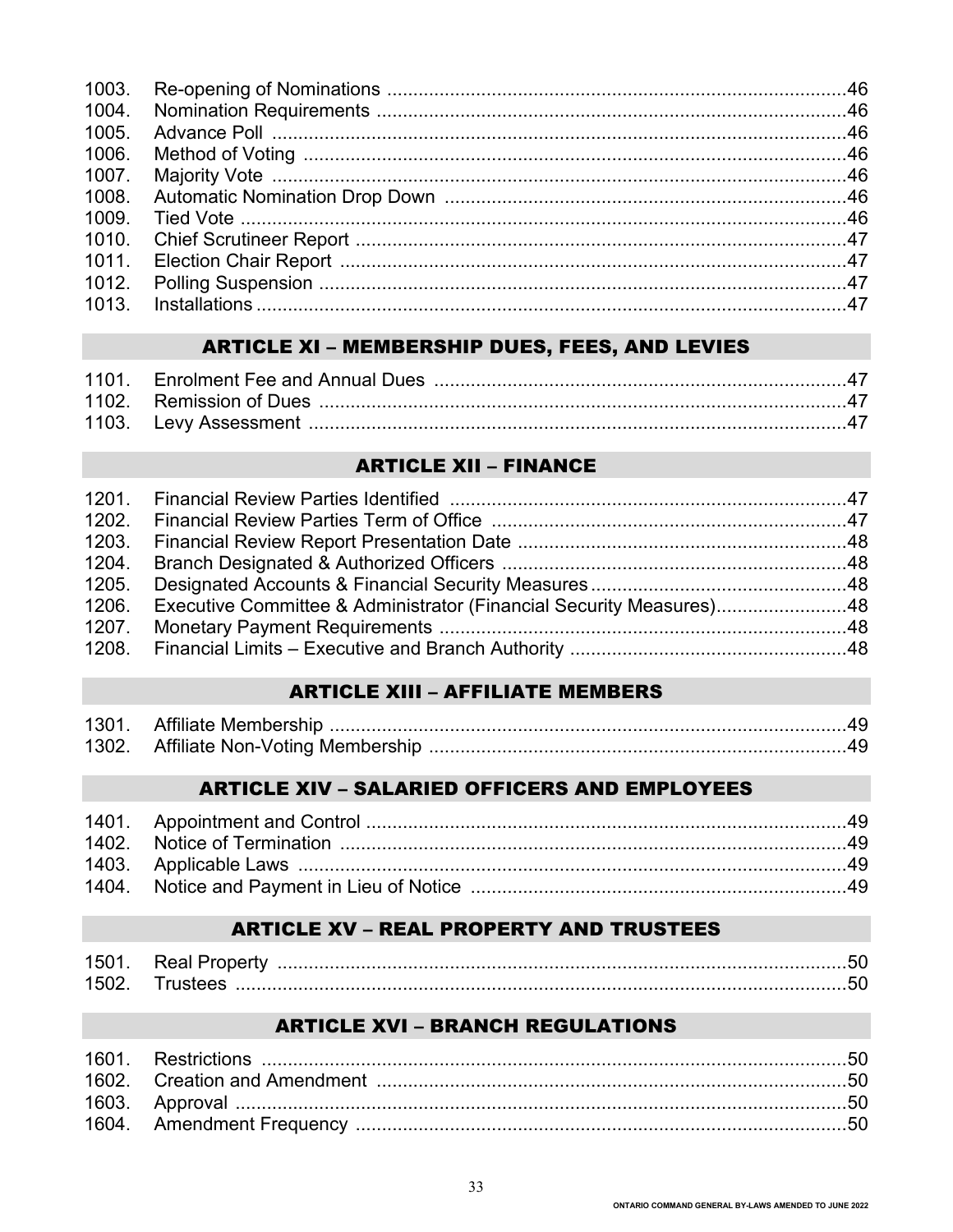#### MEMORANDUM RE THE GENERAL BY-LAWS FOR BRANCHES

#### AND BRANCH REGULATIONS

- (1) The General By-Laws for Branches that follow will be maintained and revised by Command, when necessary, with a current copy available on the Command Website for reference purposes.
- (2) Some Branches pay their Secretary and/or Treasurer (or Secretary-Treasurer), while others do not. Regardless, the positions are considered to be Officers of the Branch, and may be voting Members of the Executive Committee, if unpaid. If paid, they do not have the authority to move or second motions or vote on any business at Executive Meetings. However, they do retain the aforementioned rights as Branch Members and may exercise those rights at General Meetings.
- (3) The Act to Incorporate, The Royal Canadian Legion Act (1965 and 1990) and The General By-Laws of the Commands contain sections that are final insofar as a Branch is concerned. A Branch, however, may legislate with respect to several general matters covered by a senior authority and in particular, to provide in some detail for its management.
- (4) The following Items must be addressed by Branches:
	- (a) Accounts Payable (*Minimum Paid*);
	- (b) Annual General Meetings Date Identified;
	- (c) Annual Financial Review Appointment and Report Approval;
	- (d) Designated / Authorized Branch Members Identified re financial transactions;
	- (e) Election Meeting Date Identified;
	- (f) Executive Committee Members Total number;
	- (g) Expenditure Limit of Executive Committee;
	- (h) General Meeting Dates & Exclusion of Months (*If applicable*);
	- (i) Officers Identified Elected vs. Appointed;
	- (j) Other Committees Established;
	- (k) Quorum Declaration.
- (5) The following Items may be addressed by Branches and in many instances, entries will be required. Consult the *Guidelines for Branch Regulations* for additional clarification.
	- (a) Advance Poll Provisions;
	- (b) Automatic Drop Down re Election of Senior Officers;
	- (c) Clubs within Branches;
	- (d) Committees Etc. Duties / Terms of Reference (*Excluding Employees*);
	- (e) Electronic Record Storage Secretary;
	- (f) Electronic Record Storage Treasurer;
	- (g) Expansion of Duties re Officers & Executive Committee Members;
	- (h) Other than Secretary presenting new Members with Legion Badge and Web Addresses;
	- (i) Optional presentation of By-Laws of one or both Commands to new Members;
	- (j) Ladies' Auxiliary to the Branch;
	- (k) New Member Enrolment Fee;
	- (l) Order of Business Variation Annual General Meetings;
	- (m) Order of Business Variation General Meetings;
	- (n) Reschedule of Meeting re Statutory Holiday;
	- (o) Secretary Duty re New Members;
	- (p) Term of Office Change to Two Years;
	- (q) Vice-Presidents Increase to 3 from 2.
- 6) Forms and Templates are available for download from the Command Website to assist Branches in remaining current in this respect.
- 7) Attachment Forms specifically developed for use in the creation of Additional Duties of Officers, Duties, and Terms of Reference for Committees, and Orders of Business respecting all General Meetings.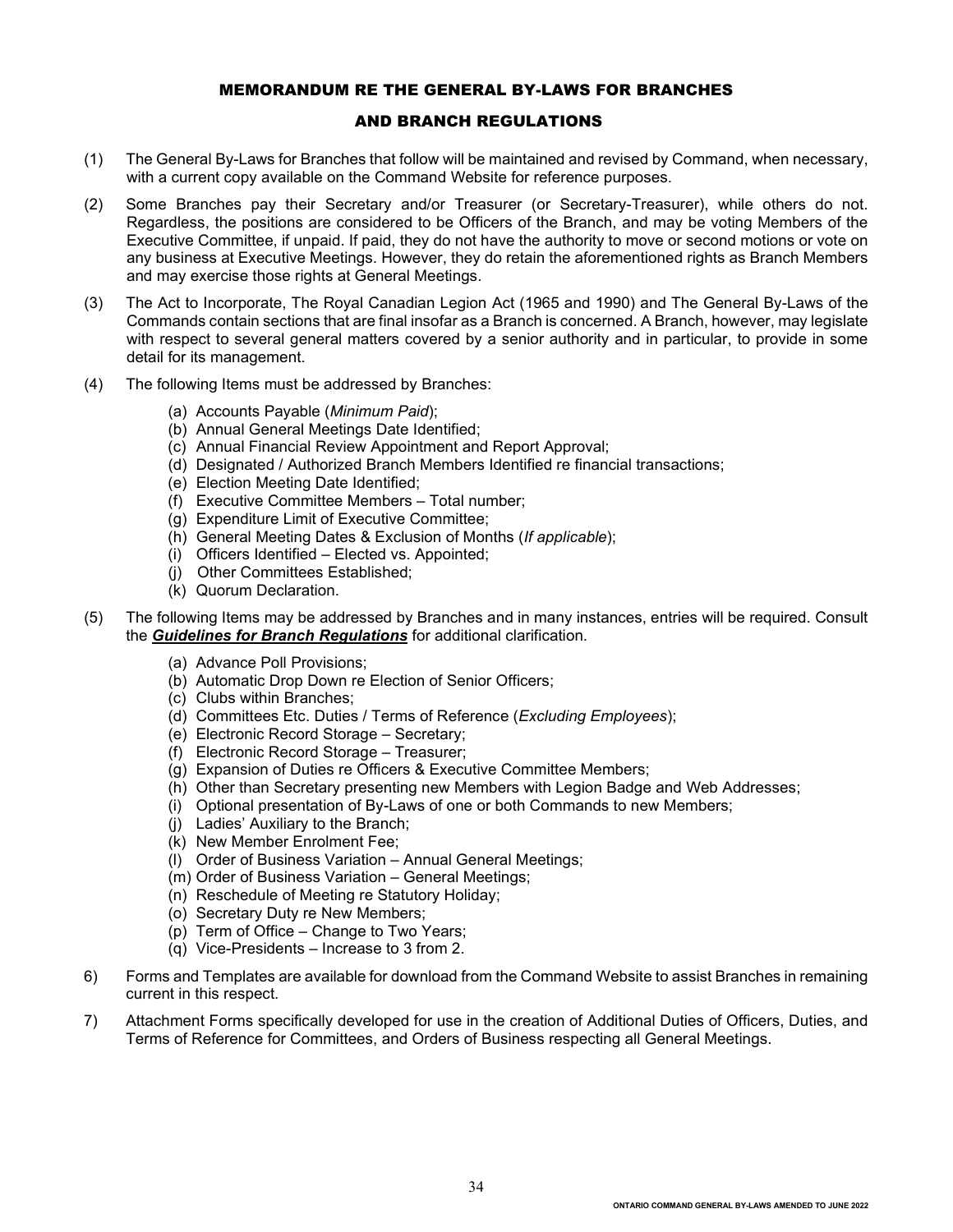# THE GENERAL BY-LAWS FOR BRANCHES OF THE ONTARIO PROVINCIAL COMMAND

#### ARTICLE I – INTERPRETATION

- 101. Unless the context otherwise requires or is stated otherwise in the By-Laws.
	- (1) **BRANCH** shall be a Branch of the Legion within the jurisdiction of the Ontario Provincial Command.
	- (2) **BRANCH REGULATIONS** approved by the Branch shall have the same authority and effect as these By-Laws and shall be a permissible extension to same.
	- (3) **COMMAND** shall be the Ontario Provincial Command of the Legion.
	- (4) **FISCAL YEAR** shall be the 1st day of June to the 31st day of May of the following year except for Poppy Trust Funds which shall commence on the 1<sup>st</sup> day of January and terminate on the 31<sup>st</sup> day of December in each calendar year.
	- (5) **LEGION** shall be The Royal Canadian Legion.
	- (6) **MEETING OF THE BRANCH** shall refer to a General Meeting, or a Special General Meeting, or an Annual General Meeting.
	- (7) **MEMBER** means a person who has been duly admitted to any of the categories of Membership provided for in The General By-Laws of the Legion, all of which confer equal privilege and standing at all levels without preference.
	- (8) **MEMBER IN GOOD STANDING** means a Member who is not under suspension or is not in arrears in payment of dues. However, a Member's rights and privileges may be limited or restricted in circumstances as described in The General By-Laws.
	- (9) **SECRETARY-TREASURER** shall be included when Secretary or Treasurer is mentioned.
	- (10) **SINGULAR** words shall include the plural where the context requires.
	- (11) **STATUTORY HOLIDAY** references those specific days during each year that have been declared as such by the Federal Government of Canada and are applicable in the Province of Ontario and includes those other additional specified days as declared by the Government of the Province of Ontario.
	- (12) **TERM OF OFFICE** shall commence on June 1 and end on May 31 of the following year, or if a two-year term, shall end on May 31 of the second following year. This Term of Office shall also apply to all Standing Committee Chairs with the exclusion of the Track and Field Chair whose term shall commence on August 1 and end on July 31 of the applicable Branch term.

# ARTICLE II – NAME AND OBJECTS

- 201. The Branch shall be known and identified with the Branch Name followed by the Branch Number and shown in the following format Name (Ont. No.  $\qquad \qquad$ ) Branch.
- 202. The purposes and objects shall be as set forth in the following:

The Act to Incorporate the Legion. The General By-Laws of The Royal Canadian Legion. The General By-Laws of The Ontario Provincial Command of the Legion.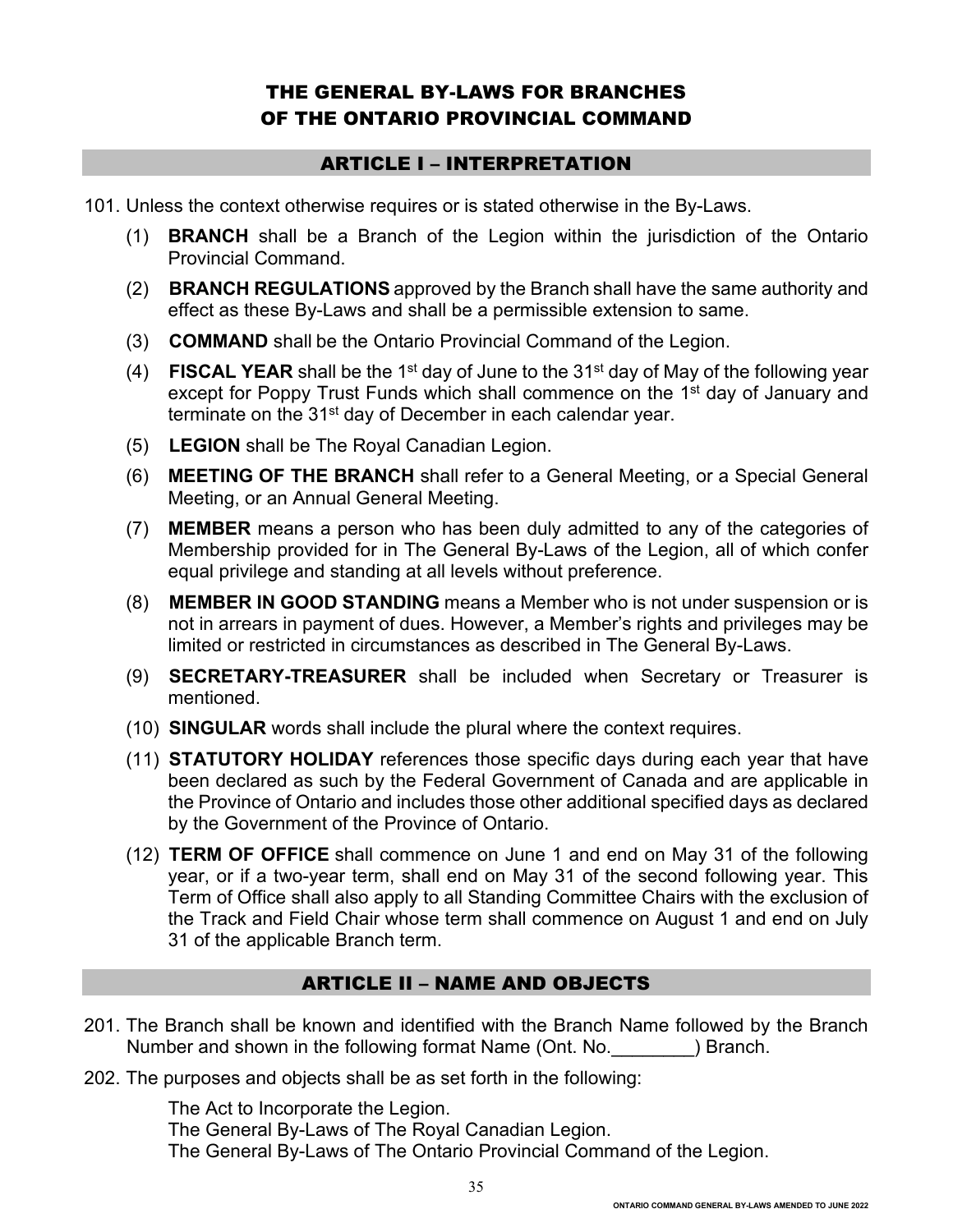#### ARTICLE III – MEMBERSHIP

- 301. Membership in the Branch is open to all categories permitted by The General By-Laws of the Legion which are Ordinary, Life, Associate, Affiliate, and Affiliate Non-Voting.
- 302. (1) All applications for original or reinstating Membership shall be presented to a General or Special General Meeting for approval or otherwise.
	- (2) The Executive Committee has the authority to approve applications for Membership during the months when regularly scheduled General Meetings are not held.

#### ARTICLE IV – QUALIFICATION TO VOTE AND HOLD OFFICE

- 401. Only Ordinary, Life, Associate, and Affiliate-Voting Members in good standing shall have the right to vote and hold Office in their Branch.
- 402. A voting Member, to be eligible for election to any Branch Office, must be in good standing for the year in which the election is held.
- 403. A voting Member will be required to have served at least one (1) term on the Branch Executive Committee to be eligible to be elected President or Vice-President.
- 404. (1) A voting Member will be required to have been a Member of the Branch for a period of one (1) year prior to the date of the election to be eligible for election to the Branch Executive Committee.
	- (2) Branch Regulations may require a voting Member to attend a minimum number or minimum percentage of General Meetings and the period of time during which the minimum attendance must have been attained prior to the date of the Election Meeting.

**Note**: Where a Branch enacts a Regulation for this purpose, it will be necessary that it keep an accurate record of attendance of all Members present at General Meetings.

- 405. (1) No Member who is a full time, regular part time or elect to work employee of any Branch or Command, or any organization thereof, who receives directly or indirectly any salary or wages for or on account of any service rendered to the Branch or Command or organization thereof, shall be eligible to hold any Executive position in the Branch. Any employee as defined in this section who is successful in their bid for office must resign their paid position before their Term of Office can commence.
	- (2) Notwithstanding the provisions of this section, Members of the Ladies' Auxiliary employed by a Branch or Command may, at the discretion of the Branch or Command, hold Office in the Auxiliary.
- 406. No Member shall hold more than one elected Office in the Branch.
- 407. The Offices of Secretary and Treasurer shall not be held by the President or any of the Vice-Presidents.
- 408. The President shall not hold the position of Ladies' Auxiliary Liaison Officer.
- 409. The Term of Office shall be for one (1) year unless Branch Regulations make provision for a two (2) year term.
- 410. (1) (a) An Appointee to any Office, Committee, Standalone Position, or other Position associated with a Branch shall serve at the pleasure of the appointing authority.
	- (b) The Term of any appointment shall expire at the end of the applicable Term of Office unless otherwise specified within the enacting provision or by the appointing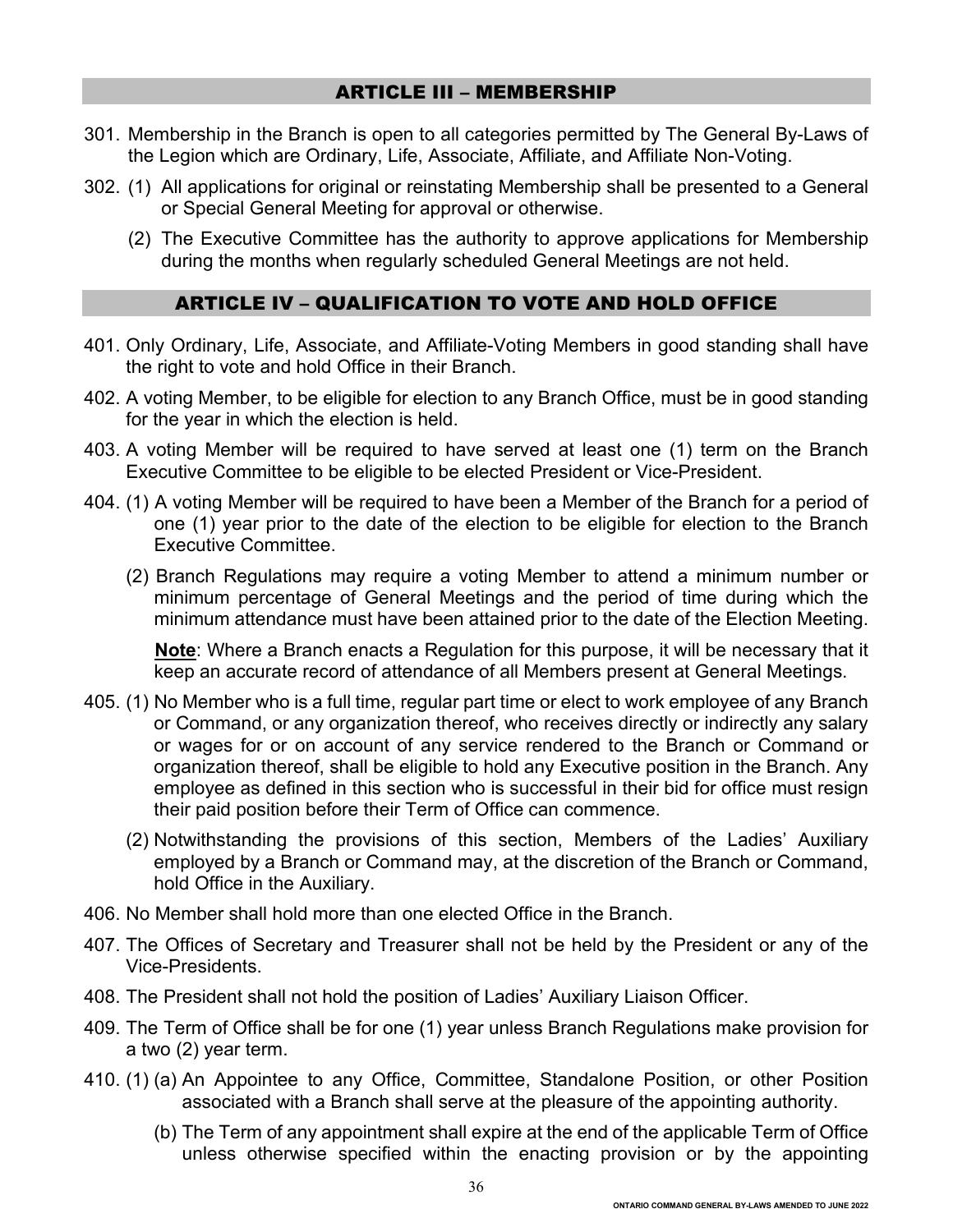authority.

- (c) Termination of any appointment prior to the end of the applicable Term may be done only for cause and only by the appointing authority.
- (d) Any Appointee may appeal their removal for cause in accordance with the Administrative Instructions developed by Dominion Command specifically for such an appeal.
- (e) The Appeal Committee of the Command may either confirm the removal or direct reinstatement.
- (2) The person on whose authority any individual is appointed to any position within the Branch is deemed to be the appointing authority for the purposes of this Section, regardless of whether such appointment required ratification or confirmation before becoming finalized.
- (3) For the purpose of Honours and Awards, any appointment by an appointing authority shall not be deemed to be in effect until the date that such appointment receives the appropriate initial approval or ratification.

## ARTICLE V– OFFICERS AND EXECUTIVE COMMITTEE

- 501. (1) The Senior Elected Officers shall consist of the President, Immediate Past President, and two (2) Vice-Presidents. Branch Regulations may make provision for three (3) Vice-Presidents.
	- (2) (a) The Office(s) of Secretary and Treasurer or Secretary-Treasurer shall be identified in the Branch Regulations as either elected or appointed.
		- (b) The Office(s) of Branch Chair, Branch Service Officer, Chaplain, or Sergeant-at-Arms may be identified in the Branch Regulations and if so identified, shall be either declared as an elected or appointed Office.
		- (c) The election of any Office so designated herein shall take place at the Branch Elections.
		- (d) The appointment, unless otherwise specified, of any Office so designated herein, shall be made by the President for ratification by the Executive Committee and subsequent approval at the next Meeting of the Branch.
- 502. The Executive Committee shall consist of the Senior Elected Officers, other identified Officers, and an approved number of Executive Committee Members as defined in the Branch Regulations together with such other voting Members as may be appointed in accordance with provisions found elsewhere in these By-Laws.
- 503. The Executive Committee shall have the power to add to its numbers, by a motion presented to it by the President, for approval to appoint such additional voting Members as may be deemed advisable, provided that such additions shall be ratified at the next Meeting of the Branch.
- 504. Insofar as it may relate to the operation of the functions of the Branch, subject to the control of General, Special General, or Annual General Meetings, the Executive Committee shall have all the powers of the Branch, except to appoint the Party or Parties responsible for the conduct and completion of the Financial Review; amend the Branch Regulations; or amend the Branch Clubhouse Rules.
- 505. A majority of the Executive Committee shall constitute a quorum for the conduct of business at their Meetings.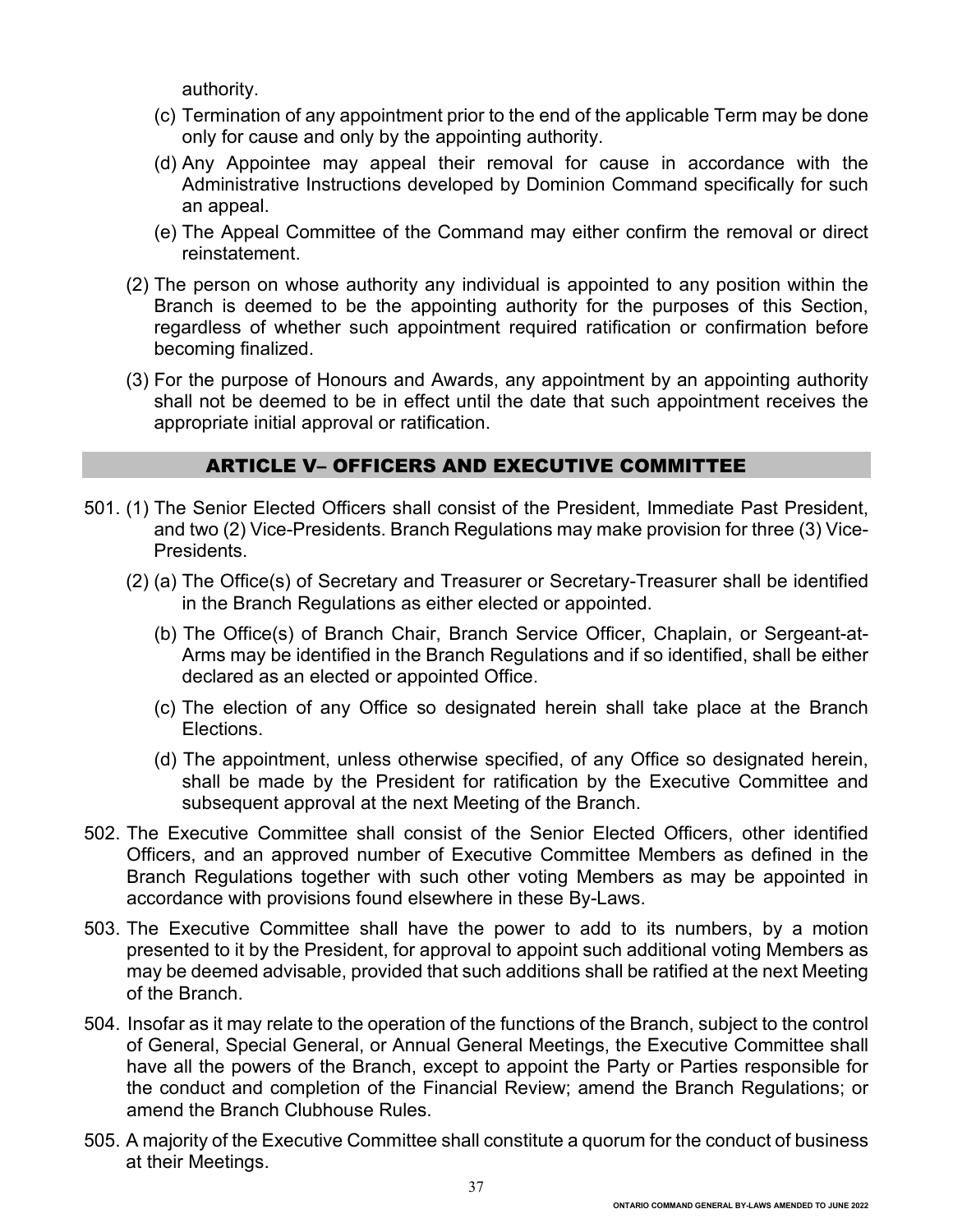- 506. (1) The monthly Meeting of the Executive Committee shall be held on a day fixed by the Committee, or a day at the call of the President.
	- (2) The passing of accounts, transaction of current business, examination, and discussion of any suggestions made for the general welfare of the Legion, or the Branch, and such other business as may be introduced shall form the monthly Executive Meeting Agenda.
- 507. The Executive Committee shall be required to see that all Officers, Members, and employees handling funds of the Branch are properly bonded.
- 508. The President may, from time to time, appoint Committees or individuals, with the approval of the Executive Committee, to carry out any of the advisable or necessary functions of the Branch.
- 509. (1) Any Executive Committee Member; excluding the Immediate Past President; who absents themselves from three (3) consecutive, or a maximum of any five (5) regular Meetings of the Branch and/or Executive Committee within a twelve (12) month period shall cease to be a Member of the Executive Committee unless granted a leave of absence by same.
	- (2) Should the Immediate Past President be absent from three (3) consecutive Meetings of either the Executive Committee or the Branch, or a combination of both, without due cause satisfactory to the Executive Committee, they shall cease to hold Office.
- 510. The President shall have the power to fill by appointment, with the approval of the Executive Committee, any interim vacancy, other than a Senior Officer, which may occur on the Executive Committee during the Term of Office. Such appointment shall only become effective upon the ratification of the Branch at its next General Meeting.
- 511. (1) Where a vacancy occurs in the Office of President or Vice-President, the next ranking Vice-President shall succeed to the vacant Office.
	- (2) Where a vacancy is created in the lowest ranked Vice-President position by the aforementioned succession, the President shall fill such vacancy by the appointment of an Executive Committee Member.
	- (3) Where a vacancy is created within the Executive Committee Members by the aforementioned succession, the President shall fill such vacancy by appointment.
	- (4) All appointments under these provisions shall only become effective upon the approval of the Branch at its next General Meeting.
	- (5) A Member who succeeds to any of the Offices under these provisions shall hold this new Office until the next election of Branch Offices.
	- (6) The above provisions may be employed on an interim basis when the President or a Vice-President has been granted a Leave of Absence or is the subject of removal from Office pending a disposition under Article III of The General By-Laws of the Legion.
- 512. In the event of the death, resignation, inability to act, or removal of the Immediate Past President, the President may appoint, with the approval of the Executive Committee, a former Branch President to fill the Office for the remainder of the term
- 513. (1) Every Branch with a Ladies' Auxiliary shall make provision in their Branch Regulations for the appointment by the President of a Member from the Branch Executive Committee to act as the Liaison Officer to such Ladies' Auxiliary for the present Term of Office and for such appointment to be approved at a designated Meeting of the Branch. The position shall not be held by the Branch President and where possible should not be held by a Member of the said Ladies' Auxiliary.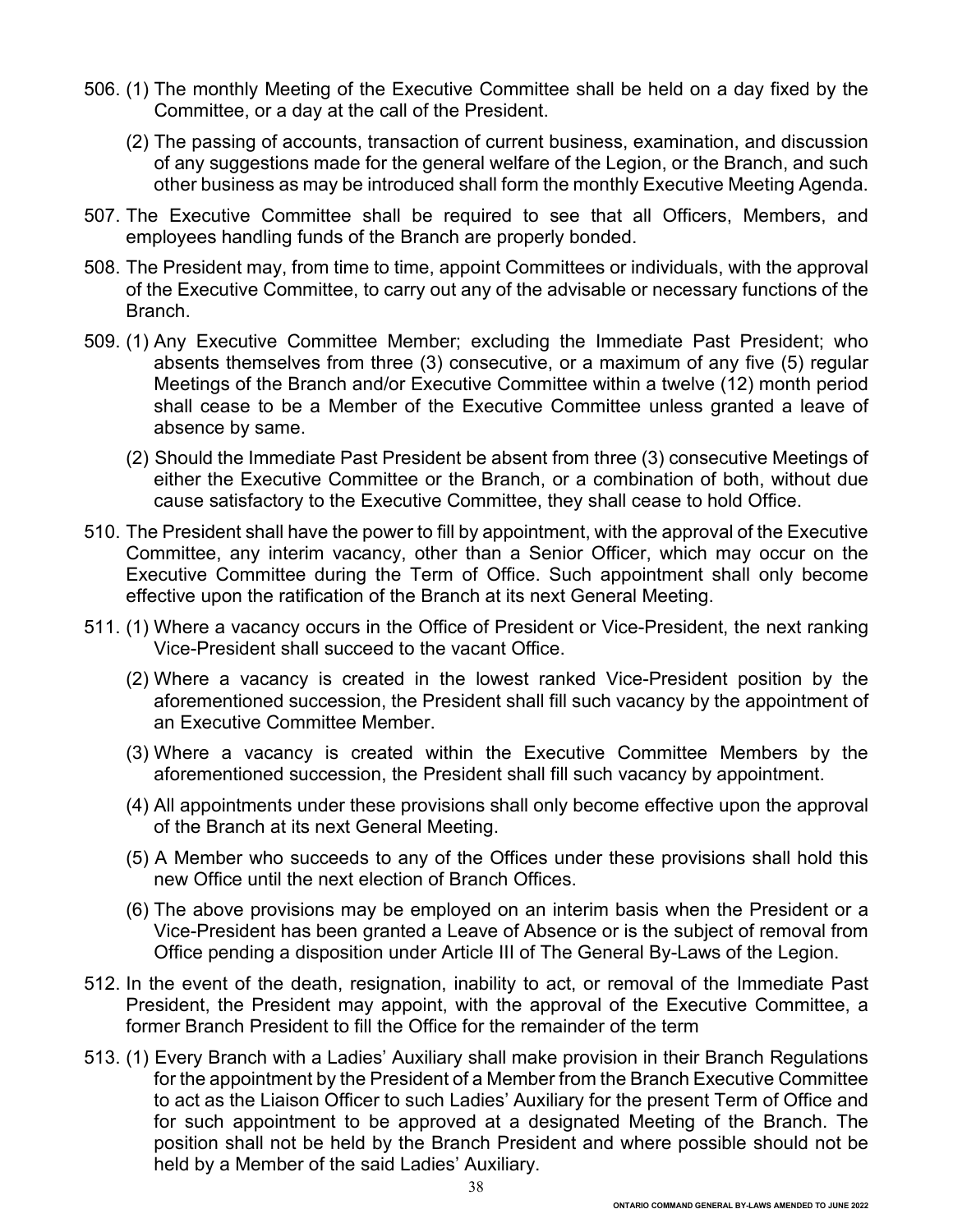- (2) Branch Regulations of every Branch with a Ladies' Auxiliary shall make provision to hold two (2) joint Meetings a year during the Term of Office of the Executive Committees of the Branch and its Ladies' Auxiliary.
- (3) A Branch may by a provision in their Branch Regulations limit the total amount of funds that its' Ladies' Auxiliary may retain at the end of each fiscal year.

#### ARTICLE VI – COMMITTEES

- 601. (1) The following mandatory Standing Committee Chairs shall be appointed by the President for the approval of the Executive Committee at its first Meeting of the new term:
	- (a) Leadership Development;
	- (b) Legion Seniors;
	- (c) Membership;
	- (d) Poppy;
	- (e) Public Relations;
	- (f) Sports;
	- (g) Track and Field;
	- (h) Veterans Services;
	- (i) Youth Education.
	- (2) All Chairs [(a) to (i)] inclusive shall be Members of the Executive Committee and they shall be the official recipient of all correspondence relating to their respective Committee**.**
	- (3) The President shall appoint the Chair of any other Optional Standing Committee established by Branch Regulations and such appointments shall only become effective upon the approval at the next Meeting of the Branch.
	- (4) The President shall appoint Members to those Standalone Positions established by the Branch Regulations. Such appointments, if ratified by the Executive Committee, shall only become effective upon the approval at the next Meeting of the Branch.
- 602. The President may appoint such other Members, as may be deemed advisable, to any Standing Committee, and shall advise each Standing Committee of its duties and limitations.
- 603. The President may appoint, with the approval of the Executive Committee, as circumstances warrant, any voting Member of the Branch to Chair a Special Committee to take up any matter concerning the Branch.
- 604. Any Committee shall choose a Chair of the Meeting from those Members present if the Committee Chair is absent and no Acting Chair has been previously identified for the Meeting.
- 605. Committee Chairs shall have the power to add to their Committee, such other Members of the Branch as may be necessary.
- 606. A majority of any Standing or Special Committee shall constitute a quorum for the transaction of business.
- 607. All reports of Committees shall be presented in writing and those of:
	- (1) Standing Committees must be signed by the Chair or Acting Chair.
	- (2) Special Committees must be signed by all Members who concur with the report.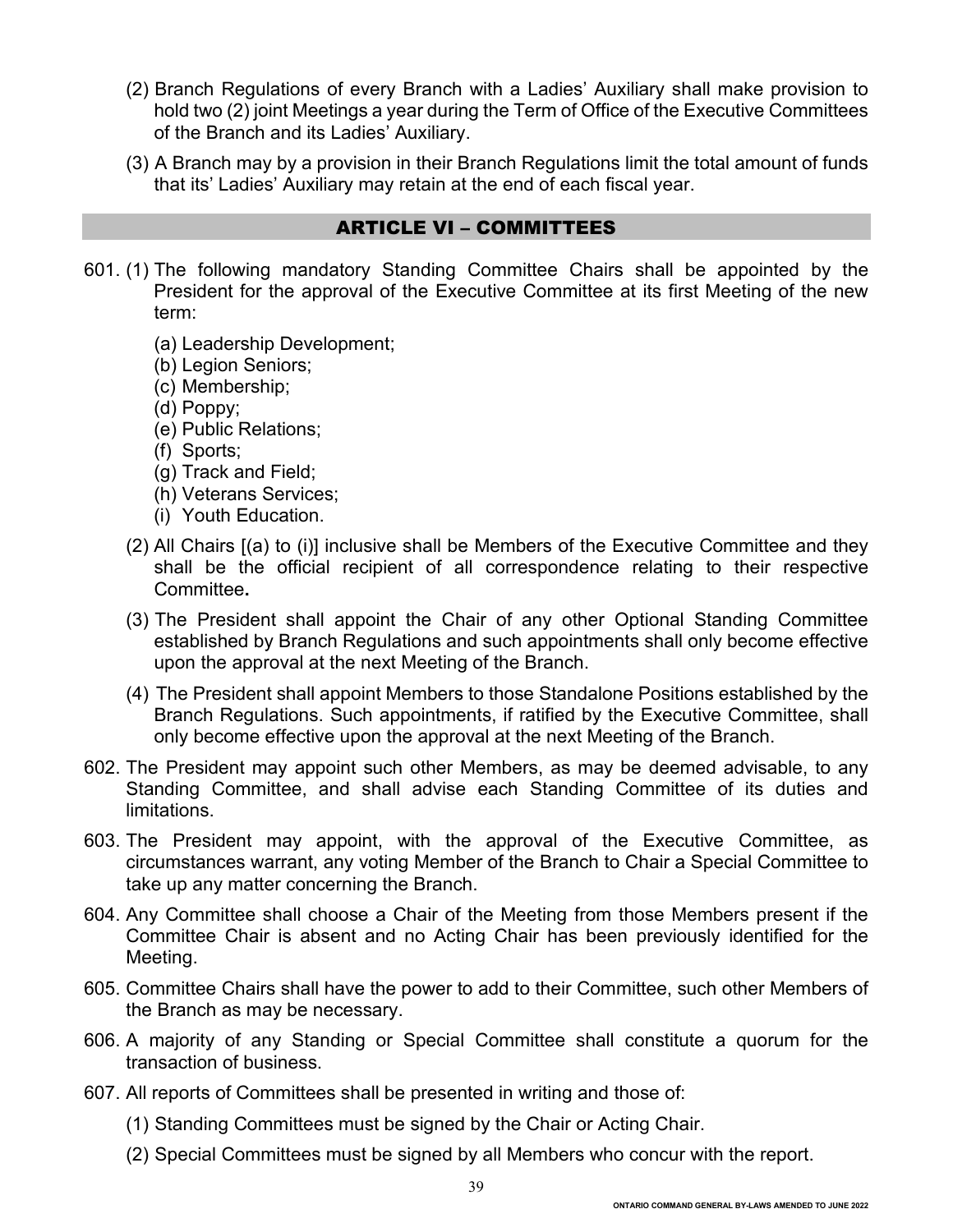- (3) Minority reports of Special Committees must be signed by those Members who do not concur in the report and the report shall indicate that its existence is acknowledged by the majority of Members of the Committee.
- 608. The President may appoint any Member of the Branch, or any other person, to act in the interest of ex-service personnel on any Committee, inside or outside the Legion, requiring such representation. The Term of Office for this appointment shall expire at the first Meeting of the new Term of the Executive Committee. The Member or other person appointed shall file all reports in writing and direct them to the Executive Committee.

#### ARTICLE VII – DUTIES OF OFFICERS AND EXECUTIVE COMMITTEE

- 701. (1) The President shall:
	- (a) Preside, unless the Branch has a Branch Chair, at all Meetings of the Branch and Executive Committee, and enforce order and strict observance of the By-Laws, except that the Executive Committee may name some other voting Member to act as the Chair for the conduct of Branch Elections;
	- (b) If acting as the Presiding Officer at any Meeting, have the deciding vote on any matter that has resulted in an equal division of votes provided that they have not already voted on the question;
	- (c) Exercise general supervision and control over the Executive Committee and business of the Branch;
	- (d) Call Meetings of the Executive Committee or of the Branch, when considered advisable, subject to provisions found elsewhere in these By-Laws;
	- (e) Transact such other business as may pertain to the Office;
	- (f) Ensure that the Branch is represented at all Zone and District Conventions and Zone Council Meetings.
	- (g) Be ex-officio a Member of all Committees, except Complaint and Nomination Committees.
	- (2) The President, when necessary to vacate the Chair during any Meeting, may designate the next senior Vice-President, who is available, to act as the Presiding Officer during such vacancy, unless the Branch has a Branch Chair.
	- (3) The rights and powers vested in the President shall, during a temporary absence or disability, be vested in the next senior Vice-President who is available for these duties.
- 702. (1) The Vice-Presidents shall:
	- (a) Assist, upon request, in the performance of the President's duties;
	- (b) Accept, if appointed, the Chair of a Standing Committee;
	- (c) Attend other Branch Committee Meetings, if not a Member, upon request by the President;
	- (d) Attend other Meetings and Conventions upon the request of the President, when practicable.
	- (2) The Vice-Presidents should become familiar with and maintain a good working knowledge of these By-Laws and The General By-Laws of Dominion and Provincial Commands**.**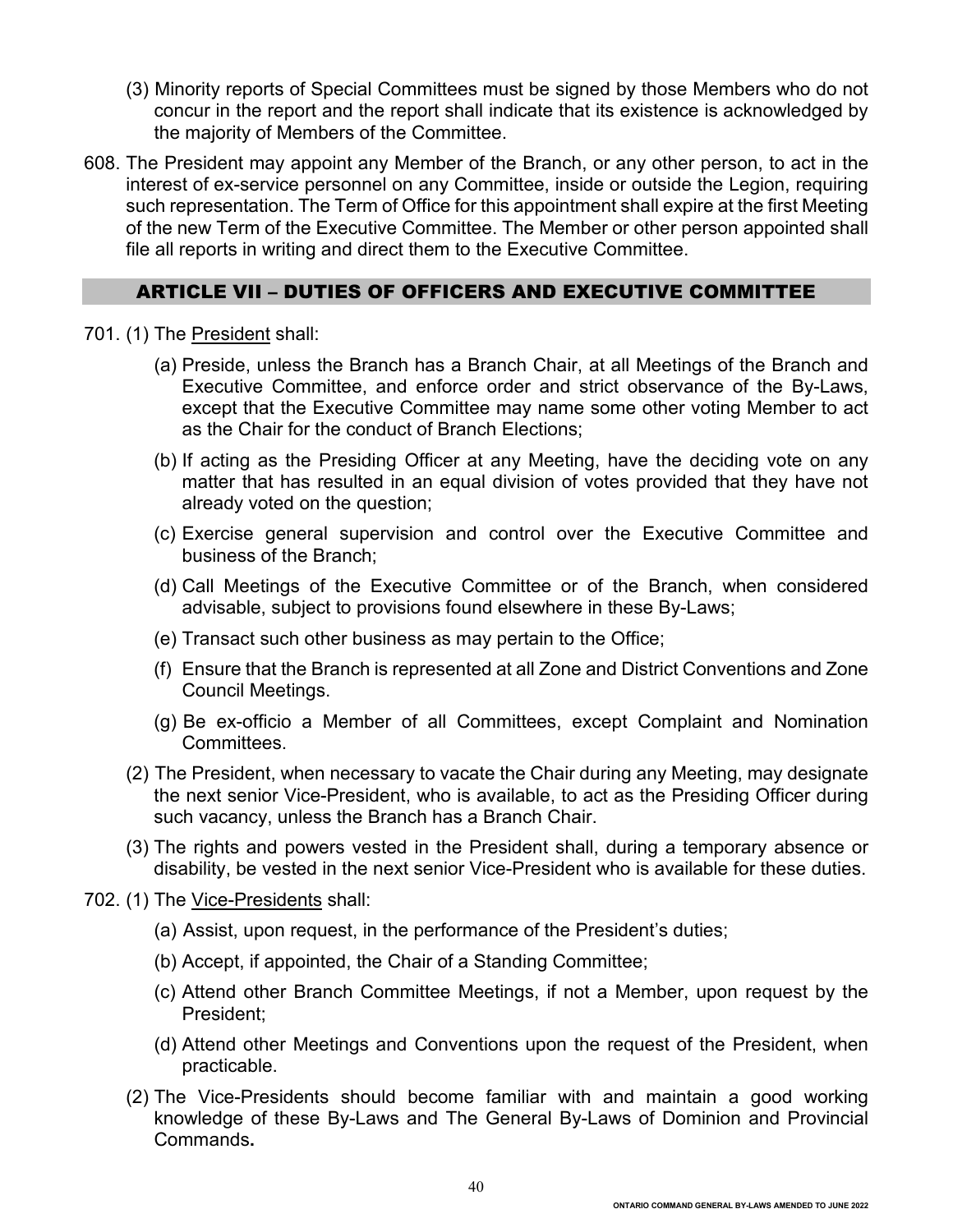- 703. (1) The Secretary shall:
	- (a) Keep a record of the proceedings of all Meetings of the Branch and Executive Committee;
	- (b) Be required, at every business Meeting, to have the proper minutes, records, correspondence, and any other documentation that they may have in their possession relative to the business likely to be transacted at the said Meeting;
	- (c) Be responsible for the maintenance, retention, and safekeeping of all records;
	- (d) Bring all correspondence, as soon as practicable, to the attention of the President or other appropriate Officer;
	- (e) Be the custodian of the Branch Seal;
	- (f) Be the recipient of all complaints against Branch Members excluding those lodged by or against the Secretary, and complete the duties as required under Article III of The General By-Laws of the Legion.
	- (2) The Secretary shall act at all times and in all respects entirely at the will and direction of the Executive Committee. They shall conform to all such policies and procedures as the Executive Committee may determine.
	- (3) (a) The Secretary shall be responsible for ensuring that all new Members to the Legion receive a Legion badge and a document containing the current Internet Website addresses of both Dominion and Provincial Commands.
		- (b) The Secretary, at the discretion of the Branch, may be responsible for ensuring that all new Members to the Legion receive a copy of The General By-Laws of the Ontario Provincial Command / The General By-Laws for Branches of the Ontario Provincial Command, and/or a copy of The General By-Laws of The Royal Canadian Legion, or both.
		- (c) The responsibilities and decisions available to Branches as outlined in Clauses (a) and/or (b) shall be identified in the Branch Regulations and another Member may be tasked with these responsibilities.
	- (4) Branch Regulations may make provision for the records referenced in this Section to be maintained and held in an electronic format with a backup copy held in a separate location for safekeeping.
- 704. (1) The Treasurer shall:
	- (a) Keep an accurate account of all monies received or paid out by the Branch and a record of all other financial transactions;
	- (b) Deposit all funds in an account held in the name of the Branch at a Branch of a Chartered Bank of Canada, Trust Company or Caisse Populaire, as approved, and directed by the Branch;
	- (c) Keep the books and other financial records at the Branch and they shall be open for inspection by the Executive Committee at all times;
	- (d) When required by the Executive Committee, submit a detailed balance sheet arranged in a proper and businesslike style containing a summary of the property and liabilities of the Branch along with all its financial dealings.
	- (2) Branch Regulations may make provision for the records referenced in this Section to be maintained and held in an electronic format with a backup copy held in a separate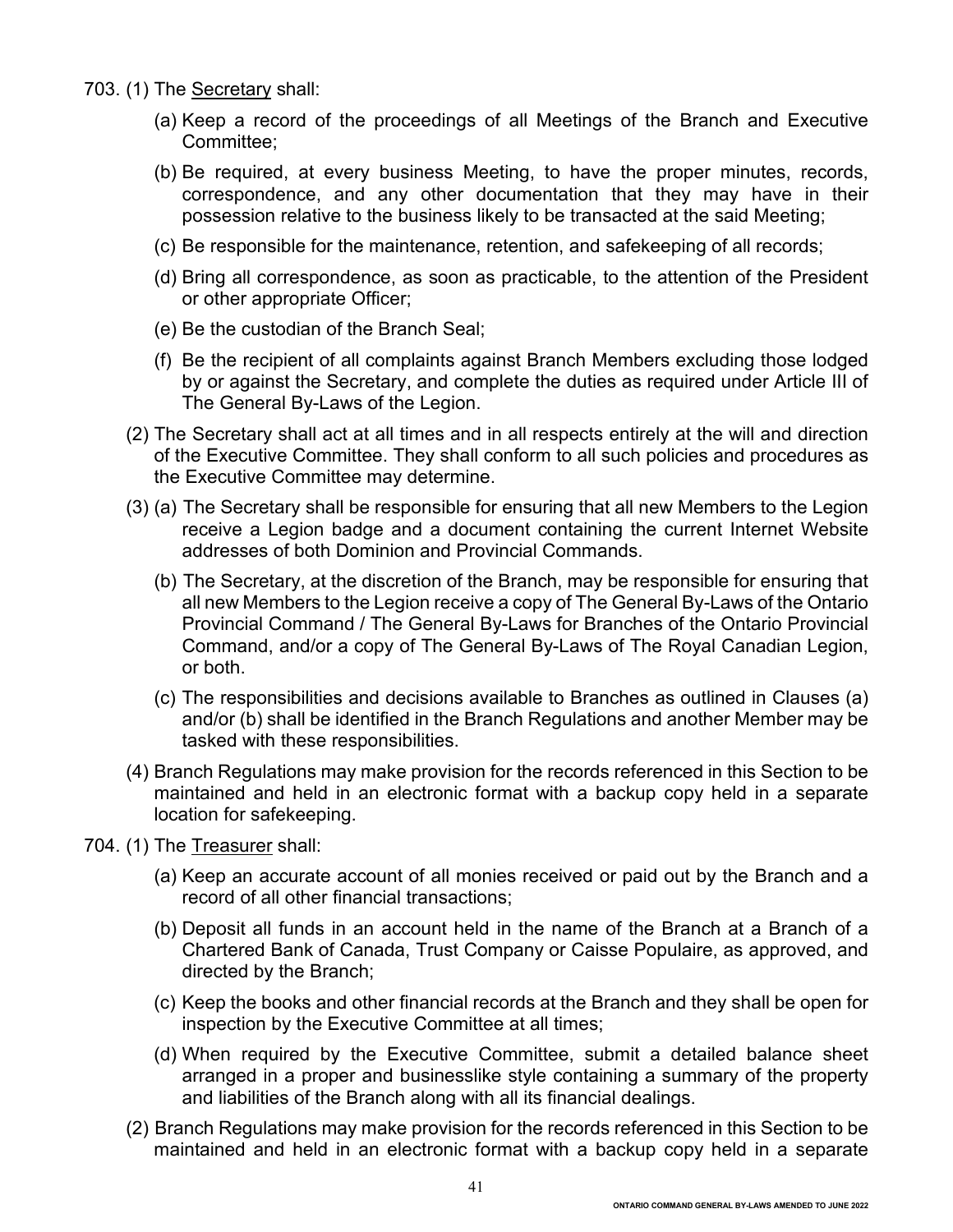location for safekeeping.

- 705. (1) The Sergeant-at-Arms shall:
	- (a) Assist the Presiding Officer at any Meeting of the Branch or Executive Committee in maintaining order;
	- (b) Ensure that only eligible Members in good standing are permitted to attend and participate at Meetings;
	- (c) Be responsible for the Branch Colours and Insignia;
	- (d) Be responsible for arranging and completing ceremonial duties as required;
	- (2) The Sergeant-at-Arms, once installed, shall assume this role for the remainder of the installations.
	- (3) The Sergeant-at-Arms shall complete such other duties as assigned by the President.
- 706. (1) The Branch Chair, if provided for in the Branch Regulations, shall:
	- (a) Preside at all Meetings of the Branch and Executive Committee, and enforce order and strict observance of the By-Laws;
	- (b) Ensure that a quorum exists prior to calling the Meeting to order;
	- (c) Have the deciding vote on any matter that has resulted in an equal division of votes provided that they have not already voted on the question;
	- (d) Perform such other duties as approved by the Meeting of the Branch or Executive **Committee**
	- (2) The Executive Committee may name some other voting Member to act as the Chair for the conduct of Branch Elections.
- 707. The Executive Committee Members shall:
	- (a) Accept, if appointed, the Chair of a Standing Committee;
	- (b) Accept, if appointed, the Chair of a Special Committee;
	- (c) Attend Committee Meetings as required or requested.
- 708. Branch Regulations may make provision to expand any of the above duties to accommodate Branch requirements provided that they refer specifically to those issues and activities which relate solely to the internal operations of the Branch.
- 709. Branch Regulations may make provision for the duties and Terms of Reference respecting any Committee other than the Executive Committee and any other Branch Position excluding employees.
- 710. All organized groups consisting of Legion Members within the Branch as identified in the Branch Regulations, shall be administered by the Branch Officers and their funds shall be administered by the Branch Treasurer.

#### ARTICLE VIII – MEETINGS

- 801. All Members in good standing may attend and speak at Branch Meetings.
- 802. (1) The Branch shall hold monthly General Meetings on a day and time identified in the Branch Regulations which may also include a provision for the exclusion of certain months within the Branch Term of Office in which monthly Meetings will not be held.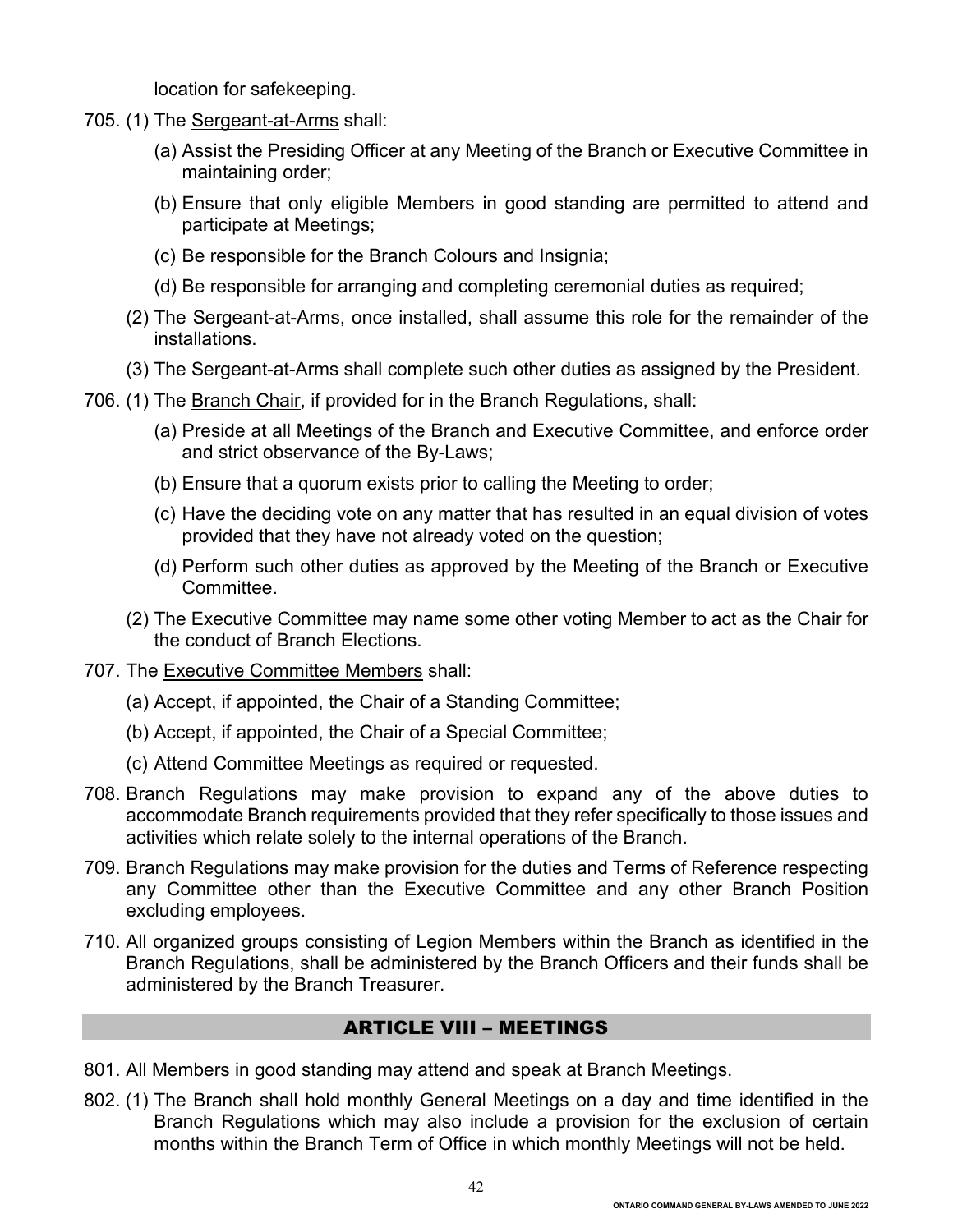- (2) A Meeting Notification, as stipulated elsewhere in the By-Laws, shall be required when any Meeting of the Branch is cancelled and/or rescheduled from its original time as provided under their Branch Regulations.
- (3) In each case in which a Meeting of the Branch is cancelled and/or rescheduled due to exigent circumstances the method and means of notification to all Members shall be approved by the Executive Committee prior to the implementation of such notification.
- 803. General Meetings shall be held for the purpose of carrying out the activities of the Branch and advancing the aims and objects of the Legion within the limits of and subject to the Act to Incorporate, The Royal Canadian Legion Act (1965 and 1990), these By-Laws, Branch Regulations to these By-Laws, the By-Laws of Dominion and Ontario Provincial Commands of the Legion and to any regulation issued by the aforementioned Commands.
- 804. The following Order of Business shall govern at all General Meetings unless Branch Regulations make provision for variation:
	- (1) The following Order of Business shall govern at all General Meetings unless otherwise specified:
		- 1. Call to Order by the Presiding Officer;
		- 2. Opening Ceremony as determined by the Ritual approved by Dominion Command;
		- 3. Motion to deviate from the Agenda;
		- 4. Introduction of Guests;
		- 5. Welcoming Ceremony for new Members;
		- 6. Admission of transferred or reinstated Members or both;
		- 7. Minutes of the last General Meeting and any intervening Executive and Special General Meetings;
		- 8. Business arising from the Minutes and unfinished business;
		- 9. President's Report;
		- 10. Treasurer's Report;
		- 11. Correspondence;
		- 12. Reports of Standing Committees;
		- 13. Reports of Optional Standing Committees;
		- 14. Reports of Standalone Positions;
		- 15. Reports of Special Committees;
		- 16. Motions or Special Business of which Notice was previously given;
		- 17. General and new Business including matters respecting the welfare of the Legion and the Branch;
		- 18. Tabling of Notice(s) of Motion(s);
		- 19. Motion to adjourn; and
		- 20. Closing Ceremony as determined by the Ritual approved by Dominion Command.
	- (2) Separate Orders of Business respecting Election or Nomination components must be crafted as an Attachment to the Branch Regulations, and this will also require the inclusion of an Attachment re an Order of Business for the remaining non-component dates.
	- (3) A separate Order of Business may be crafted and tailored to the Branch requirements as an Attachment to the Branch Regulations in place of the above listed Order of Business.
- 805. (1) A Special General Meeting shall be called by the Secretary within two weeks of the receipt of a written petition signed by not less than ten percent (10%) of the paid-up voting Membership of the Branch.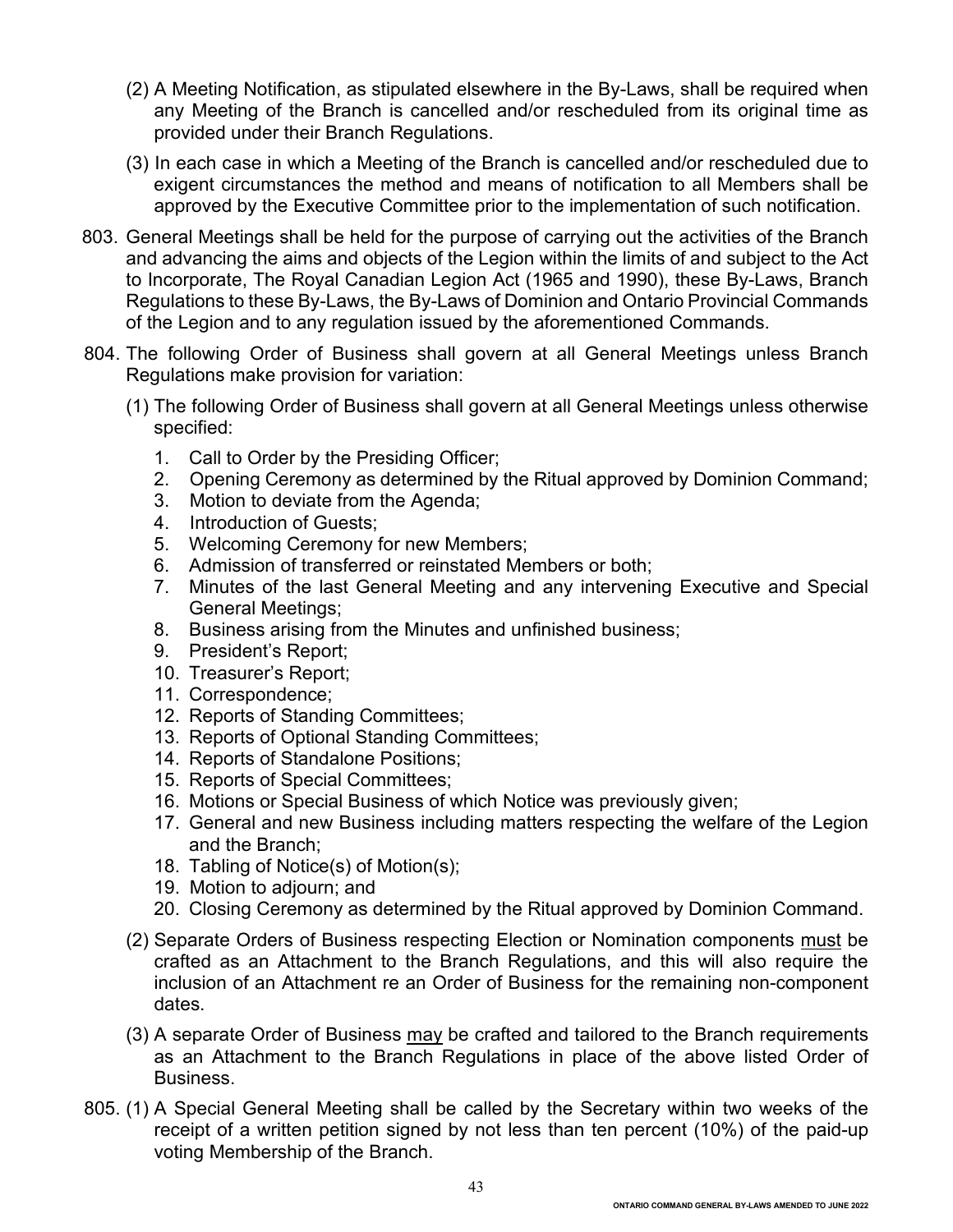- (2) The Executive Committee may call a Special General Meeting to discuss mortgaging, leasing, or the conveyance of Branch real property; or it may include these matters to the Order of Business of a Meeting of the Branch for discussion.
- (3) The Executive Committee may call a Special General Meeting to discuss other important, unusual, or urgent matters that are felt to be pressing or significant enough to warrant the calling of a Meeting outside of the regular Meeting schedule.
- 806. The following Order of Business shall govern at all Special General Meetings:
	- (1) Call to Order by the Presiding Officer;
	- (2) Opening Ceremony as determined by the Ritual approved by Dominion Command;
	- (3) Special business for which the Meeting has been called;
	- (4) Motion to adjourn; and
	- (5) Closing Ceremony.
- 807. Annual General Meetings shall be held on a day and time identified in the Branch Regulations in conjunction with the monthly General Meeting; or Branch Regulations may make provision to hold the Annual General Meeting on a day and time other than the monthly General Meeting.
- 808. (1) The following Order of Business shall govern at all Annual General Meetings unless otherwise specified:
	- 1. Call to Order by the Presiding Officer;
	- 2. Opening Ceremony as determined by the Ritual approved by Dominion Command;
	- 3. Motion to deviate from the Agenda;
	- 4. Introduction of Guests;
	- 5. Welcoming Ceremony for new Members;
	- 6. Admission of transferred or reinstated Members or both;
	- 7. Minutes of the last General Meeting and any intervening Executive and Special General Meetings;
	- 8. Business arising from the Minutes and unfinished business;
	- 9. President's Annual Report;
	- 10. Treasurer's Report;
	- 11. Correspondence;
	- 12. Reports of Standing Committees;
	- 13. Reports of Optional Standing Committees;
	- 14. Reports of Standalone Positions;
	- 15. Reports of Special Committees;
	- 16. Motions or Special Business of which Notice was previously given;
	- 17. General and new Business including matters respecting the welfare of the Legion and the Branch;
	- 18. Tabling of Notice(s) of Motion(s);
	- 19. Introduction of Election Chair and Meeting turnover;
	- 20. Report of Nominating Committee; (*if established*)
	- 21. Nominations reopened from the floor; (*if applicable*)
	- 22. Order of Election:
		- (a) President;
		- (b) First Vice-President;
		- (c) Second Vice-President;
		- (d) Third Vice-President; *(include if applicable)*
		- (e) Executive Committee Members (No); (*include the applicable number in brackets*)
		- (f) Secretary; *(include if elected)*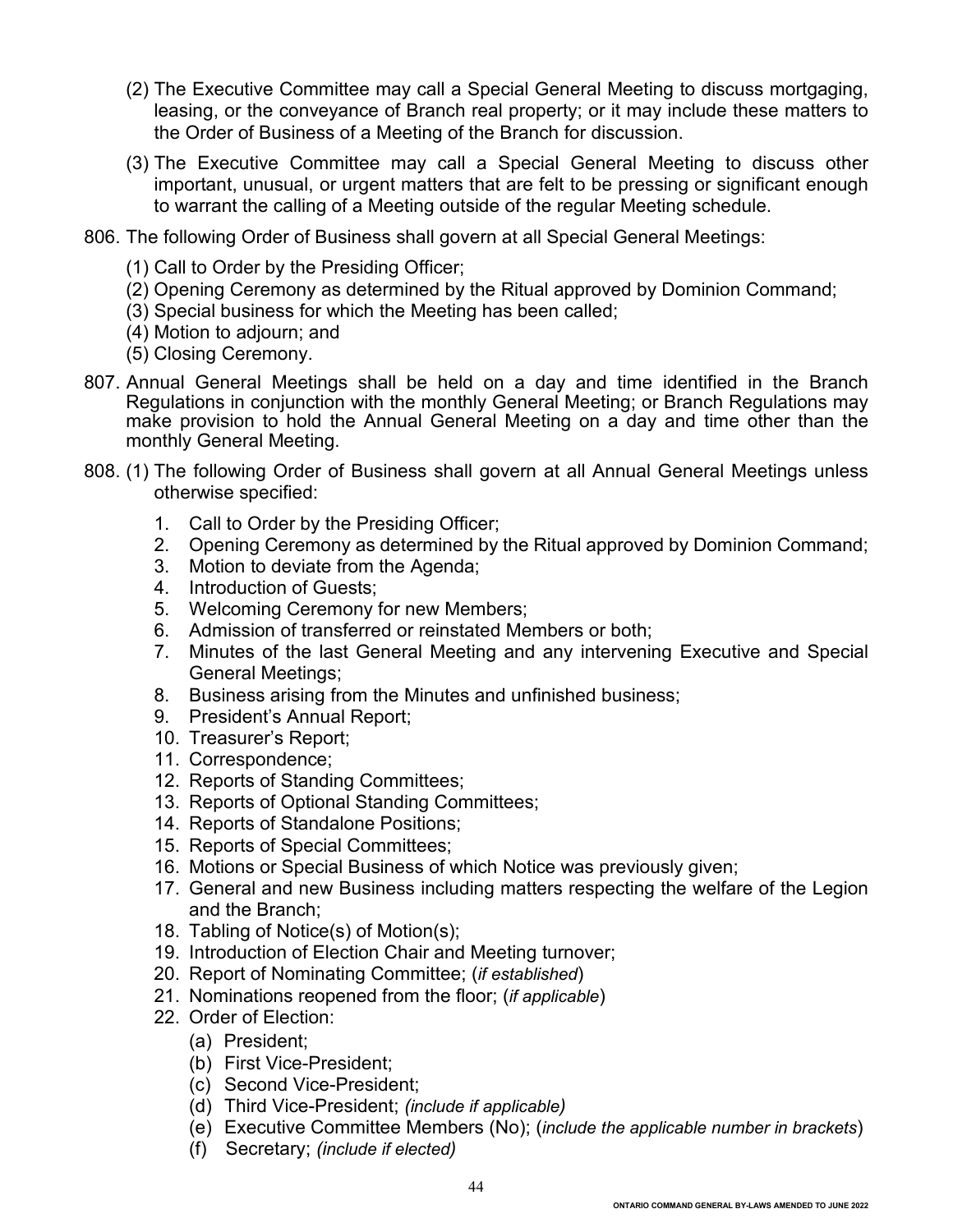- (g) Treasurer; *(include if elected)*
- (h) Sergeant-at-Arms; (*include if applicable and elected*)
- (i) Branch Chair; (*include if applicable and elected*)
- (j) Branch Service Officer; (*include if applicable and elected*)
- (k) Chaplain; (*include if applicable and elected*)
- 23. Installations;
- 24. Motion to adjourn; and
- 25. Closing Ceremony as determined by the Ritual approved by Dominion Command.
- (2) Separate Orders of Business respecting the other options and/or situations available to Branches must be crafted as an Attachment to the Branch Regulations.
- (3) A separate Order of Business may be crafted and tailored to the Branch requirements as an Attachment to the Branch Regulations in place of the above listed Order of Business.
- 809. (1) Branch Regulations shall make provision for one (1) of the two (2) formulas listed herewith to apply to all General, Special General and Annual General Meetings. The quorum shall be **either** five percent (5%) of the total eligible Branch voting Membership **or** twice the number of Members present at the Meeting from the Executive Committee plus one (1).
	- (2) In cases where there are less than twenty (20) active Members, Branch Regulations may include a provision of a quorum for the aforementioned Meetings by establishing a number greater than the total of the Executive Committee.
- 810. Branch Regulations may make provision to hold any Meeting of the Branch on a day other than the day identified in the Branch Regulations when the original day occurs on a recognized Statutory Holiday.

#### ARTICLE IX – PROCEDURE

- 901. (1) In the absence or disability of the President, unless there is a Branch Chair, the next senior Vice-President, who is available, shall act as the Presiding Officer at any Meeting, when necessary.
	- (2) In the absence or disability of the President, Branch Chair, if applicable, and all Vice-Presidents, the Secretary shall call the Meeting to order, and a temporary Chair shall be elected for that Meeting.
- 902. The Presiding Officer of any Meeting shall rule out of order all matters pertaining to political or religious questions which do not refer to the well-being of the Legion.
- 903. The Presiding Officer of any Meeting shall enforce order and strict observance of these By-Laws, the Branch Regulations, and the General By-Laws of the Provincial and Dominion Commands.
- 904. The Presiding Officer shall have the right to decide all questions of order, subject to an appeal by the Meeting, of which the said appeal must be sustained by a majority vote of the voting Members present.
- 905. The Presiding Officer shall; when debate has ceased on any question; put same to an open vote, giving the words of the motion clearly so that no voting Member may misunderstand the question on which they are about to vote. In the event, however, that a majority of the voting Members present demand a secret ballot on any particular question, such question shall be decided by secret ballot.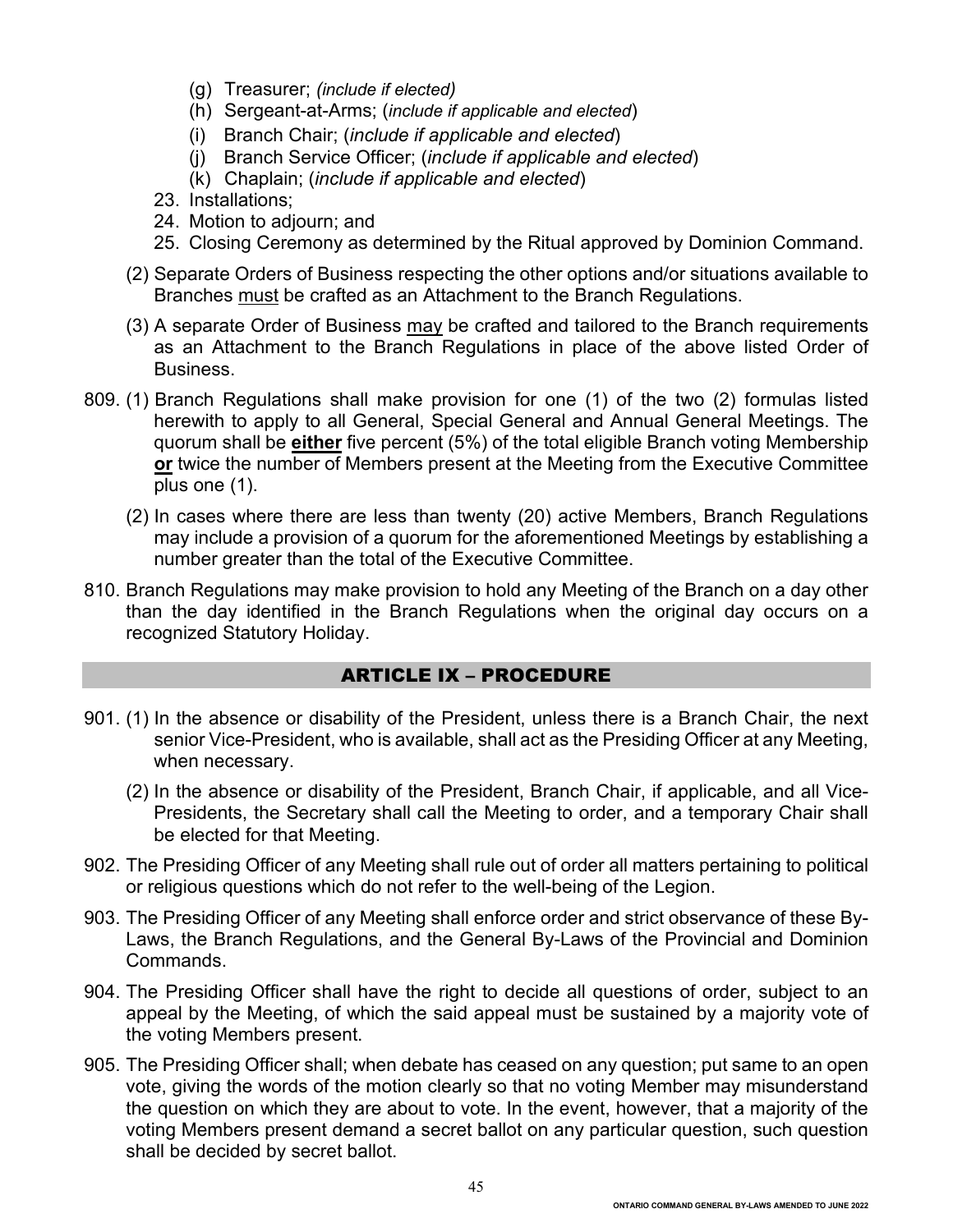- 906. A Member wishing to introduce a motion, or to speak, shall stand and wait until recognized by the Presiding Officer before speaking.
- 907. Business, upon which a Notice of Motion has not been given, may be taken up at a General Meeting but not at a Special General or Annual General Meeting.
- 908. Where business arises of which no Notice of Motion has been given, the Presiding Officer may, if such business is considered to be in the interests of the Branch, table to the next Meeting the debate on such business.
- 909. In all matters of procedure not provided for by these By-Laws or the Branch Regulations to these By-Laws, the provisions of the Legion's "Rules of Procedure for Legion Meetings" shall apply. In all cases where the aforementioned rules do not make adequate provision, then, and only then, shall the procedure be governed by the Rules of Order approved by Dominion Command.

## ARTICLE X – NOMINATIONS AND ELECTIONS

- 1001. The Branch shall hold an Election Meeting on a date and time as provided for by Branch Regulation and it may be held in conjunction with a General or Annual General Meeting.
- 1002. A nomination Meeting may be held prior to the date of the Election Meeting and may be held in conjunction with a General or an Annual General Meeting.
- 1003. (1) Nominations for Branch Offices shall be made from the floor at the Election Meeting immediately prior to the start of the Elections unless another provision listed herein is applicable.
	- (a) If a Nomination Meeting is held prior to the date of the Election Meeting, Nominations may be re-opened immediately prior to the start of the Elections, if no advance poll is held.
	- (b) If a Nominating Committee is established by the Branch, Nominations may be reopened immediately prior to the start of the Elections, if no advance poll is held.
	- (2) A list of all Nominees established in advance of the date of Elections shall be available for the information and use of the Branch at least one (1) week prior to the date of Elections.
- 1004. No voting Member may be nominated for an Office unless they are present or have signified in writing their willingness to accept such Office.
- 1005. The Branch, through a provision in the Branch Regulations, may hold an advance poll on the date of the Election Meeting.
- 1006. The voting for election of the President, Vice-Presidents, Executive Committee Members, and any other identified elected Office in the Branch Regulations shall be by ballot, except in the case of acclamation.
- 1007. In order to be elected to Office, a candidate must receive a majority of the total ballots cast and if there are more than two (2) candidates and no one receives the required majority, the candidate receiving the least number of votes shall be withdrawn from the election and the voting shall continue until one (1) candidate receives the required majority.
- 1008. The need for further nomination for subordinate Offices of all defeated candidates for President or Vice-President may be eliminated by a provision in the Branch Regulations.
- 1009. The voting for election of Branch Executive Committee Members shall be by ballot on a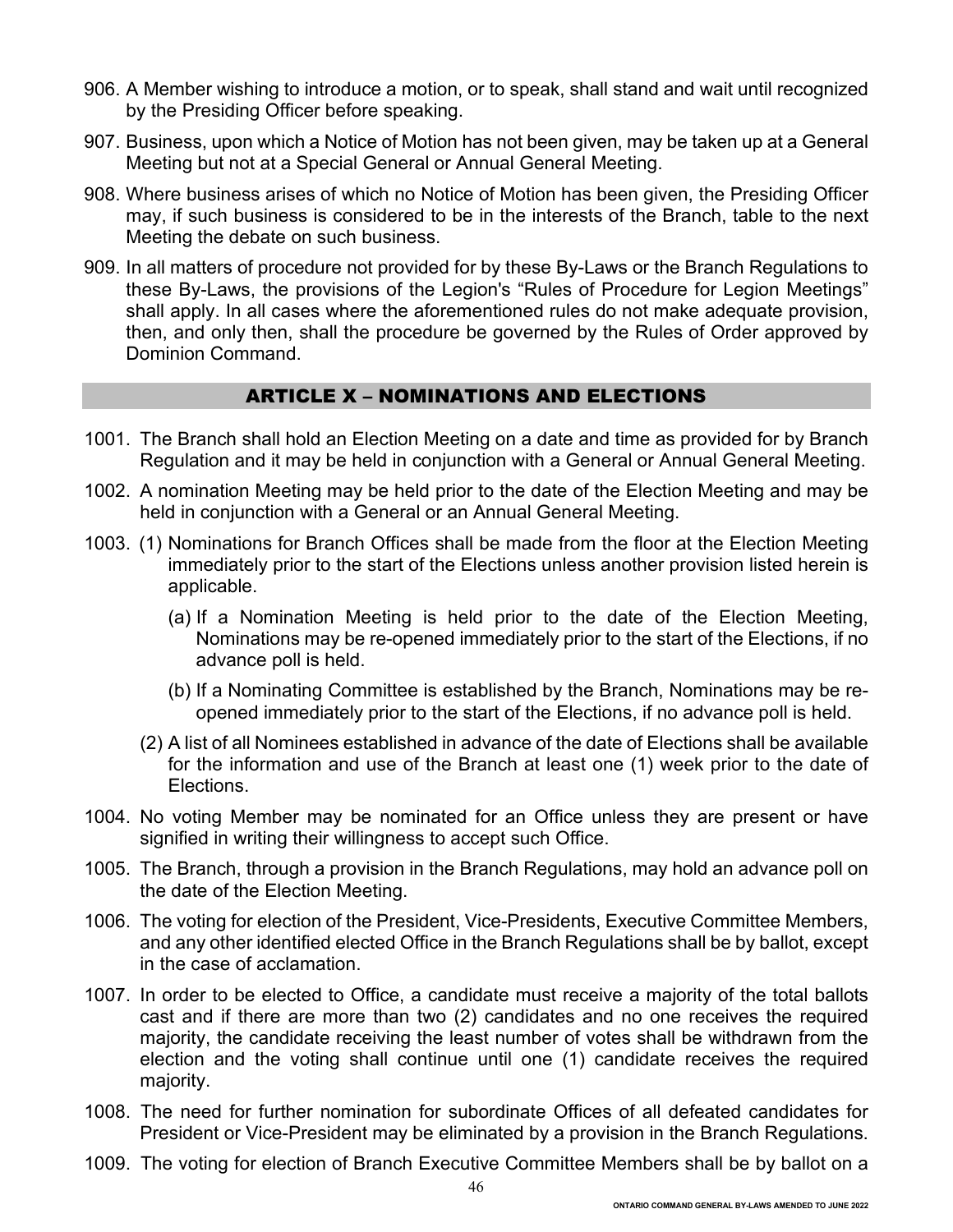single vote unless there is a tie for the final position which will be decided through a further vote until there is a clear majority.

- 1010. The Chief Scrutineer shall report the results after each vote to the Election Chair.
- 1011. The Election Chair shall report to the Meeting the total ballots cast, the number of spoiled ballots, the successful candidate, or, if no candidate has received the required majority, the name of the candidate who received the least number of votes. The latter candidate shall be removed from the ballot and the voting shall continue.
- 1012. All polling at the Election Meeting shall be continuous and completed on the date of the Election Meeting. The Election Meeting shall not be adjourned to the next or subsequent days to permit further balloting.
- 1013. The installation ceremony applicable to those Offices identified in the current edition of the Ritual, Awards and Protocol Manual requiring installation, whether elected or appointed, must be completed prior to the Member formally assuming such Office.

# ARTICLE XI – MEMBERSHIP DUES, FEES, AND LEVIES

- 1101. The fees and dues payable by Ordinary, Associate, Affiliate Voting, and Affiliate Non-Voting Members shall be as follows:
	- (1) An enrolment fee, which shall not exceed the actual cost associated with the materials supplied, may be created by a Branch Regulation, and assessed on each new Member to the Legion.
	- (2) The Annual Branch Dues shall be as determined by minutes adopted at a General Meeting held prior to the month of September. Such dues shall include per capita tax to the Commands.
- 1102. The dues shall become payable annually, in advance of January 1<sup>st</sup> in each calendar year. A Member in arrears as of January 31<sup>st</sup> of that year is not in good standing for any purpose. Once the yearly dues have been paid, the Member is considered "in good standing".
- 1103. The Executive Committee shall have the power to levy an assessment on each and every Member of the Branch to meet any extraordinary expenditure in any year, provided that such expenditure has been approved by two-thirds of those voting Members present at any Special General Meeting called for the purpose of considering same and is in pursuance of the purposes and objects of the Legion.

#### ARTICLE XII – FINANCE

- 1201. (1) A Financial Review of all financial accounts of the Branch shall be completed by the party or parties identified in the Branch Regulations.
	- (2) The party or parties completing the Financial Review need not be Chartered Accountants and may or may not be Members but shall not be Members of the Executive Committee of the Branch or employees of the Legion or organization thereof.
- 1202. The party or parties appointed by the President to complete the Financial Review shall be approved at a Meeting of the Branch designated by a Branch Regulation. They shall hold Office for one (1) year, unless dismissed by a Special General Meeting, which has been called for that purpose and of which notice shall have been given at the previous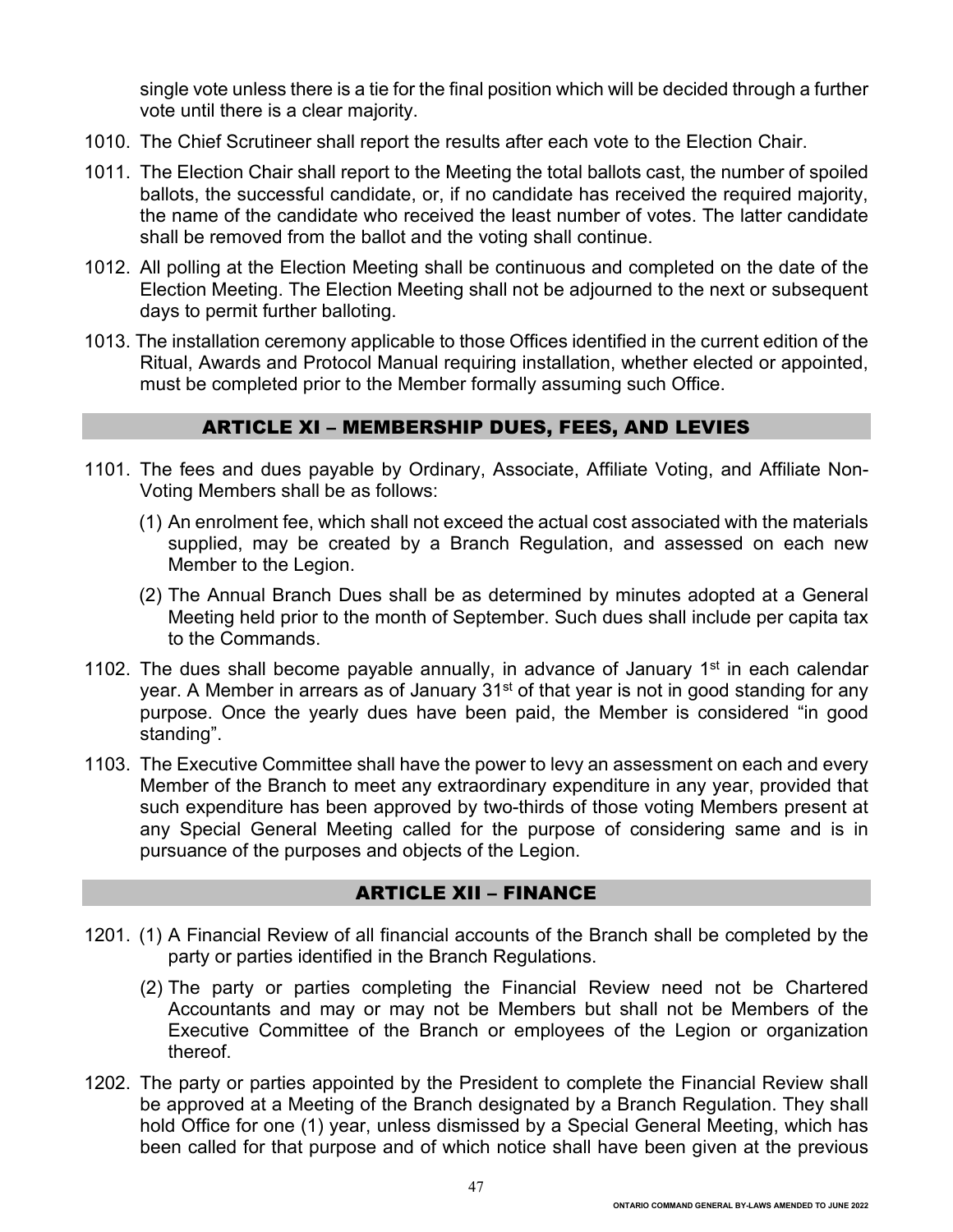Meeting of the Branch and in the notice calling such Meeting.

- 1203. The Financial Review Report shall be submitted to the Executive Committee within ninety (90) days following the end of the fiscal year and then presented to the next General Meeting for approval.
- 1204. (1) The persons designated and authorized to initiate and complete any financial transaction by cheque or electronic funds transfer from any account held by the Branch, including Poppy Trust Fund Accounts, shall be identified within the Branch Regulations by their respective Office or Position held in the Branch.
	- (2) The persons so designated and authorized shall be any of the Branch Officers and may include any other person(s) designated by the Executive Committee.
	- (3) Any such financial transaction shall only be initiated and completed upon the direct involvement of any two (2) of the designated and authorized persons who are not related by blood, marriage, or common-law relationship.
- 1205. (a) The Executive Committee may designate any regular and/or recurring payee to be included in the file maintained at the financial institution for the processing of automatic pre-authorized electronic funds transfers to such payee(s) upon presentation of such payment demand to the subject institution.
	- (b) The payee(s) shall be restricted to those accounts payable on a regular and/or recurring basis in relation to any normal operating expenditure.
	- (c) The Treasurer and Administrator (Financial Security Measures) shall be responsible for the maintenance and coordination of the permitted Payee(s) with the Branch's financial institution.
- 1206. (1) The Executive Committee shall be responsible for choosing and ensuring that the business package provided by their financial institution provides all of the elements to serve the needs of the Branch on a continued basis and that a Policy and Procedure is maintained re the subject matters.
	- (2) The President shall appoint an Officer of the Branch, with the approval of the Executive Committee, to act as the Administrator (Financial Security Measures).
	- (3) The Administrator (Financial Security Measures) shall be responsible for the supervision, integrity, and ongoing monitoring of the security measures provided by the financial institution along with any in house processes engaged by the Branch.
	- (4) The Financial Security Measures may include, but are not restricted to, pass codes, personal identification numbers, security devices, and other similar mechanisms used by financial institutions and their clients.
	- (5) The Administrator (Financial Security Measures) shall ensure that only the designated and authorized persons permitted to initiate and complete financial transactions, as identified elsewhere in these By-Laws, are provided with the appropriate financial security mechanism to fulfill those duties.
- 1207. (1) All accounts payable by the Branch in excess of one hundred dollars (\$100.00) shall only be paid by cheque, or, if such account is payable in relation to a normal operating expenditure payable on a regular and/or recurring basis and has been so designated by the Executive Committee for payment to a Payee by an automatic pre-authorized online withdrawal, by electronic funds transfer.

48

(2) Branch Regulations may provide for a lower monetary limit.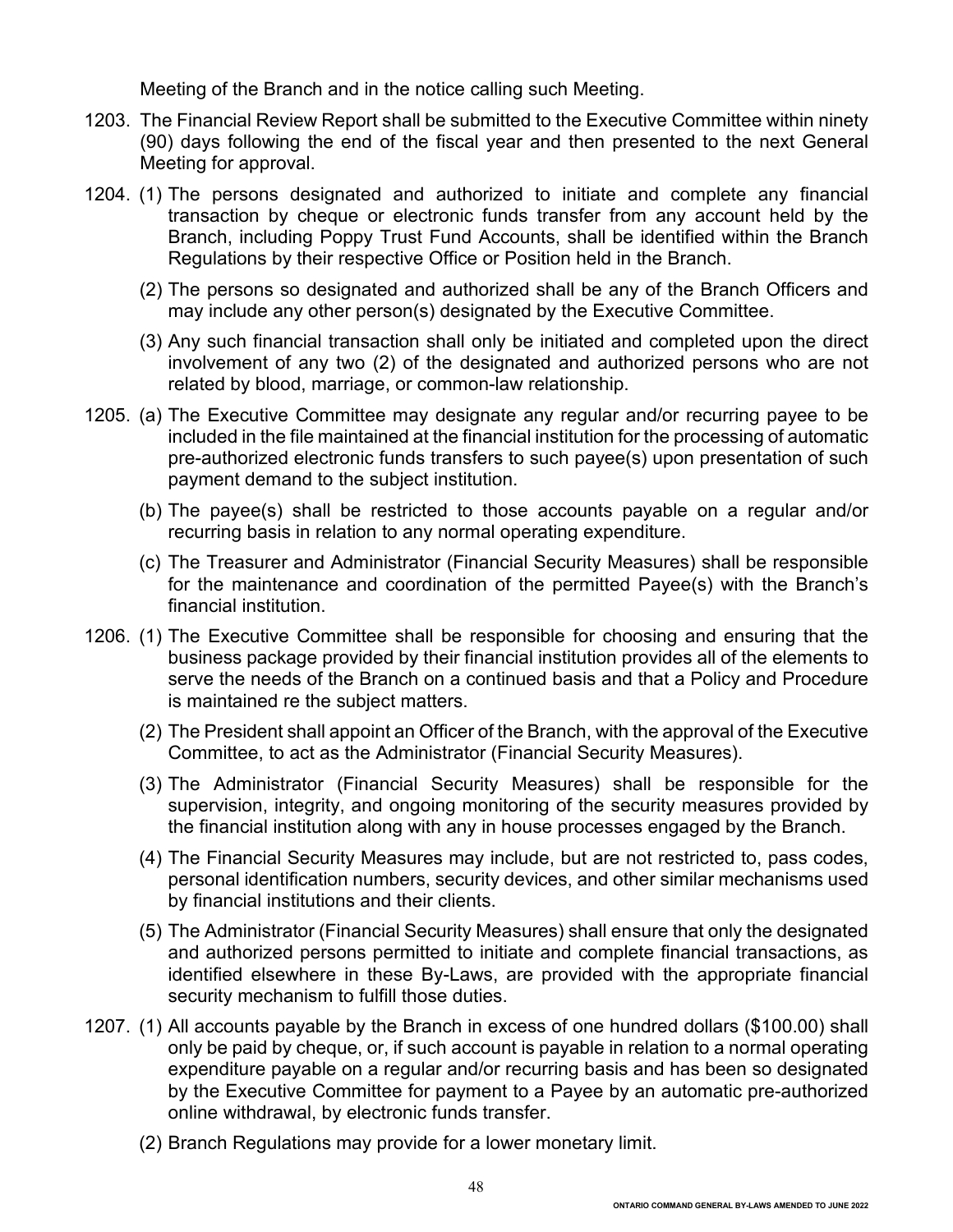- (3) No cheque shall be signed in blank.
- 1208. (1) All expenditures, other than normal operating or emergency expenses, in excess of an amount set out in Branch Regulations which may not exceed five hundred dollars (\$500.00), must be approved at a General, Special General or Annual General Meeting, prior to any commitment for such expenditure being made by the Executive Committee.
	- (2) Any expenditure, other than normal operating expenses, in excess of one thousand dollars (\$1000.00), shall be referred to the Executive Committee for its recommendation to the next General Meeting, prior to any commitment for such expenditure being made by the Branch.

#### ARTICLE XIII – AFFILIATE MEMBERS

- 1301. Affiliate Voting Membership is open to any Canadian citizen or Commonwealth subject who is of federal voting age and is not eligible for Ordinary or Associate Membership. Affiliate Voting Members shall have the same rights as Ordinary and Associate Members.
- 1302. (1) Affiliate Non-Voting Membership is open to any citizen from an Allied country, excluding Canada and the Commonwealth, who supports the purposes and objects of the Legion, is of federal voting age, and is not eligible for Ordinary, Associate or Affiliate Voting Membership. They shall have the same rights as all other Members except the right to vote and hold Office.
	- (2) A Member admitted under Subsection (1) is not permitted to apply for voting status, unless otherwise qualified.
	- (3) They shall have the right to:
		- (a) Attend Branch Meetings and participate in debates, but cannot enter into the voting process, including motions.
		- (b) Wear Legion dress and insignia.
		- (c) Act on Branch Committees as a Member only but cannot serve on a Complaint Committee.
		- (d) Transfer to other Branches.
		- (e) Participate in Legion sports at all levels.
		- (f) Participate in all Branch social activities, and on a privilege basis, those social activities of other Branches.
		- (g) Nominate a Member for Office but may not vote.

#### ARTICLE XIV – SALARIED OFFICERS AND EMPLOYEES

- 1401. All salaried Officers and employees of the Branch shall be appointed by and be under the control of the Executive Committee.
- 1402. Notice of termination shall be in compliance with the current edition of the Employment Standards Act and any other relevant legislation of the Revised Statutes of Ontario.
- 1403. All hiring, terminations of employment, and conditions of employment must be in accordance with all currently applicable Federal and Provincial laws including any Act or Code respecting Human Rights.
- 1404. Any notice of termination and pay in lieu of notice must be in accordance with the currently applicable Federal and Provincial laws.